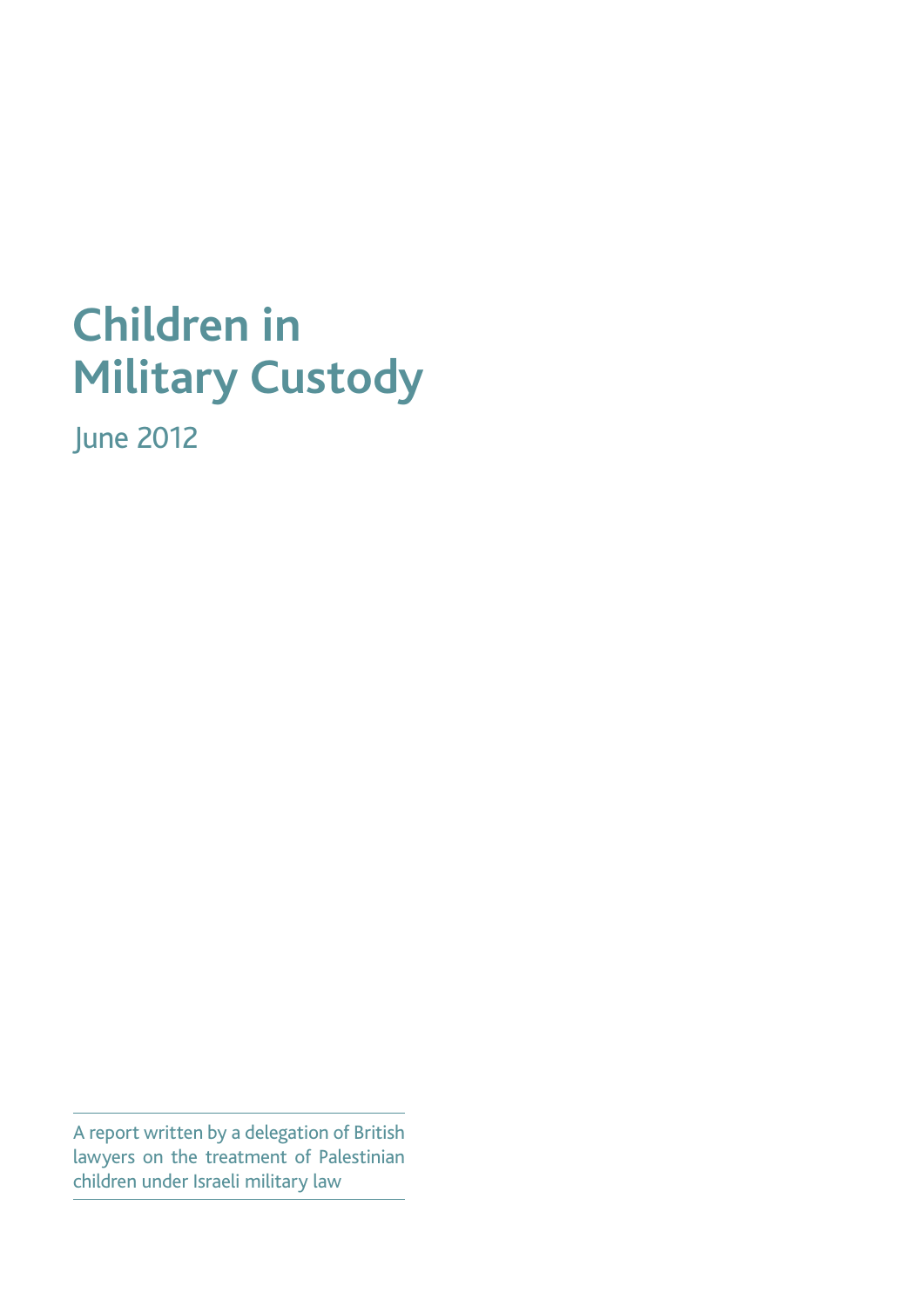### **Contents**

| Introduction                                                                       | 2  |
|------------------------------------------------------------------------------------|----|
| Methodology                                                                        | 3  |
| Historical and Political Background                                                | 4  |
| <b>Guiding Principles</b>                                                          | 6  |
| Israeli Law and Military Law                                                       | 7  |
| International Law and the United Nations Convention<br>on the Rights of the Child  | 9  |
| <b>Conflicting Accounts</b>                                                        | 11 |
| <b>Procedures and Practices</b>                                                    | 13 |
| Proportionality                                                                    | 13 |
| Arrest                                                                             | 14 |
| Interrogation                                                                      | 16 |
| Bail hearings and Plea bargains                                                    | 21 |
| Trial                                                                              | 23 |
| Sentencing                                                                         | 24 |
| Detention                                                                          | 26 |
| Complaints                                                                         | 28 |
| Conclusions                                                                        | 30 |
| Recommendations                                                                    | 32 |
| Appendix 1 - Meetings attended by the delegates                                    | 36 |
| Appendix 2 - Biographies of the delegates                                          | 38 |
| Appendix 3 - Extracts from United Nations<br>Convention on the Rights of the Child | 40 |
| Appendix 4 - Child Detention Figures                                               | 44 |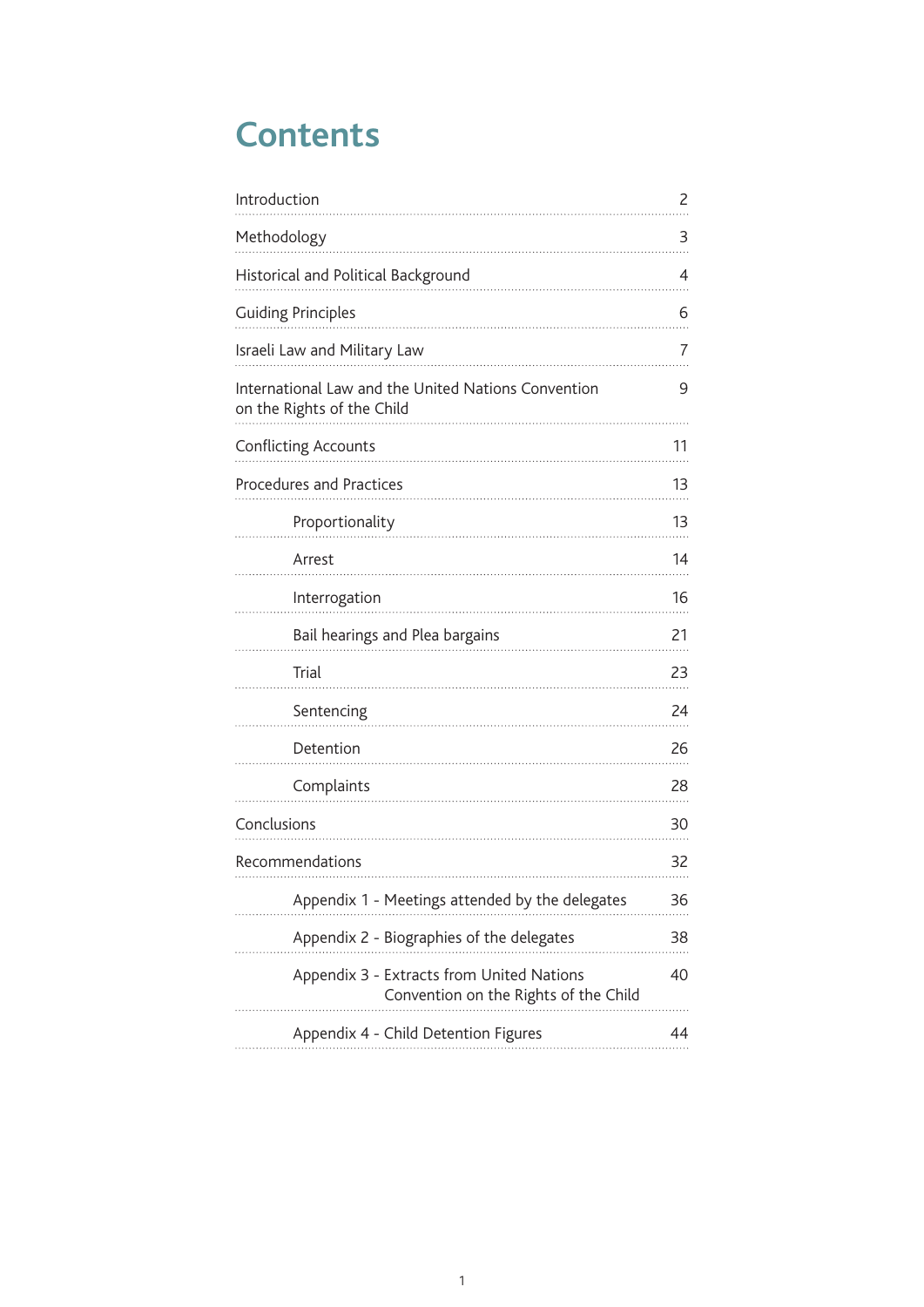### **Introduction**

- 1. The delegation that produced this report comprised nine lawyers<sup>1</sup>: The Rt Hon Sir Stephen Sedley, The Rt Hon the Baroness Patricia Scotland of Asthal QC, Frances Oldham QC, Marianna Hildyard QC, Judy Khan QC, Jayne Harrill, Jude Lanchin, Greg Davies and Marc Mason. Bea Randall and Greg Davies were responsible for the organisation of the visit, and Lou Dawson was the delegation's communications consultant. The group was brought together solely for the purpose of the visit and report. Its members, who have not worked as a group for any other purpose, were selected for their knowledge and experience of human rights law and procedure relating to both crime and child welfare, and for experience of socio-legal research.
- 2. The delegation visited Israel and the West Bank from 10 to 17 September 2011. The delegation's terms of reference were to undertake an evaluative analysis of Israeli military law and practice as they affect Palestinian children in the West Bank by reference to the standards of international law and international children's rights. The terms of reference did not include the legality of the occupation. Nor did the terms of reference include the impact of the occupation on the welfare and rights of children outside the legal process.<sup>2</sup>
- 3. The visit was funded by the United Kingdom Foreign & Commonwealth Office, which also provided diplomatic support throughout the visit, on the shared understanding that the delegation was to be entirely independent. The content, conclusions and recommendations of the report are accordingly the delegation's own.



<sup>1</sup> Short biographies of the delegates can be found at Appendix 2.

<sup>2</sup> Whilst evidence was not sought on the broader issues of child welfare, circumstances described in this report raise concerns which, in our view, warrant further enquiry.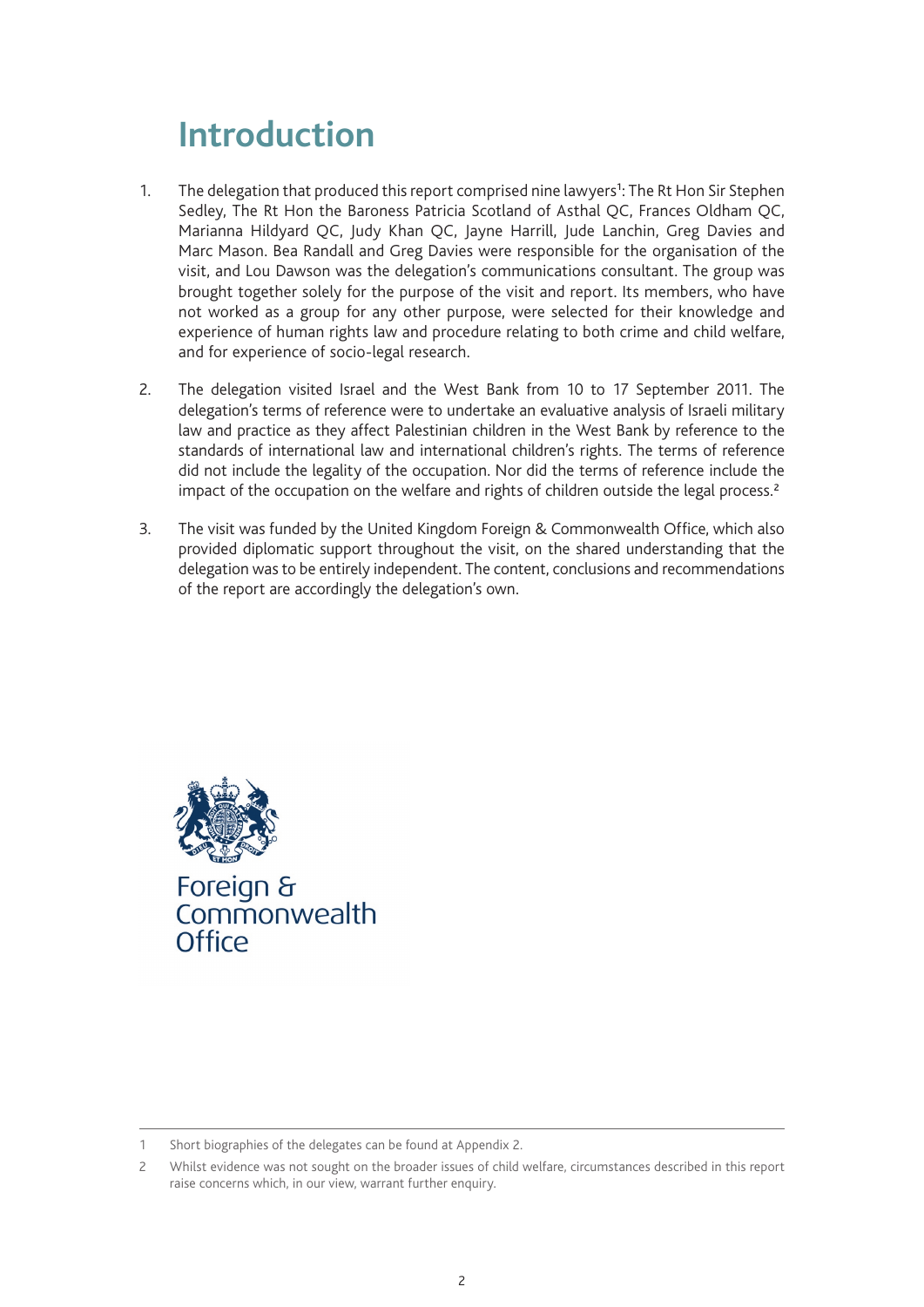# **Methodology**

- 4. The delegation visited both Israel and the West Bank and had the benefit of the engagement of the Israeli Government during this time. As a result, the members are confident that they were able to assemble a substantial and balanced body of relevant information.
- 5. The delegation:
	- Commissioned an advice from a specialist Israeli lawyer on the differences between Israeli civilian law and military law in relation to children in custody.
	- Undertook a review of existing literature and research, including reports by NGOs and UN Agencies, and official Israeli responses to the reports where available.
	- Held meetings with a substantial number of individuals (including lawyers, former child prisoners, former Israeli soldiers), NGOs, UN agencies, Israeli Government departments, the then Chief Justice of the Israeli Supreme Court, and senior military judges and prosecutors at the military courts at Ofer prison (outside Jerusalem). We also had an unscheduled meeting with Israeli settlers in Hebron. Appendix 1 sets out a full list of the delegation's meetings.
	- Sent formal requests to the relevant Israeli Government agencies for further information agreed upon during our meetings and invited those agencies to provide any further data they considered relevant.
	- While this report adopts, with one exception, the 'Chatham House principle' of not attributing quotes to individuals, our practice at our meetings with Israeli officials and judges was to obtain their agreement to our taking contemporaneous notes or taperecording our discussions. We are accordingly able to confirm the accuracy of those paragraphs which recount what we were told. The exception referred to above is the interview we were granted with the former Chief Justice, whose identity cannot be concealed, and some of whose conversation with us was of obvious importance in explaining the Israeli position. We obtained consent from the former Chief Justice to include certain references to our meeting with her.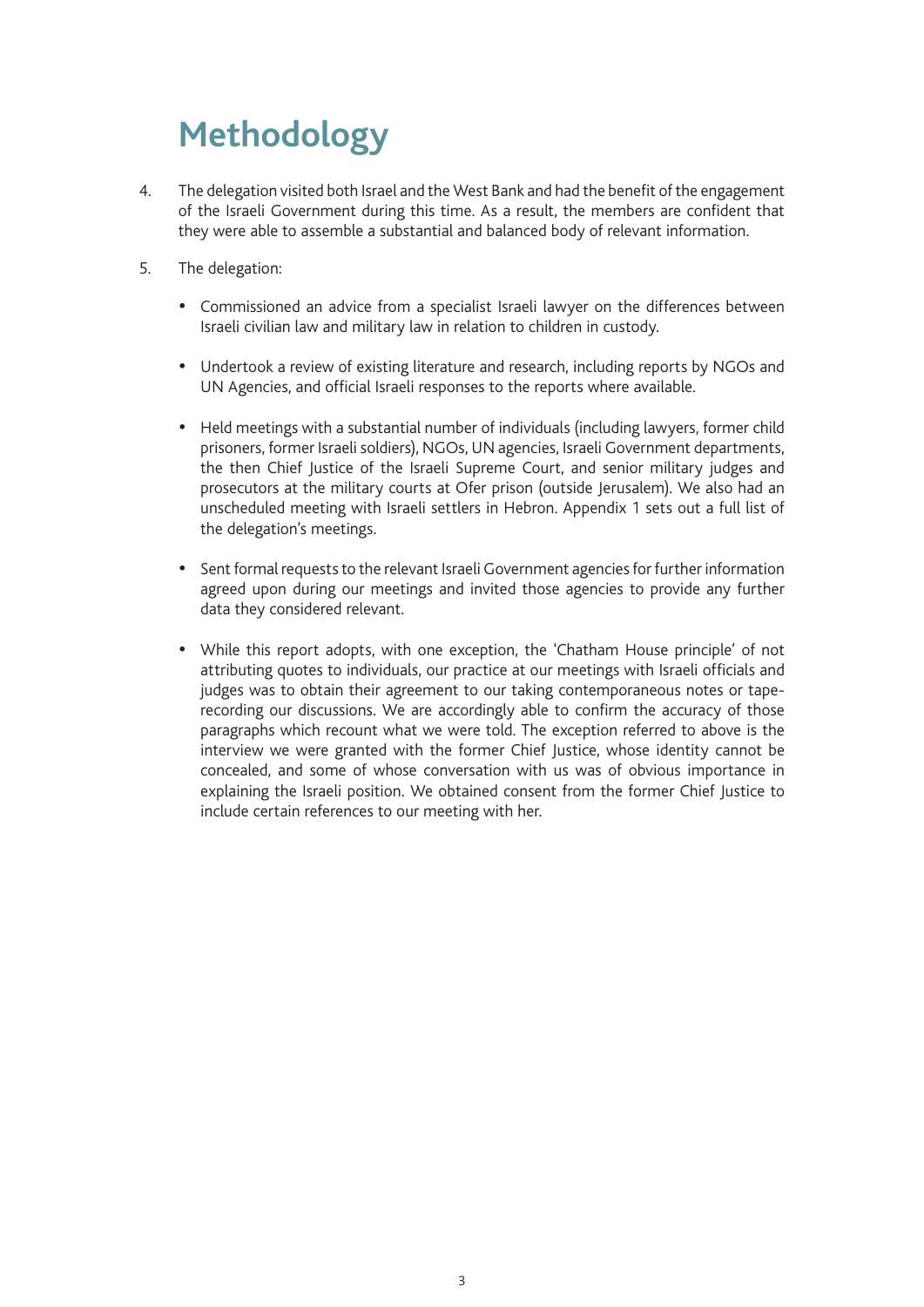### **Historical and Political Background**

- 6. The West Bank, since 1967, has been subject to Israeli military occupation and to governance by military laws and tribunals. Following the occupation, many Israeli settlements have been established in the West Bank. We have no reason to differ from the view of Her Majesty's Government and the international community that these settlements are illegal. For the purposes of this report however we treat them, like the occupation, as a fact.
- 7. In consequence of the establishment of Israeli settlements, the population of the West Bank is governed by two separate systems of law. Those who possess Israeli citizenship – that is, in practice, the population of the settlements – are subject to Israeli law. Those who do not – that is, for practical purposes, the Palestinian population – are subject to Israeli military law as well as Palestinian law<sup>3</sup>.
- 8. After 42 years of trying Palestinian children in the same courts as adults, in 2009 the military juvenile court was created by Military Order 1644. In the new court, judges are trained to deal with children. Whilst at the time of the delegation's visit the court was empowered to deal with children under 16, we were informed by the military that, in practice, it heard cases of children up to the age of 18. Since our visit, by virtue of a new Military Order, 1676, which was passed on 27 September 2011, the court now officially has jurisdiction over children up to the age of 18. The delegation welcomes this change to the age of majority for Palestinian children but is concerned that the change does not appear to apply to sentencing provisions. The benefits of the military juvenile court, as described by the Ministry of Justice and the military judiciary, are that trials are separated from those of adults, parents are allowed to participate, and a probation report may be obtained.<sup>4</sup> We were informed by the military judges with whom we met that the courts sit in closed session but that access is given to human rights organisations. It is the view of the NGOs with whom we met, however, that considerably more progress is required in spite of recent reforms to the law and that there remains a gulf between law and practice.

<sup>3</sup> The Ministry of Justice described the position to us in detail: "Legally speaking…the law in the West Bank applies the same to the Palestinians and the Israelis in the West Bank who are throwing stones…Regarding the Israelis also the Israeli law applies to them because in 1967 we amended the Israeli law and said that a court in Israel can try an Israeli for an offence he did in the West Bank. If he would do it in Israel and the court would have jurisdiction over the offence then the court can judge him even though the offence was committed in the West Bank. So we did not want Israelis to feel that they would be free from the Israeli criminal law just because they are in the West Bank. In the beginning of the days of the military government Israelis were tried before the military courts in the West Bank also…It didn't work so well. Since then, for many years they are being tried in Israel according to Israeli laws…The people who investigate them may be the people who investigate both people. It can be the general security service or the policemen. Israelis who are under security service investigation for suspect of setting fire in a mosque, response for acts that people from the right wanted to do, they were investigated and after many days of investigation there was not enough evidence so they were released. If there would have been evidence an indictment would have been presented to a court in Israel, according to Israeli law for an offence that was committed there. So the law can be different, the investigators may be the same. The judges at the end of the day, a Palestinian will be tried before a military court if he did something in the West Bank. If he did it in Israel he will be tried before an Israeli Court. An Israeli, even if he lives there and did it there, practically speaking, most times will be tried in Israel."

<sup>4</sup> Although this is not a compulsory requirement as it is in Israel.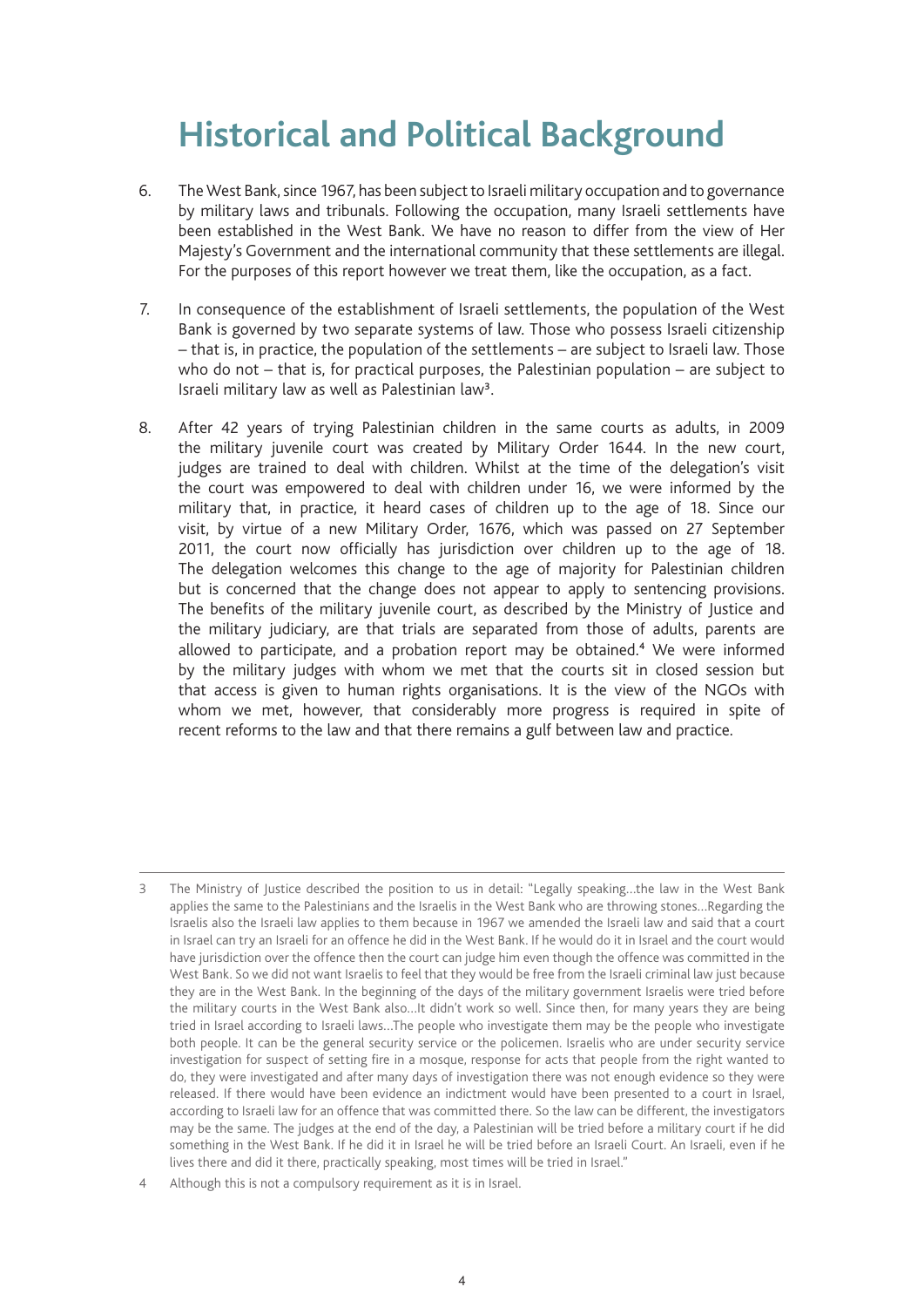9. The position in East Jerusalem is complex and is not within the scope of our report. We limit ourselves to noting a recent publication of the Association for Civil Rights in Israel<sup>5</sup> which reports that, while the Israeli Youth Law of 1971 on adjudication, punishment and methods of treatment formally applies to all children in East Jerusalem, it is constantly departed from by the Israeli police when dealing with Palestinian children, in respects similar to those we record on the part of the military in the West Bank in this report. We also note that since our visit, Defence for Children International (DCI) has reported<sup>6</sup> an increase in reports of physical violence and threats against Palestinian children detained in East Jerusalem.

<sup>5</sup> Alyan et al., *Violations of the Youth Law…by the Israeli Police in East Jerusalem*, March 2011. <www.acri.org.il/en/2011/06/01/police-violations-of-rights-of-minors-in-east-jerusalem>

<sup>6</sup> In their own Words. A report on the situation facing Palestinian children detained in occupied East Jerusalem (dated 30 January 2012) [http://www.dci-palestine.org/sites/default/files/un\\_sp\\_-\\_detention\\_-\\_west\\_bank\\_-\\_](http://www.dci-palestine.org/sites/default/files/un_sp_-_detention_-_west_bank_-_jan_2012.pdf) [jan\\_2012.pdf.](http://www.dci-palestine.org/sites/default/files/un_sp_-_detention_-_west_bank_-_jan_2012.pdf) The report covers a six-month period from 1 July 2011 to 31 December 2011. Defence for Children International is an independent non-governmental organisation which works to protect, defend and advocate for the rights of children and young people in conflict with the law. They have direct knowledge of the military court system through their work in providing legal representation to children. In 2009 to 2010 they provided representation to 243 children in the military court. (Defence for Children International – Palestine Section Annual Report 2010). Defence for Children International also collects evidence on the treatment of children passing through the justice system.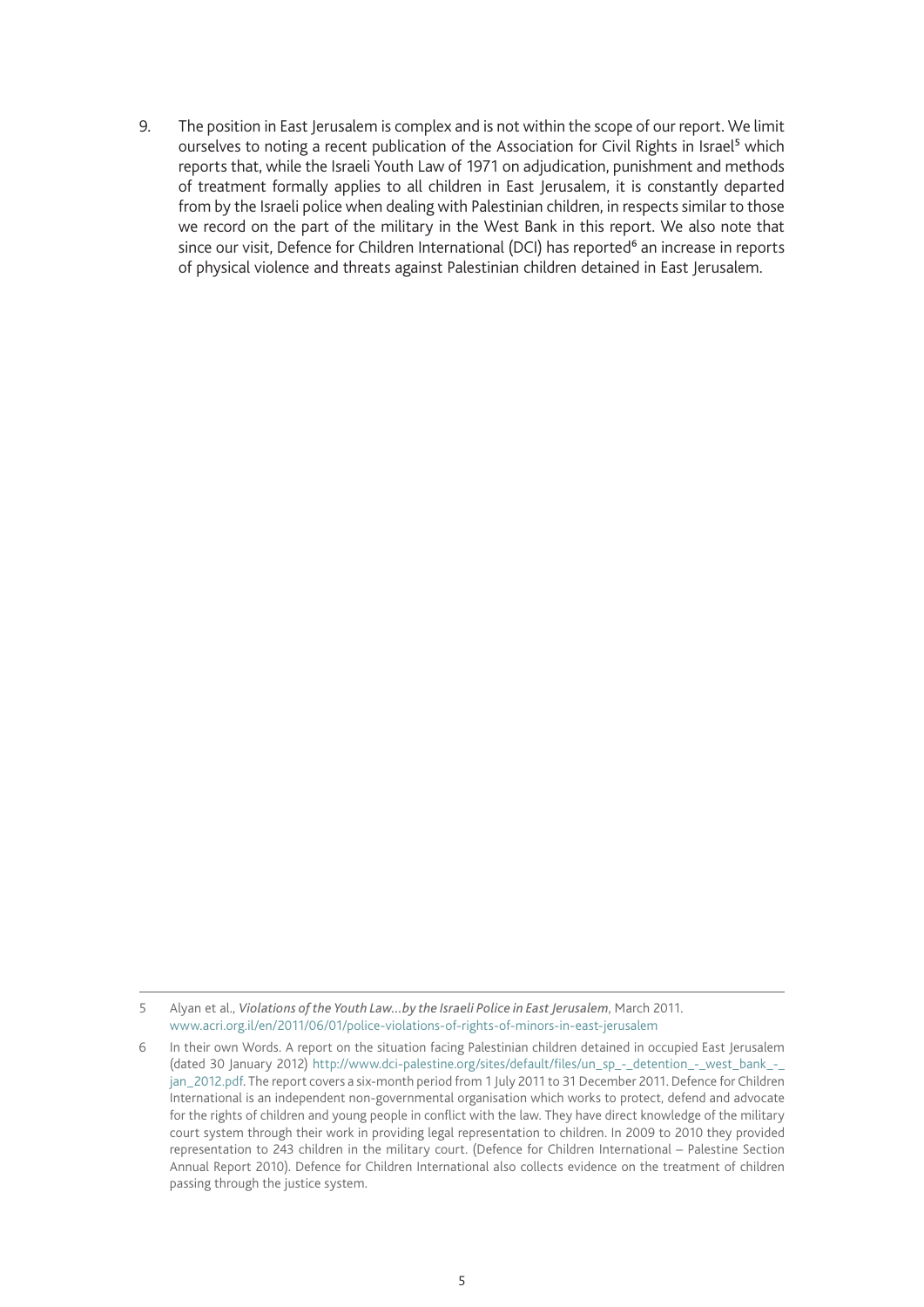## **Guiding Principles**

- 10. The United Nations Convention on the Rights of the Child (UNCRC), which was ratified by Israel in 1991,7 is one of the major applicable sources of international human rights law. For our purposes, its central relevance is that, by prioritising the best interests of the child, it commits each State signatory to a regime of the kind from which every Israeli child already benefits. The questions which concerns us are what are the differences in the treatment of Palestinian and Israeli children in law or in practice and is there any justification for such differences.
- 11. In addressing these questions, we start from three propositions of law.
- 12. Firstly, Israel, as the Occupying Power in the West Bank, carries its international human rights obligations with it.<sup>8</sup> It is as fully bound, for example, to respect the right to life of Palestinians as of Israelis. Our report explains why we adopt this position. No Israeli lawyer or judge to whom we have spoken has expressed any contrary view. However, differences begin to emerge, as will be seen, when one turns to such issues as the right to a fair trial in practice.
- 13. Secondly, the Israeli domestic juvenile justice system in our view conforms substantially to the standards required by the UNCRC and adopted in most of the so-called *'developed world'.* We therefore use it as a suitable yardstick for assessing legal propriety.
- 14. Thirdly, under international law, no state is entitled to discriminate between those over whom it exercises penal jurisdiction on the basis of their race or nationality. Unequal or differential justice is not justice. We have encountered official Israeli attitudes which, while not overtly contesting this proposition, implicitly challenge it. Beyond this, however, it is uncontested that there are major differentials between the law governing the treatment of Palestinian children and the law governing treatment of Israeli children. There are also grounds for believing there to be serious differentials in procedure and practice.
- 15. Without embarking on its legality or desirability, we treat as a given fact the use of military courts to try Palestinian civilians, in particular children.
- 16. The first issue in this situation is whether the Israeli system of military law by which the Palestinian population is governed is required to conform to the first two standards set out above – respect for human rights and non-discrimination. In our view, it is. The second issue is compliance. This report will set out the delegation's findings on the level of compliance with international human rights standards by Israel and will suggest ways in which, even within the context of an on-going military occupation, Israeli military law and public administration can and should deal with Palestinian children on an equal footing with Israeli children.

<sup>7</sup> [www2.ohchr.org/english/law/crc.htm](http://www2.ohchr.org/english/law/crc.htm)

<sup>8</sup> Advisory Opinion on the Legal Consequences of Construction of a Wall in the Occupied Palestinian Territories, dated 9 July 2004 at paragraphs 102-113 <http://www.icj-cij.org/docket/files/131/1671.pdf>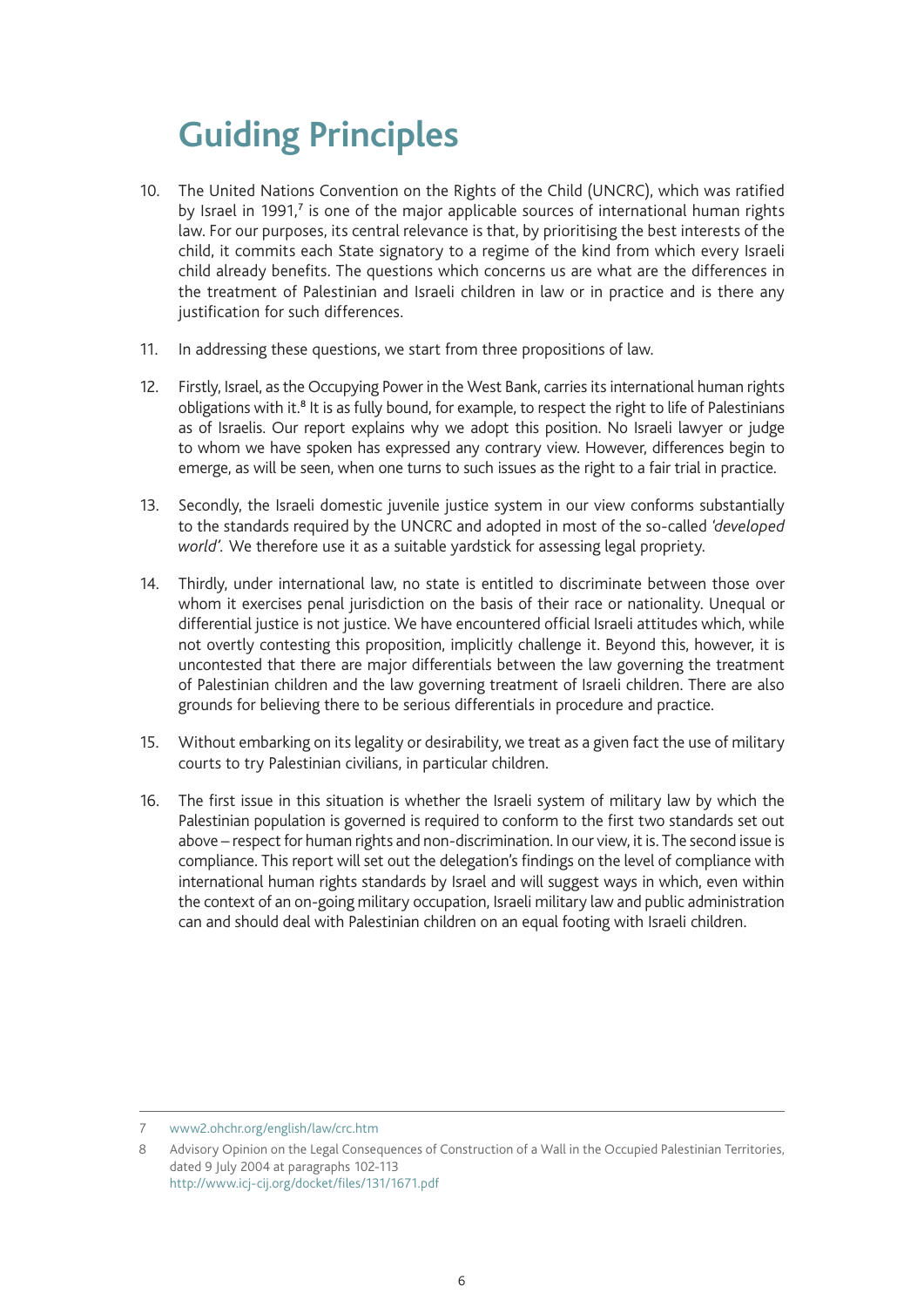### **Israeli Law and Military Law**

- 17. According to Defence for Children International, every year approximately 500-700 Palestinian children come into contact with the military justice system in the West Bank.<sup>9</sup> No Israeli child does.
- 18. Within Israel and the West Bank the two legal systems in operation are different. Israeli citizens (including the settler population in the West Bank) are subject to Israeli civilian and criminal law and Palestinians in the West Bank are subject to Israeli military law.
- 19. The table that follows sets out formal differences affecting Palestinian and Israeli children respectively in the criminal justice process.<sup>10</sup>

| #               | Event                                                                        | Israeli Child subject<br>to Israeli civilian<br>legal system | Palestinian child subject<br>to Israeli military<br>detention system |
|-----------------|------------------------------------------------------------------------------|--------------------------------------------------------------|----------------------------------------------------------------------|
| 1               | Minimum age of criminal responsibility                                       | 12                                                           | 12                                                                   |
| 2               | Minimum age for custodial sentences                                          | 14                                                           | 12                                                                   |
| 3               | Age of majority                                                              | 18                                                           | 18 (prev. 16) <sup>11</sup>                                          |
| $\overline{4}$  | Legal right to have parents present<br>during questioning                    | Generally yes <sup>12</sup>                                  | <b>No</b>                                                            |
| 5               | Legal right to have lawyer present<br>during questioning                     | <b>No</b>                                                    | <b>No</b>                                                            |
| 6               | Audio-visual recording of interrogations                                     | Partial <sup>13</sup>                                        | <b>No</b>                                                            |
| $\overline{7}$  | Maximum period of detention before<br>being brought before a judge           | 12-24 hrs                                                    | 8 days                                                               |
| $\mathcal{B}$   | Maximum period of detention without<br>access to a lawyer                    | 48 hrs <sup>14</sup>                                         | 90 days                                                              |
| 9               | Maximum period of detention without charge                                   | $40 \text{ days}^{15}$                                       | 188 days                                                             |
| 10 <sup>1</sup> | Maximum period of detention between<br>being charged and conclusion of trial | 6 months                                                     | 2 years                                                              |

<sup>9</sup> Defence for Children International – Palestine (2011) In their own Words: A Report on the situation facing Palestinian children detained in the Israeli military court system, at page 3.

- 13 In all cases other than security offences where the maximum penalty is 10 years or more Criminal Procedure (Suspects Interrogation) Law (2002) – sections 4 and 17. There is no requirement for the audio-visual recording of interrogations in security offences.
- 14 For security offences the maximum period is 21 days.
- 15 To continue detention over 30 days before charge requires the approval of the Attorney General.

<sup>10</sup> Table adopted from Bound, Blindfolded and Convicted: Children held in military detention, April 2012, p. 61 [http://www.dci-palestine.org/sites/default/files/report\\_0.pdf,](http://www.dci-palestine.org/sites/default/files/report_0.pdf) and in consultation with a specialist Israeli lawyer.

<sup>11</sup> Recently changed by Military Order 1676. However, adult sentencing provisions still apply to 16 & 17 year olds.

<sup>12</sup> Youth (Trial, Punishment and Modes of Treatment) Law (1971) – section 9H. A parent is allowed to be present at all times in circumstances where the child has not been formally arrested, but may not intervene in the interrogation process. An exception to this rule is permitted upon written authorisation of an authorised officer, and in cases in which the well-being of the child requires the parent not to be present.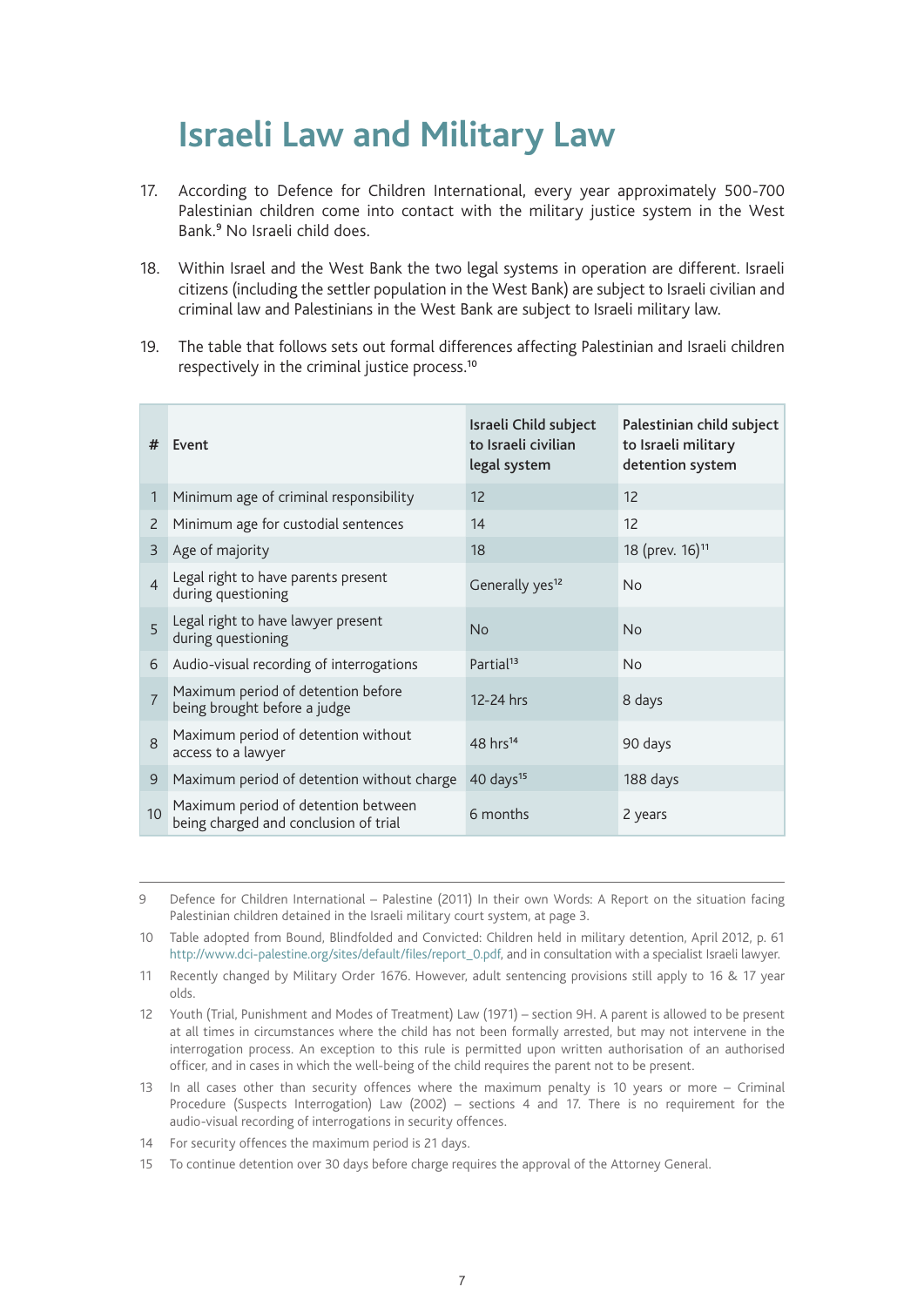- 20. While stone-throwing can be prosecuted under both Israeli civilian law and Israeli military law, the fact that article 332 of the 1977 Penal Law (under which an Israeli child would be prosecuted) is not the same as article 212 of Military Order 1651 (under which Palestinian children are prosecuted) highlights the fact that two different systems of law are applied by Israel depending on the nationality of the accused.
- 21. In July 2009, new legislation<sup>16</sup> came into effect in Israel, which brought about significant changes to Israeli internal law. These changes underscored the fundamental principle of the child's best interests in criminal proceedings, placing proper weight on considerations of rehabilitation and integration into society. One key aspect of this legislation was that it placed significant restrictions on the procedures for detention and interrogation of Israeli children and set out special procedures for them to be tried for criminal offences.
- 22. On 29 July 2009, the Israeli Defence Force Commander in the West Bank signed Amendment No. 109 to the Defence Order. This amendment brought about the establishment of the military juvenile court and provided that deliberations should take place, as far as possible, in a place where, and at a time when, trials for adults are not being held. The amendment also directed that children should be separated from adults while in prison and, if possible, when they are brought to and detained at court. According to the amendment, the military juvenile court is not qualified to deal with matters of detention and release of children, which only take place in the main trial after an indictment is lodged. Consequently, the legal position is that procedures for the detention of children are held in adult courts. However, in practice, they are sometimes held in juvenile courts.
- 23. On 27 September 2011, military law changed as a result of Military Order 1676. The order amends article 136 of Military Order 1651, raising the age of majority from 16 to 18. It also makes provision for notifying a child's parents that the child has been arrested, and informing the child that he or she has the right to consult with a lawyer, although it does not state when this consultation should occur. This change to military law is welcomed by the delegation. It is important to highlight however, that under article 168(C) of Military Order 1651, although a *'minor'* (now defined as a child between the ages of 14 and 17 inclusive) can receive a maximum sentence of 12 months' imprisonment, there is an exception in cases where the maximum penalty for the offence is five years or more. In such a case children (14 to 17) can be sentenced as adults. Under articles 212(2) and (3) of Military Order 1651, the maximum penalty for throwing stones (the most common offence) ranges from 10 to 20 years, making children aged between 14 to 17 years subject to the same penalties as adults.
- 24. Defence for Children International has since reported that the provision relating to notifying parents is seriously flawed as it only applies to the Israeli police and not the army, which, in practice, conducts arrests in the West Bank and has custody of the child for several hours and sometimes days before they are handed over to the police.<sup>17</sup>
- 25. At the time of publishing this report, Military Order 1676 has not been translated from Hebrew. This appears to us to be a violation of article 65 of the Fourth Geneva Convention<sup>18</sup>, which we hope will be speedily addressed.

<sup>16</sup> Amendment No. 14 to the Youth (Adjudication, Punishment and Methods of Treatment) Law-1971 published on 30.07.08 and in force in July 2009.

<sup>17</sup> Defence for Children International: Bound, Blindfolded and Convicted: Children held in military detention, April 2012 p18-19.

<sup>18</sup> Art. 65. The penal provisions enacted by the Occupying Power shall not come into force before they have been published and brought to the knowledge of the inhabitants in their own language.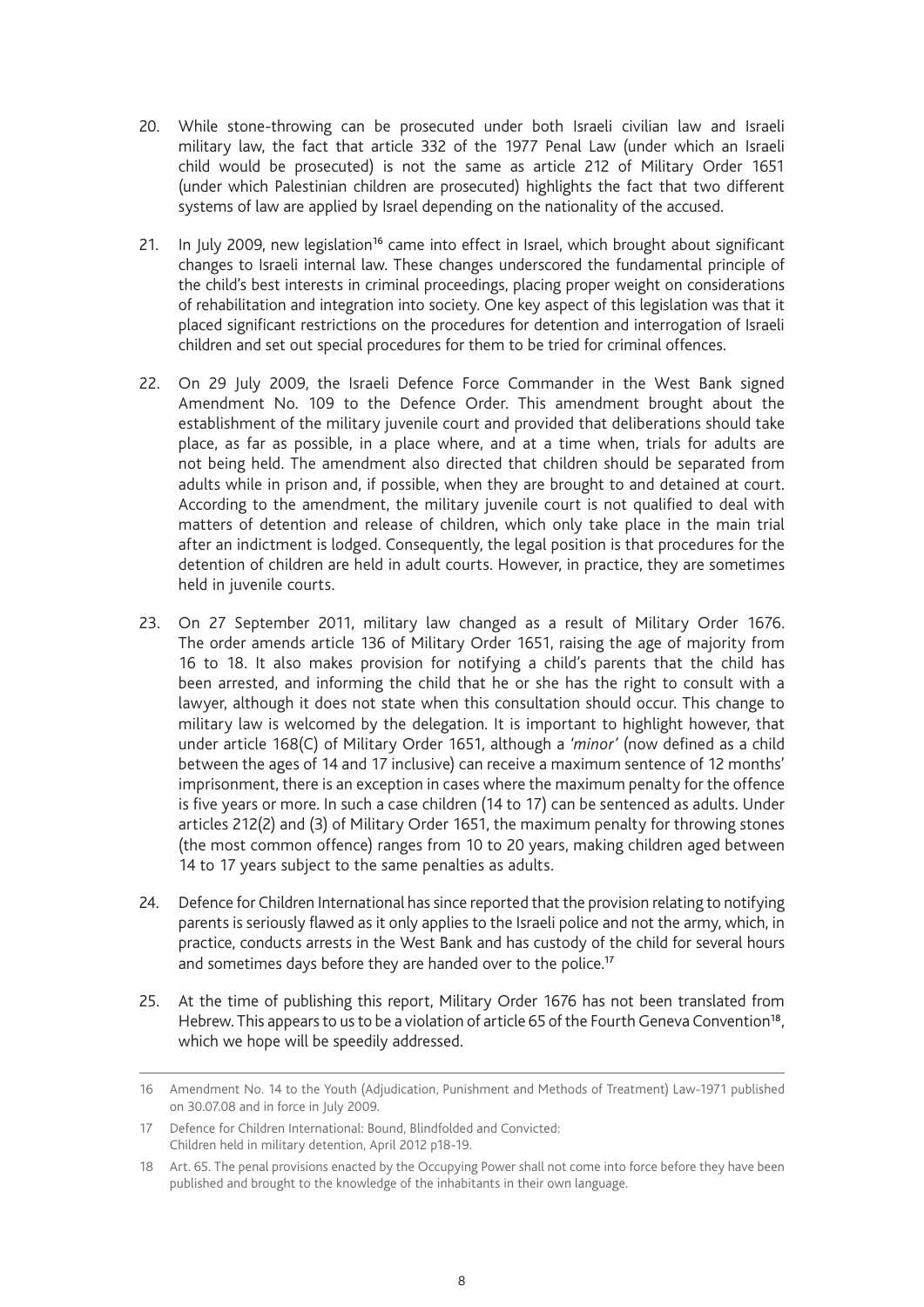### **International Law and the United Nations Convention on the Rights of the Child**

- 26. The United Nations Convention on the Rights of the Child, as stated before, was ratified by Israel in 1991. Outlined below are the major provisions of the UNCRC relevant to this report. In the next section we highlight areas in which we believe that Israeli military procedure and practice breach the UNCRC and other international norms and fall short of Israeli domestic standards.
- 27. The UN Convention on the Rights of the Child sets out to acknowledge and protect the special rights that all children must be accorded, as individuals with a lower maturity and greater vulnerability than adults. It is built upon the principle of non-discrimination, the best interests of the child and the inherent right to life, survival and development. These, together with the right to participate, are the guiding principles by which all other rights within the Convention are realised. The preamble quotes the Declaration of the Rights of the Child: The child by reason of physical and mental immaturity *"needs special safeguards including appropriate legal protection before as well as after birth"; "the child should be fully prepared to live an individual life in society and brought up in the spirit of ideals proclaimed in the Charter of the United Nations and in particular in the spirit of peace, dignity, tolerance, freedom, equality and solidarity".*
- 28. The most material provisions of the UNCRC, (including article 2 see paragraph 29 below), are set out in Appendix 3. In short they are the following:
	- Article 3: the best interests of the child are to be a primary consideration.
	- Article 6: the right of every child to life and to development.
	- Article 12: the right of the child to be heard, especially in judicial proceedings.
	- • Article 28: the right of a child to education.
	- Article 37: the child's right not to be subjected to torture or to cruel, inhuman or degrading treatment or punishment; to arrest and detention being a measure of last resort and for the shortest appropriate period of time; to humane and dignified treatment in custody, including family contact; to prompt access to legal advice and representation; and to a prompt hearing before an independent court.
	- • Article 40: the state's duty to provide non-penal measures where appropriate and desirable; to treat accused or convicted children with dignity and with a view to rehabilitation; to accord the child full due process, including legal assistance and interpretation where appropriate; and not to require self-incrimination.
- 29. An essential issue is whether the UNCRC binds Israel in its capacity as the Occupying Power in the West Bank. Article 2(1) of the Convention provides: '*State Parties shall respect and ensure the rights set forth in the present Convention to each child within their jurisdiction without discrimination of any kind*…'. Israel is a full party to the UNCRC and has entered no reservations or representations as to its territorial application.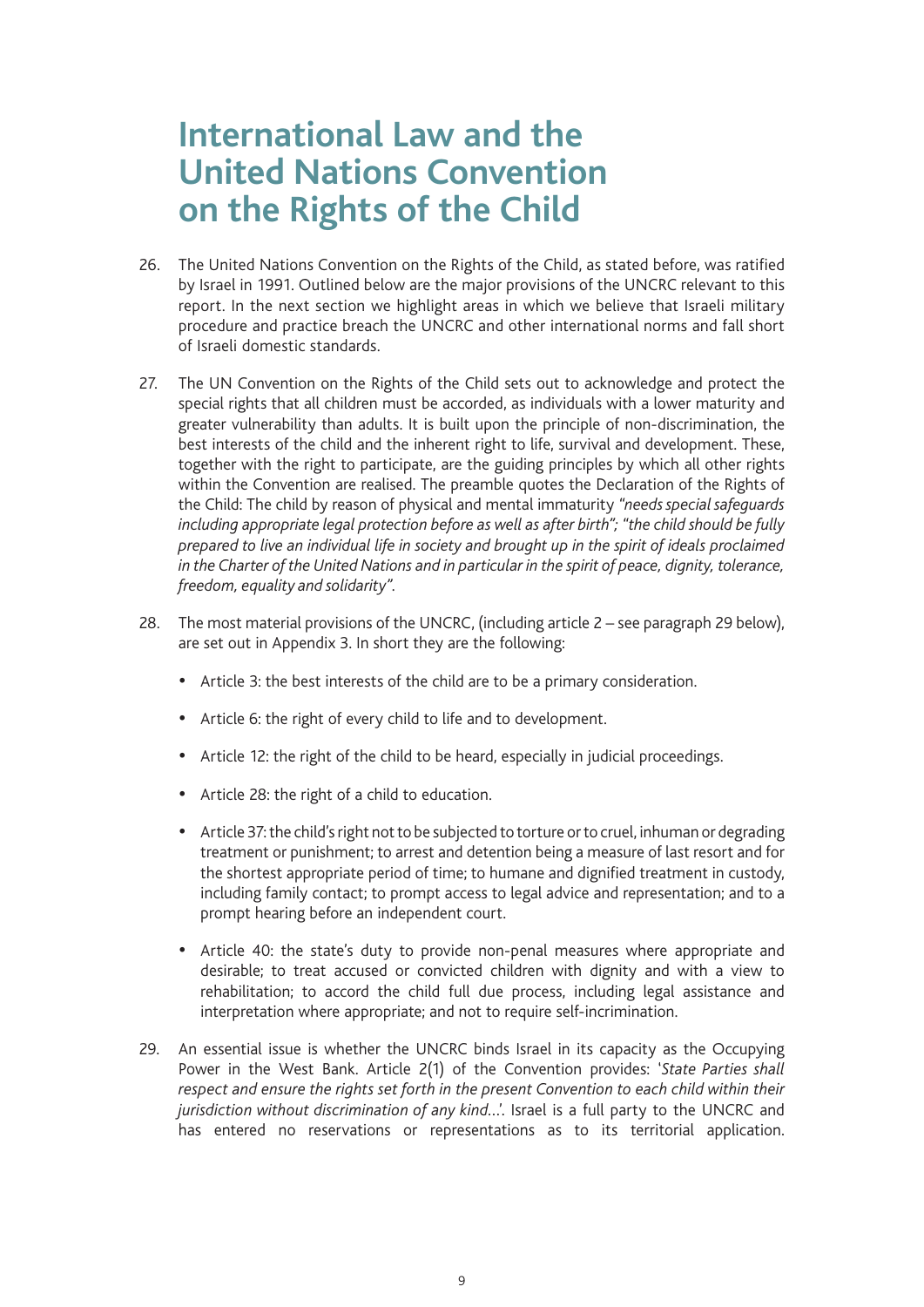- 30. In our meetings with the various Israeli Government agencies, we found the universal stance by contrast was that the Convention has no application beyond Israel's own borders. We respectfully disagree. In our judgment it is factually and legally unreal to suggest that children who are arrested by the Israeli Defence Force, interrogated by either the Israeli police or the Israeli Security Agency, held in Israeli prisons and judged by Israeli military courts, are not within the jurisdiction of the State of Israel.
- 31. We recognise the International Court of Iustice's 2004 Advisory Opinion<sup>19</sup> which concludes categorically that the UNCRC is applicable in the Occupied Palestinian Territories. The International Court of Justice also confirmed the applicability of the International Covenant on Economic, Social and Cultural Rights of 19 December 1966 and the International Covenant on Civil and Political Rights of the same date.
- 32. As the Grand Chamber of the European Court of Human Rights has held in the case of *Al-Skeini v United Kingdom* (55721/07; 7 July 2011), a state in military occupation of a territory is obliged, by virtue of its adherence to an international human rights treaty, to accord those rights in full to the persons over whom, without assuming full sovereignty, it exercises *'physical power and control'*, or who inhabit an area of which the contracting state has effective control. The population of the West Bank is within the physical power and control of Israel, and Israel has effective control of the territory. Our visit dispelled any doubts we might have had about this.
- 33. The occurrence of hostilities or physical conflict in the Occupied Palestinian Territories does not alter or dilute Israel's consequent obligations. The International Court of Justice considers that in times of war, human rights obligations are not suspended, save by the recognised process of derogation, but that they operate in harness with international humanitarian law – the body of law which applies to situations of armed conflict*.* 20
- 34. We do not believe, however, that this difference of legal view represents an insuperable barrier to change. More than one official Israeli body has accepted, in our discussions, that whatever its formal obligations, Israel should seek to respect the rights set out in the UNCRC in administering the Occupied Palestinian Territories.

<sup>19</sup> Advisory Opinion on the Legal Consequences of Construction of a Wall in the Occupied Palestinian Territories, dated 9 July 2004 at paragraphs 102-113.

<sup>20</sup> International Court of Justice (2004) Legal Consequences of the Construction of a Wall in the Occupied Palestinian Territories, Advisory Opinion, ICJ Reports 2004 p136, at paragraph 10; International Court of Justice (1996) Legality of the Threat or Use of Nuclear Weapons, Advisory Opinion, ICJ Reports 1996 p226, at paragraph 25.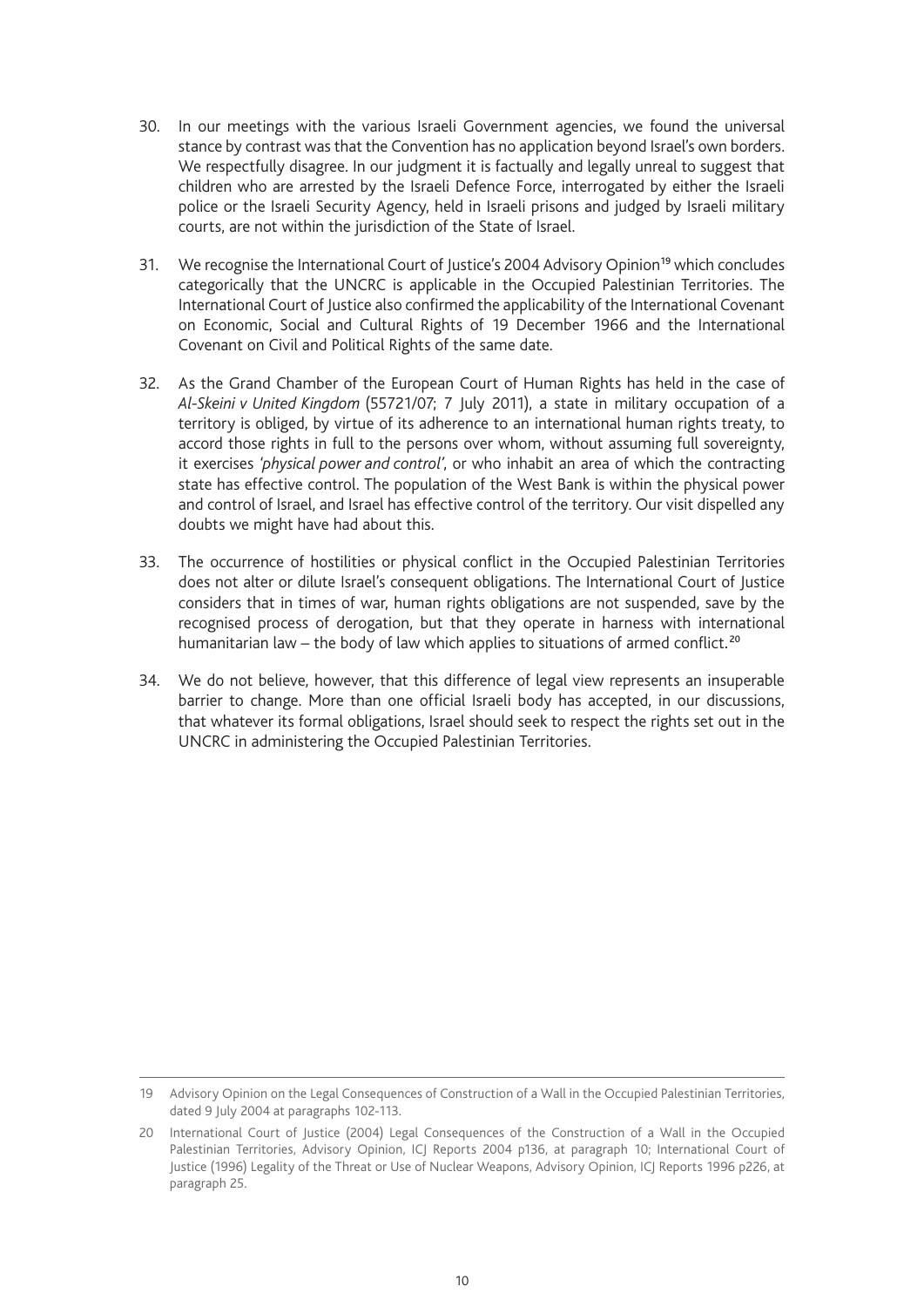## **Conflicting Accounts**

- 35. We have been given two irreconcilable accounts of the treatment and rights of Palestinian children detained by the Israeli authorities in the West Bank.
- 36. The first account, provided to us by Palestinian and Israeli NGOs, UN agencies, lawyers, former Israeli soldiers and Palestinian children whom we met,<sup>21</sup> is that those who have been identified as offenders or suspects are arrested by soldiers, usually in nighttime raids on their homes are blindfolded, and, with their wrists painfully bound behind them, are then transported to interrogation centres, sometimes face-down on the floor of military vehicles. The majority are verbally and / or physically abused and, without being informed of their right to silence or the right to see a lawyer, are sometimes held in solitary confinement, pressured to inculpate themselves and others, and are often made to sign statements which they cannot read because they are written in Hebrew. Interrogations are not, save on rare occasions, audio-visually recorded, and those tapes that do exist are almost impossible to obtain by defence lawyers representing the children.
- 37. After several months on remand, almost always in custody, often in primitive conditions, with limited or no education and extremely restricted access to family, the children are in most cases advised by their lawyer that their best hope is a plea bargain which will reduce the overall time spent in custody whether they are convicted or acquitted. In this process, every year hundreds of Palestinian children are traumatised, sometimes irreversibly, are denied part of their schooling, and then live at on-going risk of much harsher punishment if they are arrested again.
- 38. The second account was provided to us by the Israeli Government departments, military judges and prosecutors.<sup>22</sup> This account, which varied between the different departments, is that, once the child has been brought into custody, he or she is informed prior to interrogation of his or her right to silence and to counsel. Children are treated appropriately throughout this process, violence and threats are forbidden, and if shown to have occurred will result in the exclusion of any consequent confession. Some departments reported that protection against ill-treatment and coercion is secured through the use of audio-visual recording of interrogations. Any complaint of violation of these norms, if raised by the defence at trial, is inquired into by the military judge, who has access to the live recordings of the interviews and may reject a case based on prosecutorial misconduct.
- 39. Pleas of guilty are tried with the same procedural safeguards as in an Israeli court: plea bargains are not passively accepted and the judge has to be satisfied that the agreed sentence is a fair one. In contested cases an appeal is lodged first with the Military Appeal Tribunal and thereafter with the Supreme Court.
- 40. In custody, children receive education to such a high standard that Palestinian children have been known to offend in order to access it.

<sup>21</sup> See Appendix 1.

<sup>22</sup> This did not include the police who conduct interrogations, a group with whom we were unable to meet.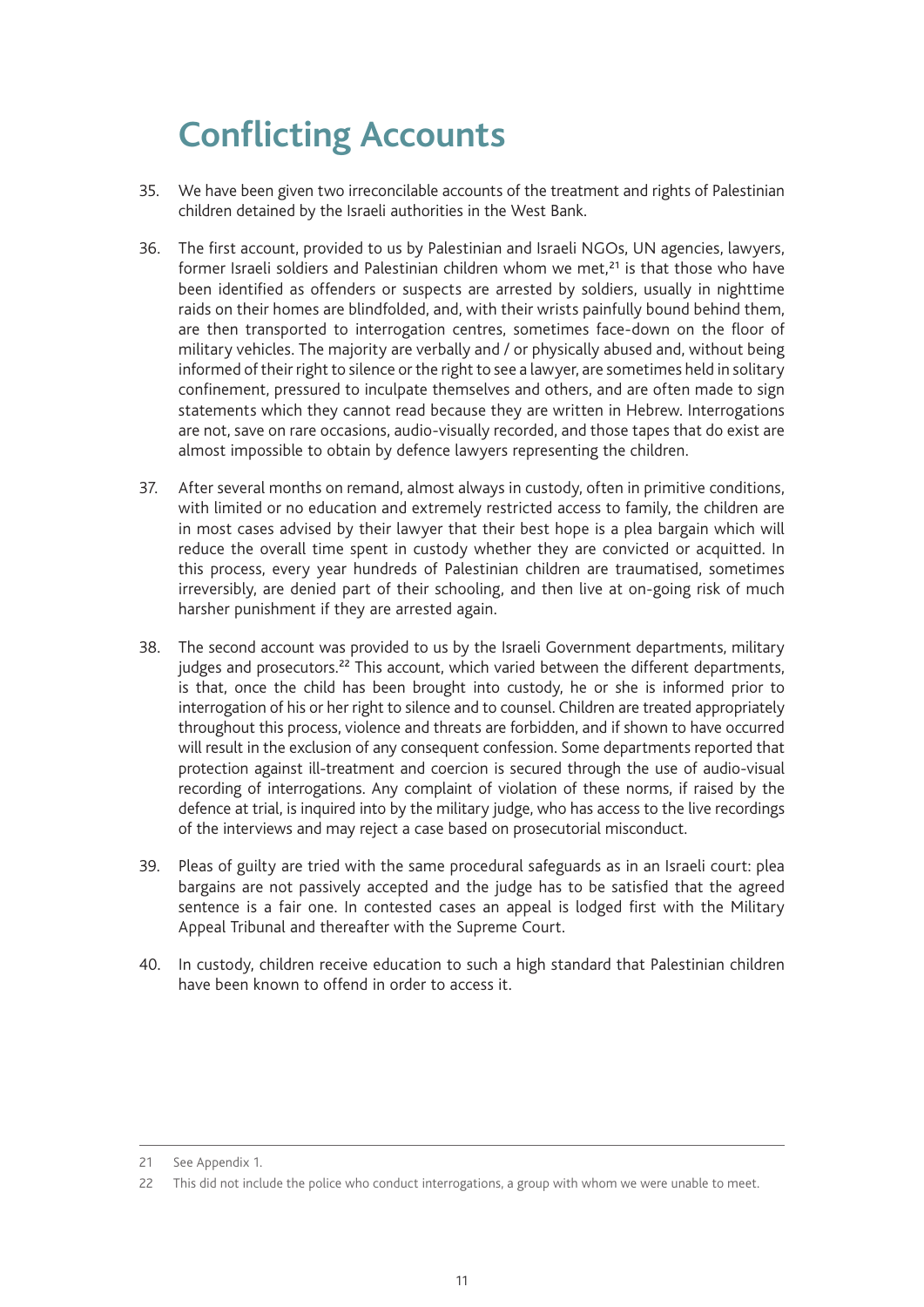- 41. For one critical reason it is not necessary for us to choose between these accounts. The legal differentials between Palestinian and Israeli children are a matter of record, to which we are about to turn. As the United Kingdom has itself learned by recent experience in Iraq, the risk of abuse is inherent in any system of justice which depends on military force. In our view, which is based in large part on a candid discussion with the military court judges, there are no sufficient procedural or practical reasons why identical safeguards as those accorded by Israeli law to Israeli children should not be accorded, albeit by military law, to Palestinian children, and powerful reasons of international law why they should be.
- 42. We say *'albeit by military law'* because we recognise that to extend the corpus of Israeli law to the Occupied Palestinian Territories would push occupation towards annexation.
- 43. What encourages us to think that this assimilation is possible and workable is that we were informed by the military judges and prosecutors that, without waiting for a change in military orders, they were aiming not to impose or seek a custodial sentence on a child of 14 or less; to treat all under-18s as juveniles despite the respective ages of majority attributed to Israeli and Palestinian youths (at that time); and to equalise sentences. It is a positive development that Military Order 1676 has now formally addressed the difference in the age of majority; however, there is room, in our view, for the order to go further and reform sentencing powers in cases where under-18s may still be given the same sentences as adults.
- 44. It is clearly contrary to principle for any State to criminalise different acts for children of different nationalities or ethnicites. At the same time this difference may be less concerning if in practice (a) the acts, though differently described, are essentially the same and (b) the children are questioned, tried and punished on the same principles. What is important is that, whatever the offence charged, an Israeli child and a Palestinian child should from start to finish be treated by the Israeli justice system, whether civilian or military in form, according to the same principles and procedures. We turn to this in the next section.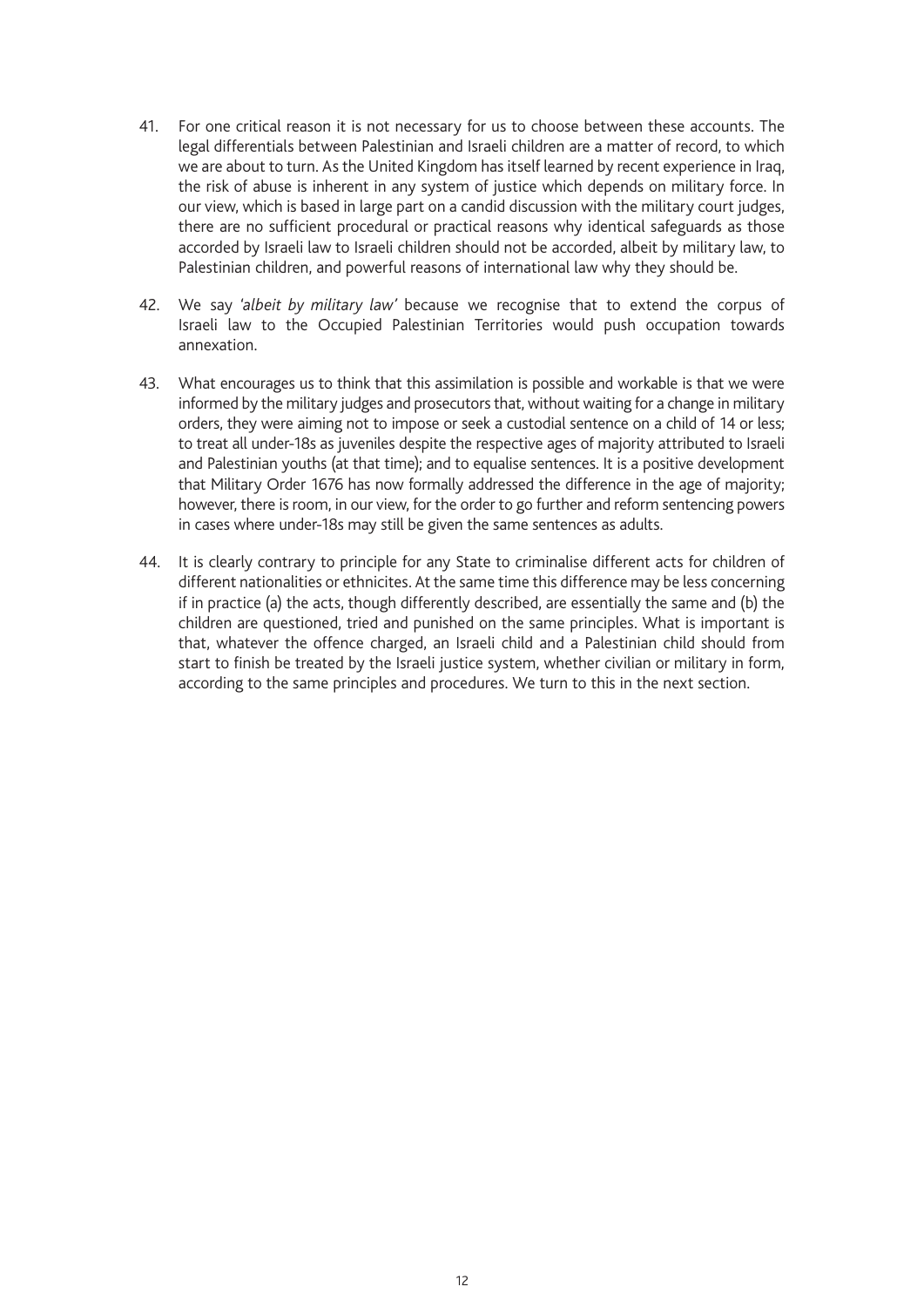### **Procedures and Practices in the West Bank**

45. In this section we outline our understanding of the procedures and practices adopted at each stage of the military law system when dealing with children. It comes from all parties with whom the delegation met. As already reported, we encountered conflicting accounts, and details of these differences are described below. The delegation has borne in mind the need to deal with criminal activity but believes it to be of fundamental importance that humane, fair and non-discriminatory procedures and practices are used throughout the justice process and that the welfare of the child is properly safeguarded.

#### Proportionality

46. Representatives of the Israeli Government and the military judges and prosecutors placed strong emphasis on the dangerousness of stone-throwing. Without undermining the seriousness of such an act, the delegation requested statistical or other evidence of the injuries or damage caused by these offences. We were grateful to receive a response to a comprehensive list of enquiries from the Israeli Government; however, the evidence was limited to one stone-throwing incident in September 2011 which caused the death of an adult and a child, and sight of a photograph<sup>23</sup> of a man with fairly severe facial injuries. The trial was pending and it was not clear if the accused was a child.<sup>24</sup> The statistics also cited six cases in August to September 2011 where the suspects were charged with actual damage to vehicles. In these cases no injury had occurred.<sup>25</sup> No Legal Frontiers<sup>26</sup> reported that in their study of 89 cases of stone-throwing, physical injury was caused in one case and damage to a vehicle was caused in three cases.

<sup>23</sup> Shown to us by the military prosecutors and dated 17 February 2009.

<sup>24</sup> We have since been informed that a sentence of 50 months was handed down after a guilty plea (Letter from Ehud Keinan, State of Israel, Ministry of Foreign Affairs (Legal Division), to the delegation dated 30 November 2011). It remains unclear whether the accused was a child.

<sup>25</sup> Letter from Ehud Keinan, State of Israel, Ministry of Foreign Affairs (Legal Division), to the delegation dated 30 November 2011.

<sup>26</sup> No Legal Frontiers is an Israeli organisation engaged in research, legal work and advocacy in relation to the legal system in the Occupied Palestinian Territories. Their report "All Guilty!" is based on observations of the military juvenile court in Ofer military camp between April 2010 and March 2011. They conducted a large number of observations but focused on collecting longitudinal information of each stage in 71 cases: [www.nolegalfrontiers.org/en/reports/77-report-juvenile-court.](http://nolegalfrontiers.org/en/reports/77-report-juvenile-court)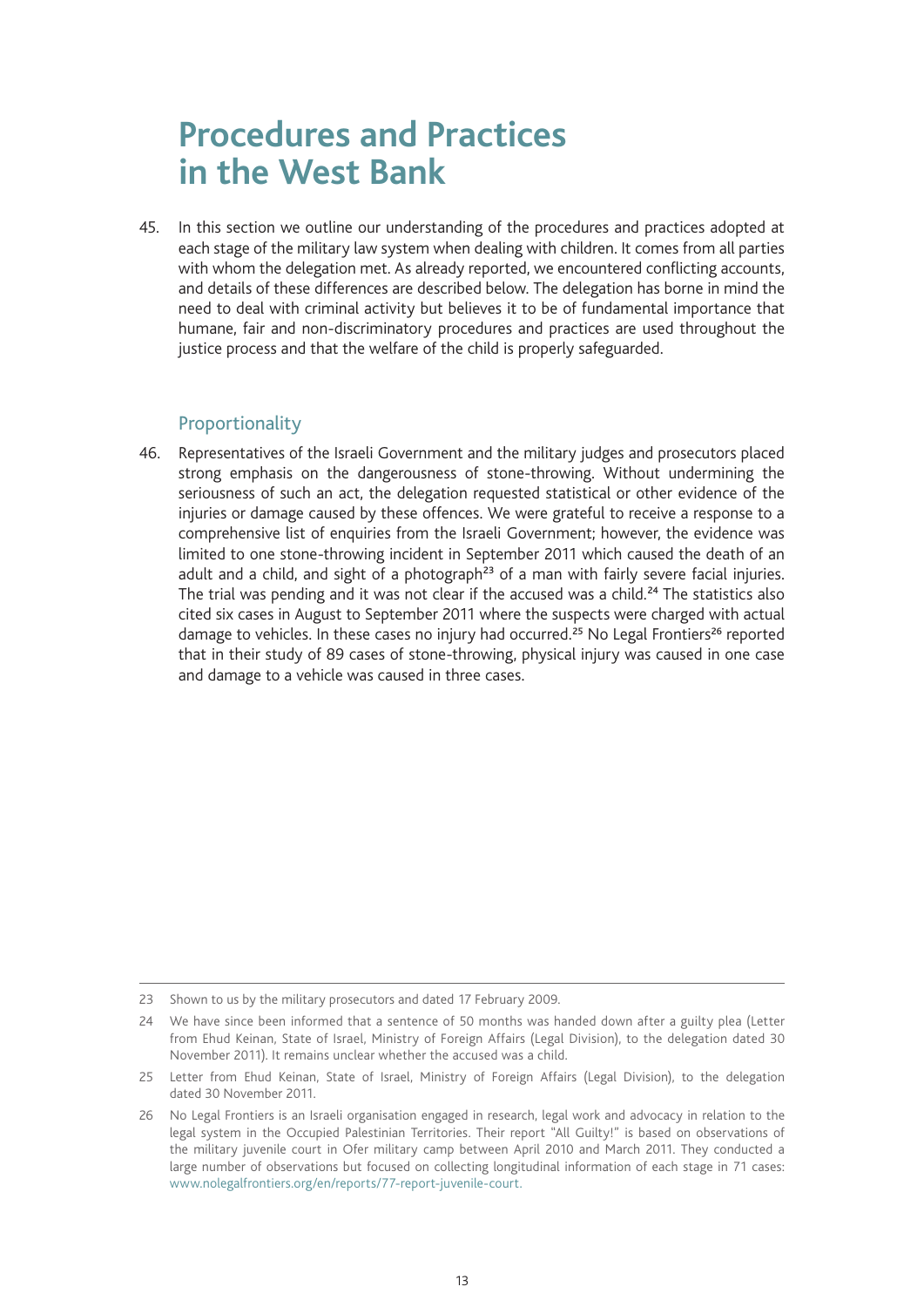47. The delegation is not aware of the existence of any effective monitoring system for categorising the severity of different incidents of stone-throwing. The Israeli NGO B'Tselem was informed by the police that it did not have computerised documentation on injured persons that would enable classification.<sup>27</sup> Stone-throwing incidents began to feature in the monthly reports of the Israel Security Agency in January 2009. The reports contain a very small percentage of the total cases documented by the SHAI [Samaria and Judea] District Police Department, mentioning a total of seven injured persons throughout the West Bank and East Jerusalem in 2009 to 2010.<sup>28</sup> It is clearly desirable for such data to be comprehensively collected and published.

#### Arrest

- 48. Defence for Children International's evidence suggests that children, sometimes as young as 12, are arrested,<sup>29</sup> often at night, and have their hands tied using unlawful and painful methods, before being transported to an interrogation centre, sometimes on the floor of military vehicles. In the course of the arrest process, the vast majority of children interviewed have reported physical and verbal abuse. It is unclear whether they are told their rights at this stage or at all.<sup>30</sup>
- 49. The Ministry of Justice's statistics show that of those children investigated by the General Security Service, 70% of their sample are aged 16 to 18, and 30% are aged 13 to 15. This appeared to fluctuate year by year. According to figures provided by the Ministry of Foreign Affairs, in 2009 43% of cases were against children under 16; for 2010 this figure was 13%, and for 2011 the figure was expected to be 45%.<sup>31</sup>
- 50. Defence for Children International stated that of the Palestinian children they interviewed the majority were arrested in the family home by heavily armed soldiers in the middle of the night, in 62% of cases surveyed between midnight and 5 a.m.<sup>32</sup> B'Tselem reported that 60% of arrests from their sample of cases were at nighttime.<sup>33</sup>

<sup>27</sup> B'Tselem is The Israeli Information Center for Human Rights in the Occupied Territories. It was established in 1989 by a group of academics, lawyers, journalists and Knesset members. The report 'No Minor Matter' is based on research including interviews with 50 children aged 12-17 who were arrested between November 2009 and February 2011 and with individuals witnessing those arrests. B'Tselem (2011) No Minor Matter, p5 (footnote 4).

<sup>28</sup> ISA Terror Data and Trends Portal monthly reports, [www.shabak.gov.il/english/pages/default.aspx](http://www.shabak.gov.il/english/pages/default.aspx)

<sup>29</sup> Defence for Children International reports that in East Jerusalem in particular three of the 20 children they investigated who were arrested and interrogated were below the age of 12. It should be noted that these were children that the Israeli Government say are under Israeli civilian law not military law (being in East Jerusalem). Defence for Children International – Palestine (2011) Voices from East Jerusalem: The situation facing Palestinian Children. [http://www.dci-palestine.org/sites/default/files/east\\_jerusalem\\_final\\_design.pdf](http://www.dci-palestine.org/sites/default/files/east_jerusalem_final_design.pdf). B'Tselem also describes the detention of an 11-year-old and a nine-year-old in the West Bank, B'Tselem (2011) No Minor Matter: Violation of the Rights of Palestinian Minors Arrested by Israel on Suspicion of Stone Throwing, at p32- 33 <http://www.btselem.org/publications/summaries/2011-no-minor-matter>

<sup>30</sup> Defence for Children International – Palestine (2011) In their own Words.

<sup>31</sup> Letter from Ehud Keinan, State of Israel, Ministry of Foreign Affairs (Legal Division), to the delegation, dated 30 November 2011. It is noted that many of the figures provided in this letter are drawn from indictments submitted in August and September 2011. In this sample 13 of 51 (25%) cases involved under-16s.

<sup>32</sup> Defence for Children International – Palestine (2011) In their own Words.

<sup>33</sup> B'Tselem (2011) No Minor Matter: Violation of the Rights of Palestinian Minors Arrested by Israel on Suspicion of Stone Throwing.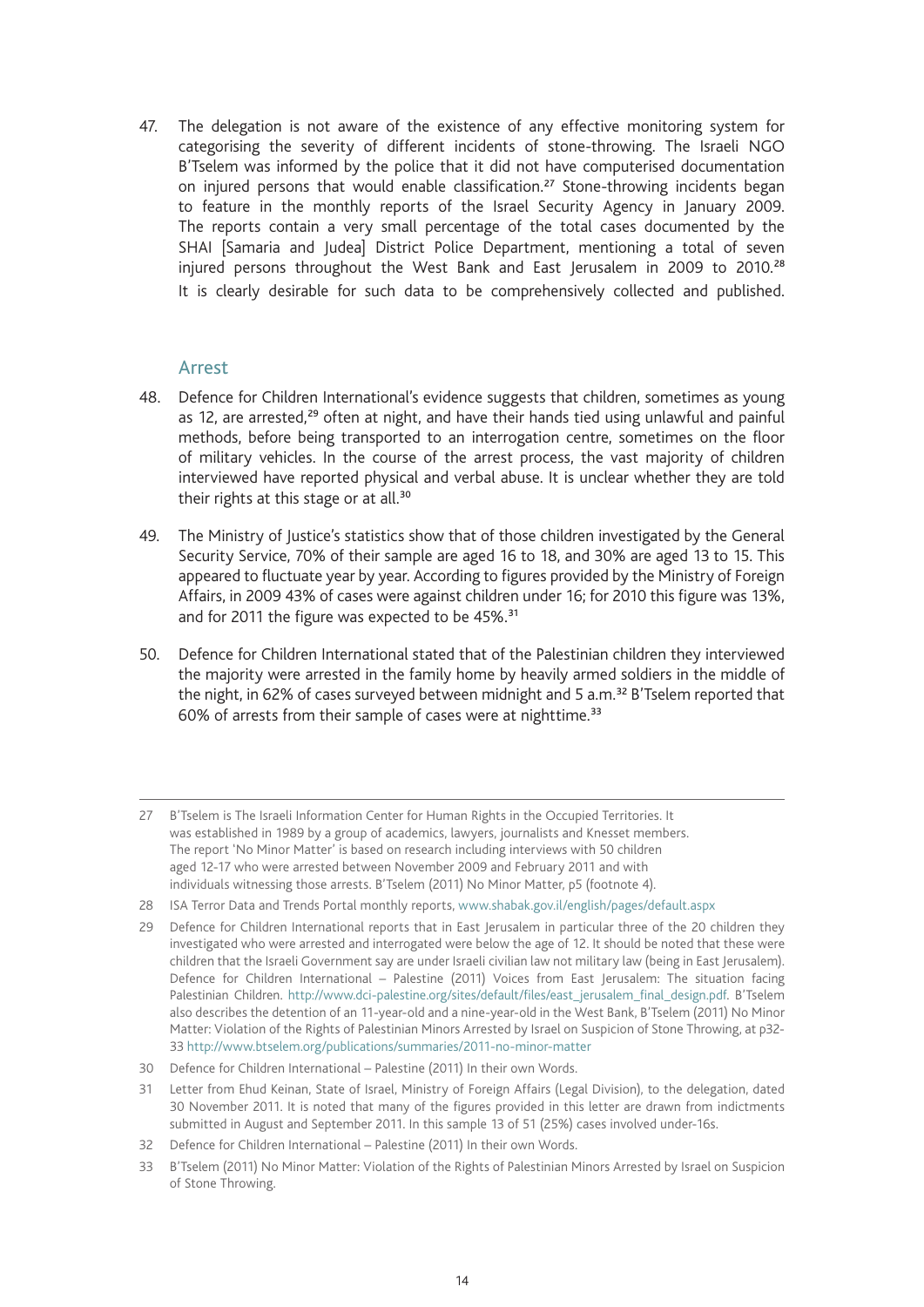- 51. Representatives of the Ministry of Justice stated that nighttime arrests are necessary for security. The Israeli public defenders informed us that arrests in East Jerusalem were not conducted at night although it is apparent that the Israeli Government also has security concerns in East Jerusalem. The Ministry of Justice acknowledged that improvements could and should be made.
- 52. An alternative to nighttime arrests, which would still avoid entering a potentially hostile area in daylight, is to use a summons. The Ministry of Justice stated that were this feasible, it would already be done. We nevertheless believe that there is scope for the use of summonses and that this potential reform deserves careful consideration. The option would allow for arrests to be carried out in a far less traumatic way for the child, and in a way which would involve less risk and cost for the military personnel involved. If, in any particular case, there was a failure to surrender to a properly served summons then the arrest could be carried out in an appropriate manner. It is our respectful view that to pilot this option is highly desirable. It is clear that nighttime raids of the type described in paragraph 36 above would be traumatising not only for the children involved, but also for siblings and children in neighbouring homes who witness such arrests.
- 53. As a result of legal action by the Public Committee Against Torture in Israel in early 2010, the Government of Israel altered its procedures to require hands to be tied at the front, using three plastic ties.<sup>34</sup> The Ministry of Defence and COGAT (Co-ordination of Government Activity in the Terriorities) stated that this procedure is supervised from central command and that to their knowledge it is being observed. Data confirming this was requested in the meeting with the Ministry of Defence and COGAT and subsequently in a letter from the delegation. At the time of writing, this information has not been received. Defence for Children International reports that 98% of children surveyed in the West Bank<sup>35</sup> have their hands tied, most commonly with a single plastic tie and behind the child's back. B'Tselem notes that this occurs where there has been no attempt to resist arrest.<sup>36</sup> The practice causes severe pain and has been reported by children to cut off circulation causing their hands to swell and turn blue.<sup>37</sup> Defence for Children International was not able to document a single case between April 2010 and June 2011 where the amended procedure had been followed.<sup>38</sup> This situation is a source of significant concern for the delegation.
- 54. Defence for Children International reports that in 33% of the cases it surveyed, children are placed on the floor of the military vehicle when being transported after arrest<sup>39</sup>. The Ministry of Defence and COGAT denied that this was part of approved procedure but added, *"soldiers are soldiers"*; a comment that caused us concern. We were informed by children who have been arrested that transportation on the floor of military vehicles routinely occurs, usually in a kneeling position, but sometimes face down on the floor of the vehicle.

<sup>34</sup> One tie around each wrist and the third connecting them, with the space of a finger between the ties and the wrist.

<sup>35</sup> In East Jerusalem the figure is 60% of those surveyed.

<sup>36</sup> B'Tselem (2011) No Minor Matter.

<sup>37</sup> Defence for Children International – Palestine (2011) In their own Words, at page 10.

<sup>38</sup> Defence for Children International – Palestine (2011) In their own Words, at page 10-11.

<sup>39</sup> Defence for Children International – Palestine (2011) In their own Words, at page 11.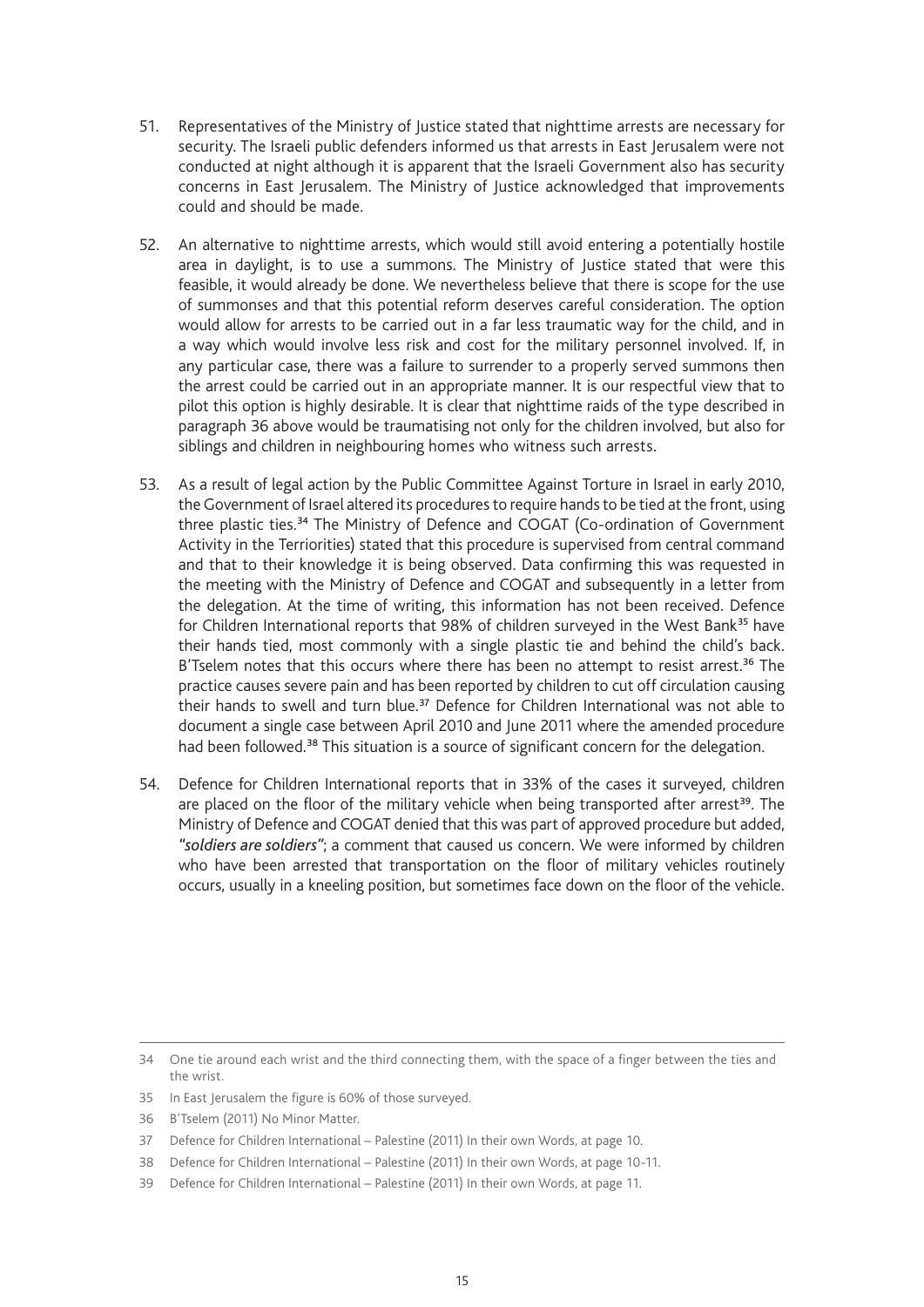- 55. Defence for Children International reports additional physical violence in 87% of the cases they surveyed (typically punching, slapping, pushing and kicking), verbal abuse in 60% of the cases (commonly derogatory statements about the child's mother or sister) and threats in 38% of the cases<sup>40</sup>. 56% of the children interviewed by DCI were also strip-searched.<sup>41</sup> Children we spoke to who had been arrested, recounted a process similar to that described by Defence for Children International, including blindfolding, being transported on the floor of a vehicle, being hit and verbally and physically abused. They reported that this treatment continued into the interrogation, where some were beaten until they confessed.
- 56. We were unable to secure any assurance that children are formally cautioned on arrest. The Ministry of Justice expressed uncertainty. The Israeli public defenders confirmed that there was a right to silence for children, but were not clear how the child is informed of this right. Children we spoke to did not understand what it meant.
- 57. Save the Children (Sweden) alleges that some arrests of children have been carried out by settler security personnel<sup>42</sup>. We were not able to investigate these allegations but the delegation spoke with a child who alleged that he had been arrested and taken to a settlement.

#### Interrogation

- 58. The importance of proper safeguards during interrogation cannot be over-emphasised, particularly where the vast majority of trials and convictions are based either on children's confessions made during these interrogations or on incrimination by other children in the same circumstances.<sup>43</sup> This pattern was confirmed by the military prosecutors, who stated that confessions, evidence from other child interrogations<sup>44</sup> and soldier testimony were the main sources of evidence.
- 59. According to Defence for Children International, 69% of children interviewed<sup>45</sup> make confessions after a process that DCI describes as *'typically a coercive interrogation'.*<sup>46</sup>
- 60. Defence for Children International reports that the physical and verbal abuse described above occurs not only during arrest and transportation, but also during interrogation. The children we spoke to all reported that this treatment continued into the interrogation, where some were beaten until they confessed. Some also stated that they had reported this to the judge at their hearing, but said they had been ignored.

<sup>40</sup> Their figures for East Jerusalem are: physical violence in 80% of cases surveyed and verbal abuse and threats in 55% cases, Defence for Children International – Palestine (2011) Voices from East Jerusalem.

<sup>41</sup> Defence for Children International – Palestine (2011) In their own Words.

<sup>42</sup> The Impact of Child Detention: Occupied Palestinian Territories 2012 – [www.mena.savethechildren.se/MENA/News-and-events/News/Launch-of](http://mena.savethechildren.se/MENA/News-and-events/News/Launch-of-new-report-on-the-Impact-of-Child-Detention-in-Palestine/)[new-report-on-the-Impact-of-Child-Detention-in-Palestine/](http://mena.savethechildren.se/MENA/News-and-events/News/Launch-of-new-report-on-the-Impact-of-Child-Detention-in-Palestine/)

<sup>43</sup> No Legal Frontiers (2011) All Guilty!

<sup>44</sup> B'Tselem give examples of the way that pressure is put on children to provide names of other children who threw stones, which is then relied upon as the sole basis for arresting these children. B'Tselem (2011) No Minor Matter, at p46-48.

<sup>45</sup> 30% of cases surveyed in East Jerusalem, Defence for Children International – Palestine (2011) Voices from East Jerusalem.

<sup>46</sup> Defence for Children International – Palestine (2011) In their own Words, at p 19.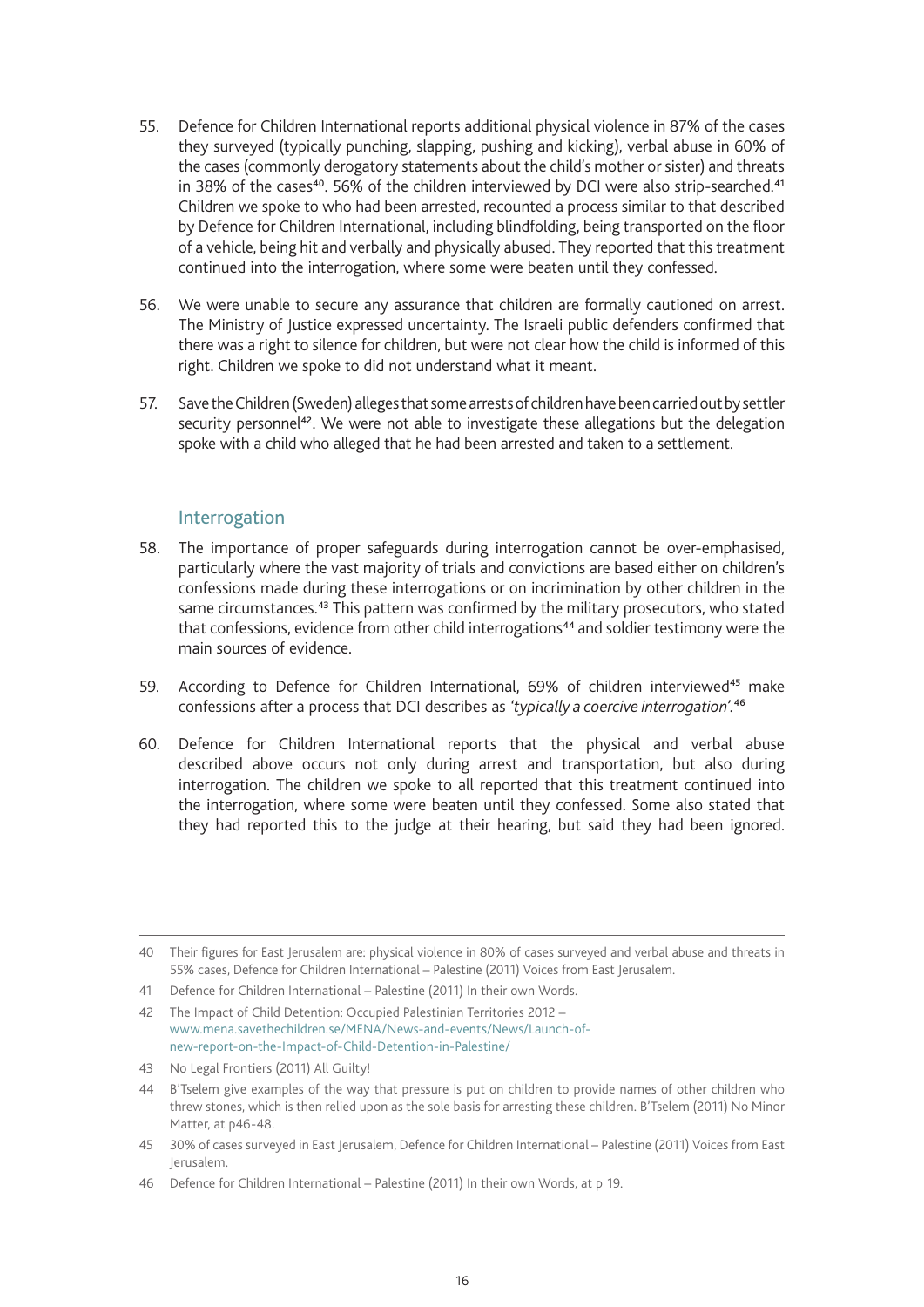- 61. B'Tselem reports that nearly half of the children in their sample were not given food or drink for hours following arrest and 38% reported physical or verbal violence during interrogation.<sup>47</sup> All of the children reporting maltreatment to Defence for Children International report multiple forms. In 4 of B'Tselem's 50 cases interrogations lasted for longer than a week, with isolation between interrogation sessions (12, 13, 22 and 53 days respectively).<sup>48</sup>
- 62. The delegation was informed by B'Tselem that interrogations they had reviewed did not immediately follow arrest, and that the child was often kept awake until the interrogation took place in the morning. B'Tselem reports from its sample of cases that only 10% of those arrested at night said they had been allowed reasonable sleep before interrogation, and that they were woken by soldiers if they fell asleep whilst waiting for the interrogation.<sup>49</sup>
- 63. According to Israeli civilian law, a child is not to be interrogated at night,<sup>50</sup> save in exceptional circumstances. No such provision exists in Israeli military law. The military judges whom we met stated that an agreed policy encouraged the police to refrain from interrogating children at night. However, according to NGOs with whom we met, nighttime interrogations do take place in the West Bank. B'Tselem, for example, found that 24% of their cases involved a nighttime interrogation. An end to this procedure has been called for by both the Ministry of Justice and Military Court of Appeals. The Ministry of Justice stated that nighttime interrogations occur due to security considerations but, accepted that the approach used in Israeli civilian law should apply in the West Bank. The Military Court of Appeals has acknowledged that nighttime interrogations are problematic.<sup>51</sup> Furthermore, as interrogations typically concern incidents that took place at least a week before arrest,<sup>52</sup> the argument for immediate interrogation appears weak.
- 64. In response to the allegation that children were asked to sign documents including confessions that were written in Hebrew,<sup>53</sup> the Ministry of Justice showed us a form with fields identified in Hebrew, Arabic and English. The boxes on the proforma were, however, blank and we are consequently unable to confirm or refute the allegation.

49 B'Tselem (2011) No Minor Matter.

52 B'Tselem (2011) No Minor Matter.

53 29% said that they signed documents in Hebrew. In other cases children were required to sign documents in Arabic without the opportunity to read them – Defence for Children International – Palestine (2011) In their own Words . This was also reported by B'Tselem (2011) No Minor Matter.

<sup>47</sup> B'Tselem (2011) No Minor Matter.

<sup>48</sup> B'Tselem (2011) No Minor Matter.

<sup>50</sup> From 8pm to 7am for 12 to 13 years olds; 10pm to 7am for 14 to 17 year olds.

<sup>51</sup> For example, Judge Netanel Benisho, Vice-President of the Military Court of Appeals: *"I shall begin by saying that the fact that the interrogation of the appellant took place at 4:00 A.M., immediately following his arrest, raises complicated questions. Indeed, the law does not prevent such an action. However, case law has recognized the possibility that interrogation late at night could harm the judgment of the person under interrogation (see Crim. File (Jerusalem) 915/07, State of Israel v. M. H. et al., published in Nevo). Clearly, this concern intensifies when the interrogee is a minor, only 15 years of age and it is doubtful that he is aware of his rights. It is easy to imagine the mental state of a child who is arrested in the middle of the night by soldiers and is immediately taken to a police interrogation."* 110. Mil. Ct. App. (Judea and Samaria) 2763/09, A.'A. v. Military Prosecutor, 16 August 2009 as cited in Defence for Children International – Palestine (2011) In their own Words.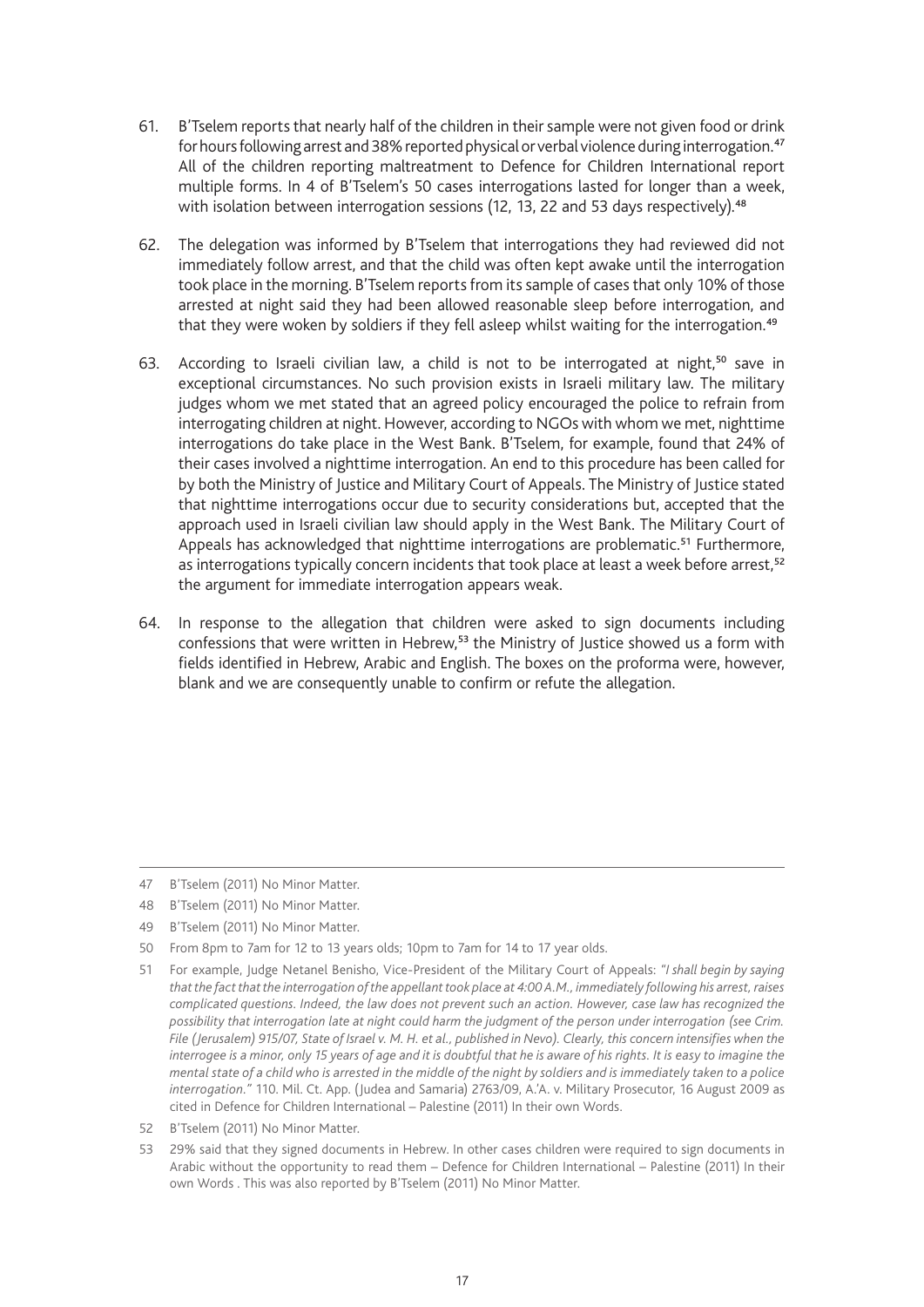- 65. The children who Defence for Children International took testimony from were, without exception, questioned in the absence of a lawyer or parent (B'Tselem noted two cases out of 50 where the child was accompanied by an adult – one involving a 13-year-old girl, and one case where the child was allowed to meet with an attorney)<sup>54</sup> and were only permitted access to a lawyer after interrogation (with the exception of one child reported by B'Tselem).<sup>55</sup> Children we spoke to said that a lawyer was only available to them at court. When asked by members of the delegation whether they were informed of a right to remain silent, the concept of such a right appeared completely alien to them. The military prosecutors stated that often the first time a lawyer sees the defendant is at the first hearing. The Ministry of Defence and COGAT stated that as a matter of practice, but not of law, children are informed of the right to an attorney before the interrogation, but many choose not to have one. Military Order 1676 provides that children be notified of their right to consult with a lawyer and prior to commencing the investigation, the police must contact the lawyer named by the child provided this does not delay the investigation. Defence for Children International criticises this provision in its most recent report<sup>56</sup> as it assumes that a child will be in possession of the contact details of a lawyer and because there is no stipulation as to when consultation must occur, either before, during or after questioning. Since the introduction of this requirement, DCI has not documented a case in which a child has consulted privately with a lawyer either before, or during their interrogation.<sup>57</sup> The Ministry of Defence and COGAT stated that confessions should not be admissible in court if the right to silence had not been made known to the suspect. The military judges who met with the delegation stated that failure to allow legal representation may result in the release of a child suspect. The Association for Civil Rights in Israel records the case of 'Minor A' where serious flaws during interrogation and detention did not lead to a ruling that confessional evidence should be excluded<sup>58</sup>.
- 66. The Ministry of Justice stated that in Israel parents are normally not present in security cases. The Israeli public defenders explained that in East Jerusalem parents may be excluded from the interrogation. This is decided on a case by case basis and not necessarily in security offences. We were given examples of when these exclusions might occur, namely where the parent could not be found or where it might harm the investigation.
- 67. The military judges informed us that great efforts are made to find parents and to allow them to be present at the interrogations. The recent Military Order 1676 requires *'notification'* of a parent but does not make provision for the parent's attendance at the interrogation. There are also wide-ranging exceptions including an exception for offences causing *'disruption of security'* in the area. Given the Israeli public defenders' comments on the dilution of the equivalent provision in East Jerusalem, the delegation is concerned by Defence for Children International's report that this provision is having little effect.

<sup>54</sup> B'Tselem (2011) No Minor Matter.

<sup>55</sup> Defence for Children International – Palestine (2011) In their own Words, p 20; B'Tselem (2011) No Minor Matter, p 36; In East Jerusalem 75% were questioned without a parent present. Defence for Children International – Palestine (2011) Voices from East Jerusalem, at page 42.

<sup>56</sup> Bound, Blindfolded and Convicted: Children held in military detention, April 2012 p. 19

<sup>57</sup> Bound, Blindfolded and Convicted: Children held in military detention, April 2012 p. 19

<sup>58</sup> [www.acri.org.il/en/wp-content/uploads/2012/02/Minors.pdf](http://www.acri.org.il/en/wp-content/uploads/2012/02/Minors.pdf)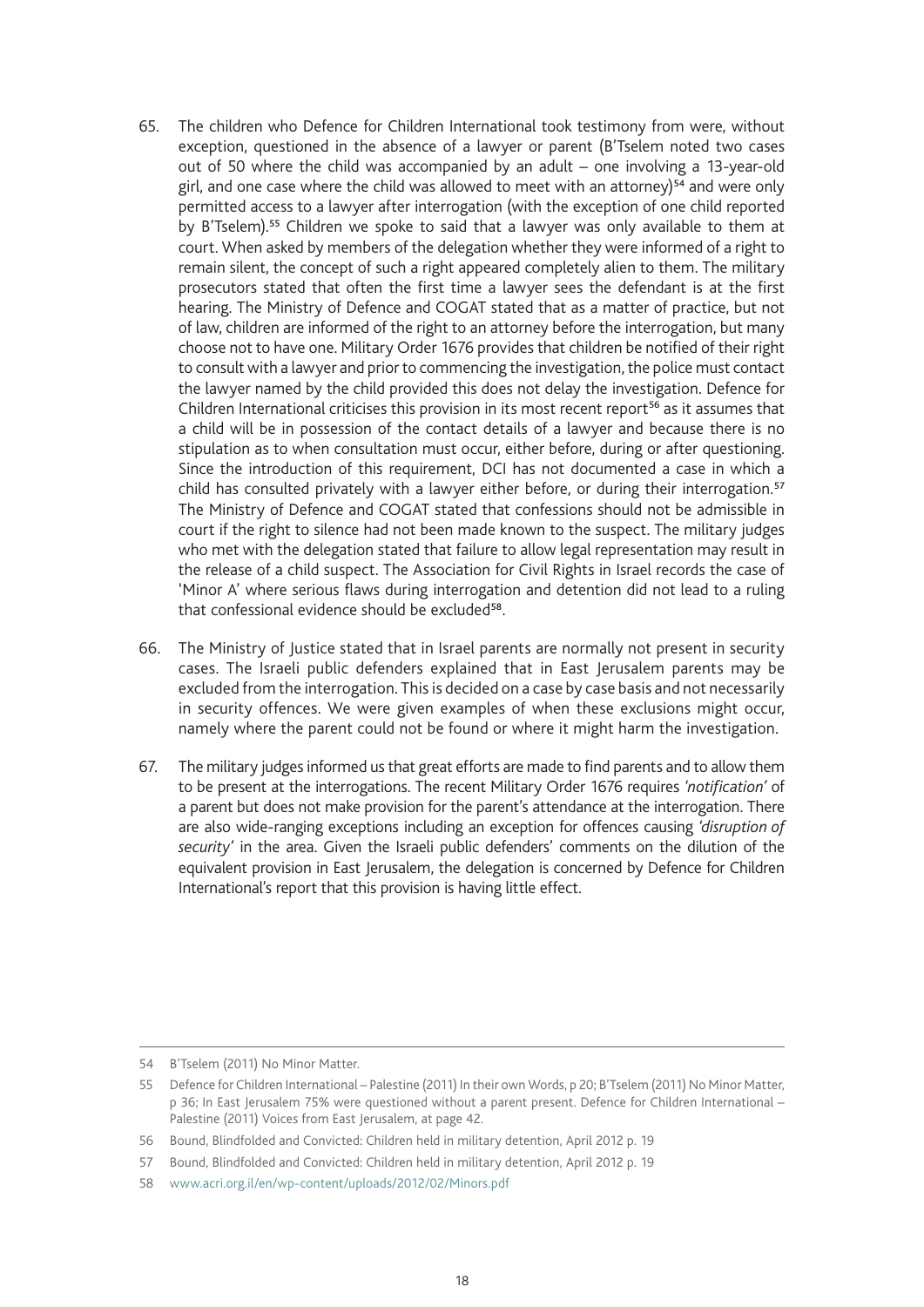- 68. The military judges stated that the courts had ruled that an interrogation not carried out by a specially trained youth investigator may result in the release of a child suspect. B'Tselem records instances in which it is not apparent that the interrogators had received this training. It also considers that there is a blurring of lines between questioning which occurs informally (and without caution) before an interrogation and the interrogation itself (where the questioner sometimes also acts as the interpreter).<sup>59</sup>
- 69. According to the Ministry of Justice, there is likely to be a reduction in the time allowed by law before a juvenile has to be brought before a judge for the first time. This is currently set at eight days and will be reduced to what is said to be a much shorter period. This is welcomed by the delegation, who hope to see this come into line with Israeli law as a matter of urgency. However, we were concerned to learn that there are no plans currently for the time to be reduced to 24 hours in parity with the limit for Israeli children of 14 or over and 12 hours for under-14s.<sup>60</sup> At the time of our meeting this change was expected to be brought in with the renewal of the legislation in September 2011, or alternatively within the coming months.<sup>61</sup> We were informed that the current period of 8 days is in fact a reduction from the previous deadline of 18 days. The deadline will be longer for security offences, which include stone-throwing, than for other criminal offences. Four days was given as an estimate for security offences. It was explained that the longer time period was due to the fact that *"interrogation is more difficult, there is an organisation behind the people, it is not like you have collected someone for pick-pocketing, you have Hamas, Islamic Jihad…".* At the time of writing, these proposed changes are yet to be made.
- 70. The military prosecutors suggested another potential reform is the preliminary approval of arrests by the prosecutor, who will also set the time within which the child has to be brought before the court. Approval would be based on the child's age and the severity of the alleged offence. The prosecutor would see evidence to assess whether the arrest and interrogation were properly conducted. Neither of these reforms was included in the recent Military Order 1676.
- 71. Given the many issues surrounding interrogation and the importance of this stage to ensuring a just process, the delegation was interested in the use of audio-visual recording of interrogations. Irrespective of the current practice, the military judges were in agreement that audio-visual recording was necessary and should be the norm, and that it would be difficult to justify proceeding without such recording. The military prosecutors expressed a similar wish, as did the former Chief Justice, who has stated to us that the use of audiovisual recordings is advantageous provided the resources and conditions are available for recording. Whilst there was inconsistency with regard to the current position, there was near unanimity with regard to the desirability of routine audio-visual recording. The only reservation came from representatives of the Ministry of Justice, who expressed concern that there would be excessive cost implications relating to equipment and staffing. They nonetheless asserted that the police had found audio-visual recording beneficial in Israel, and that recording could lead to overall cost savings.

<sup>59</sup> B'Tselem (2011) No Minor Matter

<sup>60</sup> Youth (Trial, Punishment, and Modes of Treatment) Law (1971)

<sup>61</sup> The change was however said to be conditional on there not being any form of unrest.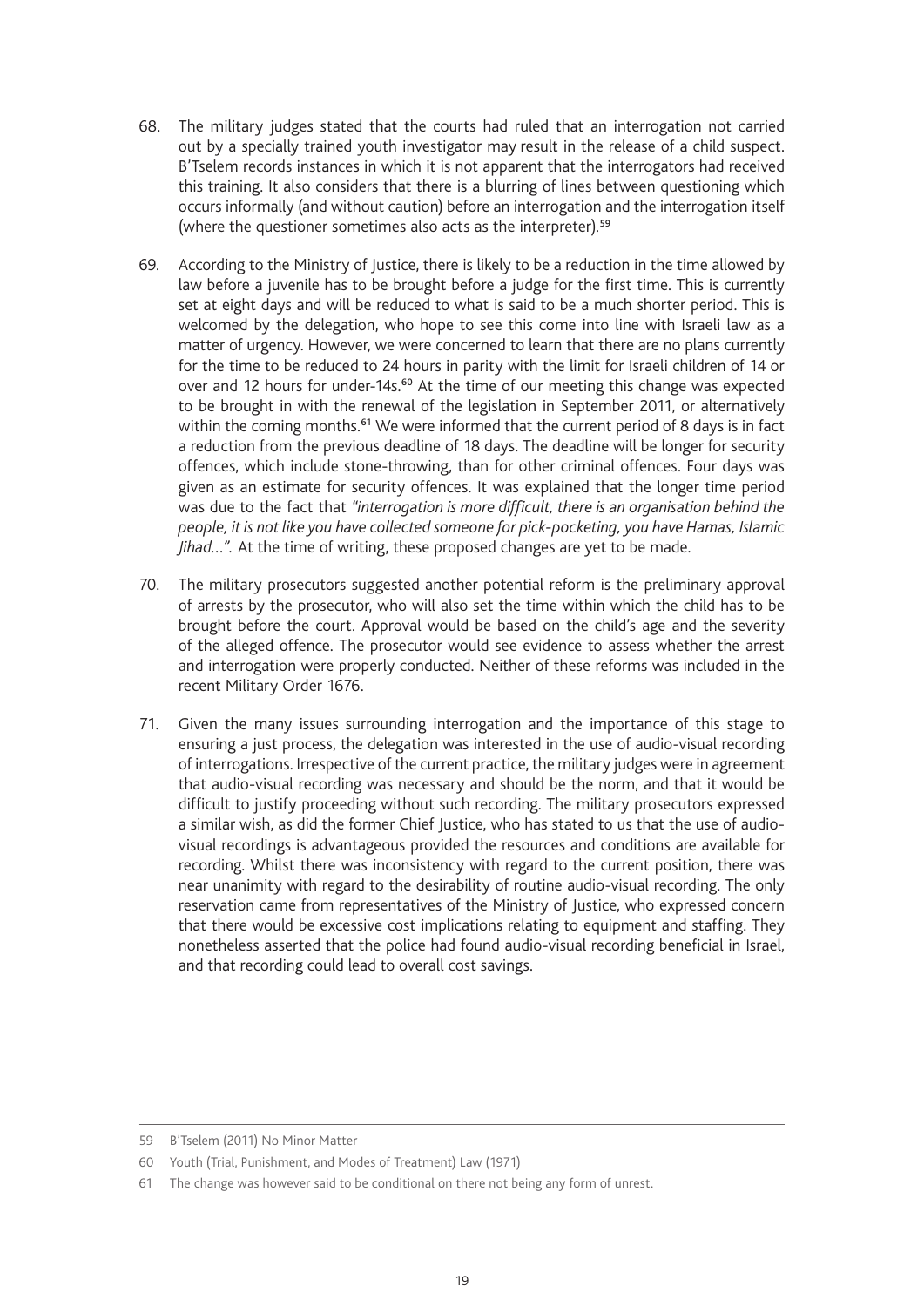- 72. In June 2011, Defence for Children International reported that there was no provision for the audio-visual recording of children's interrogations in the West Bank.<sup>62</sup> Statements on this issue from the Israeli government bodies with whom we met were inconsistent. Regarding recordings within the Israeli civilian legal system, representatives of the Ministry of Justice explained that audio-visual recording occurs very rarely in Israel, and only where the possible prison sentence exceeds 10 years, for children and adults alike. The maximum penalty for stone-throwing ranges from 10 to 20 years<sup>63</sup> and audio-visual recording of interrogations in such cases is required under Israeli civilian law. The Israeli public defenders who met with the delegation further stated that, in the Israeli civilian legal system, there is no consistent approach to audio-visual recording, but production of any recordings can be demanded, and exclusion of evidence can be sought on the basis of such recordings. Furthermore the absence of a tape can affect plea bargains and bail decisions.
- 73. Representatives of the Ministry of Defence and COGAT, in contrast, stated that in many cases interrogations are audio-visually recorded. We were informed by the military prosecutors with whom we met that many interrogations are not recorded in the West Bank due to the fact that there is no requirement to do so. If there is no recording, the written statement must be in Arabic. They shared the wish for more audio-visual recording, which we support. In contrast, one of the military judges stated that there is *"almost always"* a video-recording, and that tapes are watched by the defence and by the court with a translator wherever coercion is suspected in relation to a confession. The last case that one of the military judges could recall of stone-throwing where there was no recording was in 2008-09. When asked about the process for the defence obtaining tapes, we were informed by one of the military judges that tapes are readily available and that if necessary an application can be made to the court for disclosure. Statistics obtained from the Israeli government in relation to this issue stated that the vast majority of interrogations are recorded, *"most by video and others by audio recording"*. Out of 51 cases (both adult and child cases) brought to the Military Prosecutor in August 2011 to September 2011, 48 were either audio or visually recorded or there was a written record in Arabic. Of the three remaining cases, we were informed that two suspects were released without charge and in the third case, the recording equipment suffered technical problems. The statistics stated that approximately 70% of the 51 cases were either audio or visually recorded. In respect of children under 16 (the numbers for which were not included), the Ministry of Foreign Affairs reported that all but one case involved either audio or visual recording.<sup>64</sup>
- 74. Given the universal acknowledgment of the value of audio-visual recording, and particularly the importance allotted to it by the judiciary, the delegation strongly recommends<sup>65</sup> the introduction of a legal requirement that all interrogations of children under military law be audio-visually recorded, together with the necessary technical training in using the equipment. The delegation recalls the transformation of criminal justice in the United Kingdom which was brought about in the 1980s by the introduction of such a requirement.<sup>66</sup> It also seems to us that the presence of a security concern would make reliable recording even more necessary.

<sup>62</sup> Defence for Children International – Palestine (2011) In their own Words, p20

<sup>63</sup> Military Order 1651, paragraph 212

<sup>64</sup> Letter from Ehud Keinan, State of Israel, Ministry of Foreign Affairs (Legal Division), to the delegation dated 30 November 2011

<sup>65</sup> See Specific Recommendation 13

<sup>66</sup> Police and Criminal Evidence Act 1984, Code E (audio recording of interviews) and Code F (visual recording of interviews) [www.homeoffice.gov.uk/publications/police/operational-policing/pace-codes/](http://www.homeoffice.gov.uk/publications/police/operational-policing/pace-codes/)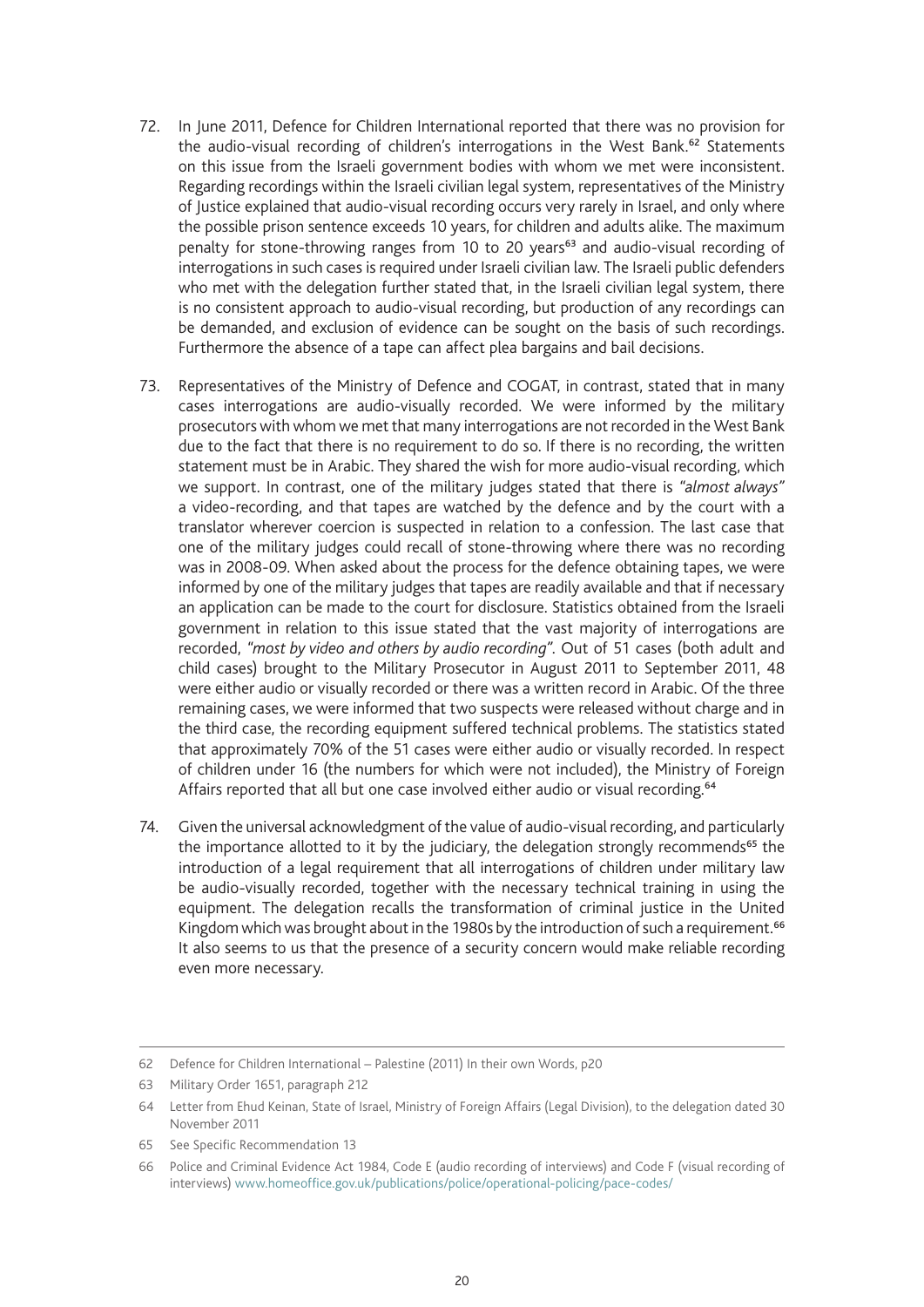#### Bail hearings and Plea bargains

- 75. In Israel and East Jerusalem, the Israeli public defenders reported that the prosecutor usually requests remand in custody for stone-throwing, after which the court assesses various factors including risk of flight and dangerousness. The court will also consider possible alternatives such as re-housing the child within the family, detaining him under house arrest or placing him in a bail hostel outside the community. This is explored by probation officers and results in bail being granted to approximately half of the accused, with a slightly higher proportion in cases of stone-throwing.
- 76. The situation in the West Bank appears to be significantly different. When observing 71 cases at Ofer military juvenile court, the NGO No Legal Frontiers reported that 94% of the children interviewed were denied bail.<sup>67</sup> Defence for Children International reports a slightly lower but still very substantial proportion of cases where bail was denied: 87.5% of 164 cases.<sup>68</sup> There is a great disparity between these figures and those provided by the Ministry of Foreign Affairs,<sup>69</sup> who reported that 268 (35%) children were released on bail in 2010. From the data provided it seems that this figure is based on a sample of 10% of cases although the sample size was not made available.
- 77. In a review of bail decisions, B'Tselem was critical of military judges for rarely acknowledging the effect of prolonged detention on the child.<sup>70</sup>
- 78. The military judges informed us that, where there is little risk of re-offending and a *"good chance of keeping the minor away from bad influence",* children are released on bail. However, it would seem from the figures available, that it is only in a very small minority of cases in the West Bank that these circumstances are found to apply. The proportion of such cases within Israel or East Jerusalem is much higher.
- 79. The significance of this disparity grows when one considers that according to No Legal Frontiers, 53% of cases remain untried after three months, and 18% after 6 months.<sup>71</sup> This length of delay, recorded by the NGOs with whom we met and confirmed by the military prosecutors and judges, represents a 43% reduction since 2008, according to the latter. An explanation was provided by the military prosecutors: trial delays are due largely to defence requests for adjournments, due in turn to the fact that many defence lawyers meet the child for the first time at the first hearing. The defence can only see the evidence after the indictment. We suggested that the evidence might be provided earlier and were informed by the military prosecutors that this was not necessary as it is *"usually only a small file and if there is a problem he can request another adjournment. There is no limit to the number of hearings allowed"*.

<sup>67</sup> No Legal Frontiers (2011) All Guilty!

<sup>68</sup> Defence for Children International – Palestine (2011) In their own Words

<sup>69</sup> Letter from Ehud Keinan, State of Israel, Ministry of Foreign Affairs (Legal Division), to the delegation dated 30 November 2011)

<sup>70</sup> B'Tselem (2011) No Minor Matter

<sup>71</sup> No Legal Frontiers (2011) All Guilty! which also makes the point that one must consider how reasonable these lengths of time are given the expected lack of complexity of a stone-throwing charge, and the fact that the majority of cases end in a plea bargain.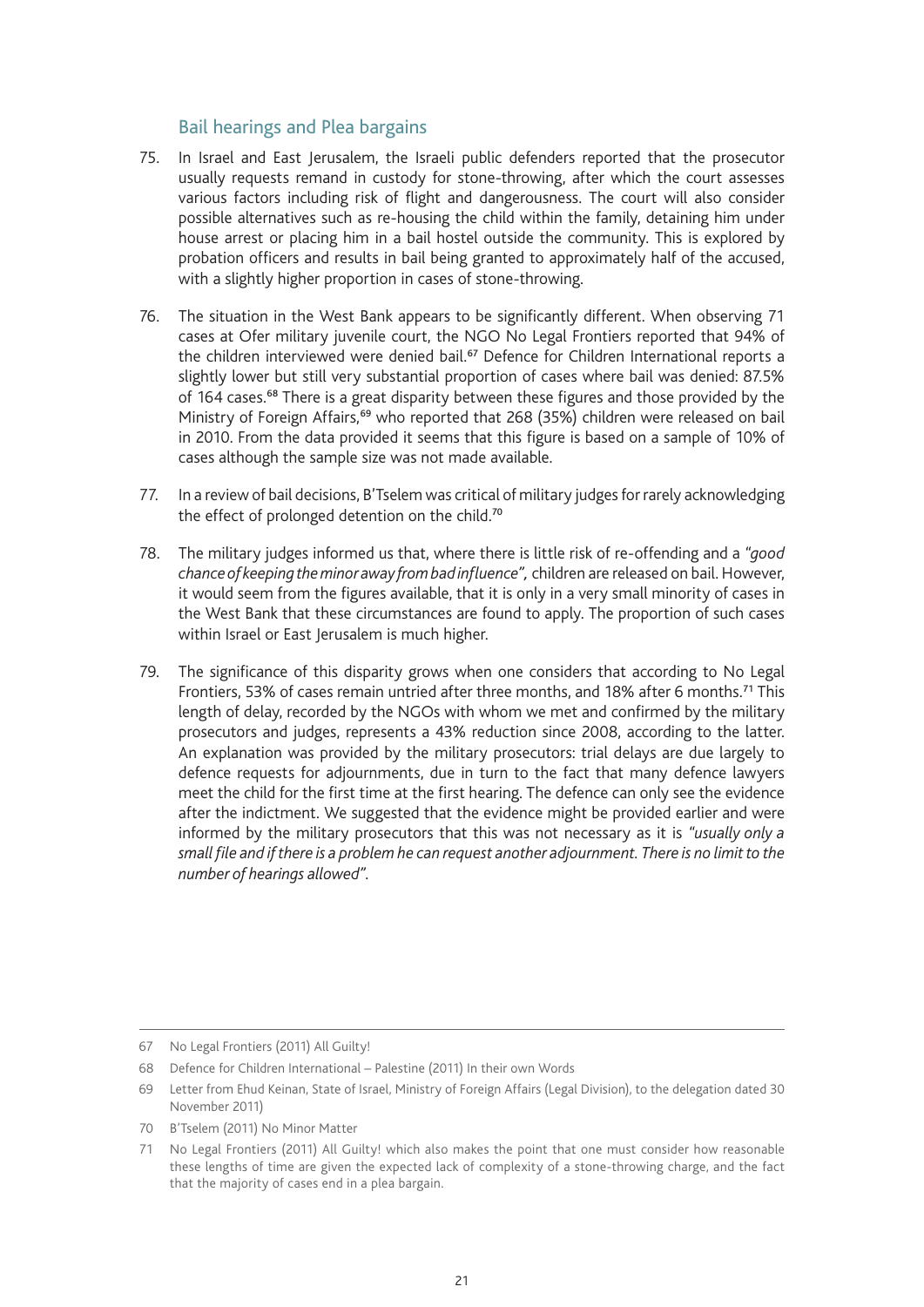- 80. An average trial delay of three months includes cases which conclude with a plea bargain. It follows that the time to the conclusion of a full trial will be considerably longer. Given the prevalence of remands in custody, it is unsurprising that many children, on advice, enter into plea bargains. The Israeli public defenders with whom we met reported a preference outside the West Bank for avoiding plea bargains where the charges are not severe and particularly if bail has been granted. In contrast to this, within the West Bank 98% of cases observed by No Legal Frontiers ended in plea bargains, and the conviction rate was 100%.<sup>72</sup> B'Tselem similarly reports that 97% of 642 cases they examined ended in a plea bargain, frequently for a sentence of the same number of days as already spent in detention, particularly for under 14s.<sup>73</sup> In the data provided by the Israeli Government it has not been possible to determine the percentage of children convicted, but the data is not inconsistent with that provided by the NGOs.<sup>74</sup>
- 81. The military judges stated that they do not make enquiries into sentence where a plea bargain is equal to time served, if the sentence is within what they consider to be an acceptable range. In their response to the B'Tselem report, the Ministry of Justice stated that the use of plea bargains by defence advocates indicates that they are *'advantageous for the purpose of protecting minors' rights'.* We do not consider that this analysis takes into consideration the interplay between the lack of bail and the length of time to trial. This combination creates a strong disincentive to pursuing a defence to a trial where, even if found not guilty, the defendant will have spent much longer in prison than if he had entered into a plea bargain.
- 82. B'Tselem reports that defence lawyers seem to acquiesce in this process, consenting to remands, requesting adjournments and failing to contest evidence or appeal.<sup>75</sup> We are concerned by the extremely difficult conditions, including the lack of elementary rights, in which defence lawyers in the military courts have to work. To attempt to defend a child on a serious charge, and on evidence that the lawyer has only just seen, may well not be possible professionally. To try to challenge confessions in the absence of independent and objective evidence of how they were obtained, and where the balance of credibility lies with the interrogator, is likely to be seen as near impossible. Whether or not the military authorities are aware of this, of the effect of prolonging the time spent in detention if the charge is contested, and of the consequent incentives to plea bargain, we believe that the military authorities should give greater weight to this phenomenon. We are confident that if bail were more available the current approach to plea bargains would change.

<sup>72</sup> No Legal Frontiers (2011) All Guilty!

<sup>73</sup> B'Tselem (2011) No Minor Matter, at p 53

<sup>74</sup> We were informed that in 2010 for example 57.3% (1016) of charges ended in convictions but that each charge was counted separately. The Ministry of Foreign Affairs reports that in 2010 there were 1773 charges in the 752 cases that were 'tried and closed', and 1016 charges resulted in convictions, making it possible that anything between 522 (the number of children the Ministry of Foreign Affairs state were imprisoned for over 21 days) and 752 cases resulted in conviction - letter from Ehud Keinan, State of Israel, Ministry of Foreign Affairs (Legal Division), to the delegation dated 30 November 2011. This appears to be consistent with the NGO figures that have been cited.

<sup>75</sup> B'Tselem (2011) No Minor Matter, at page 56.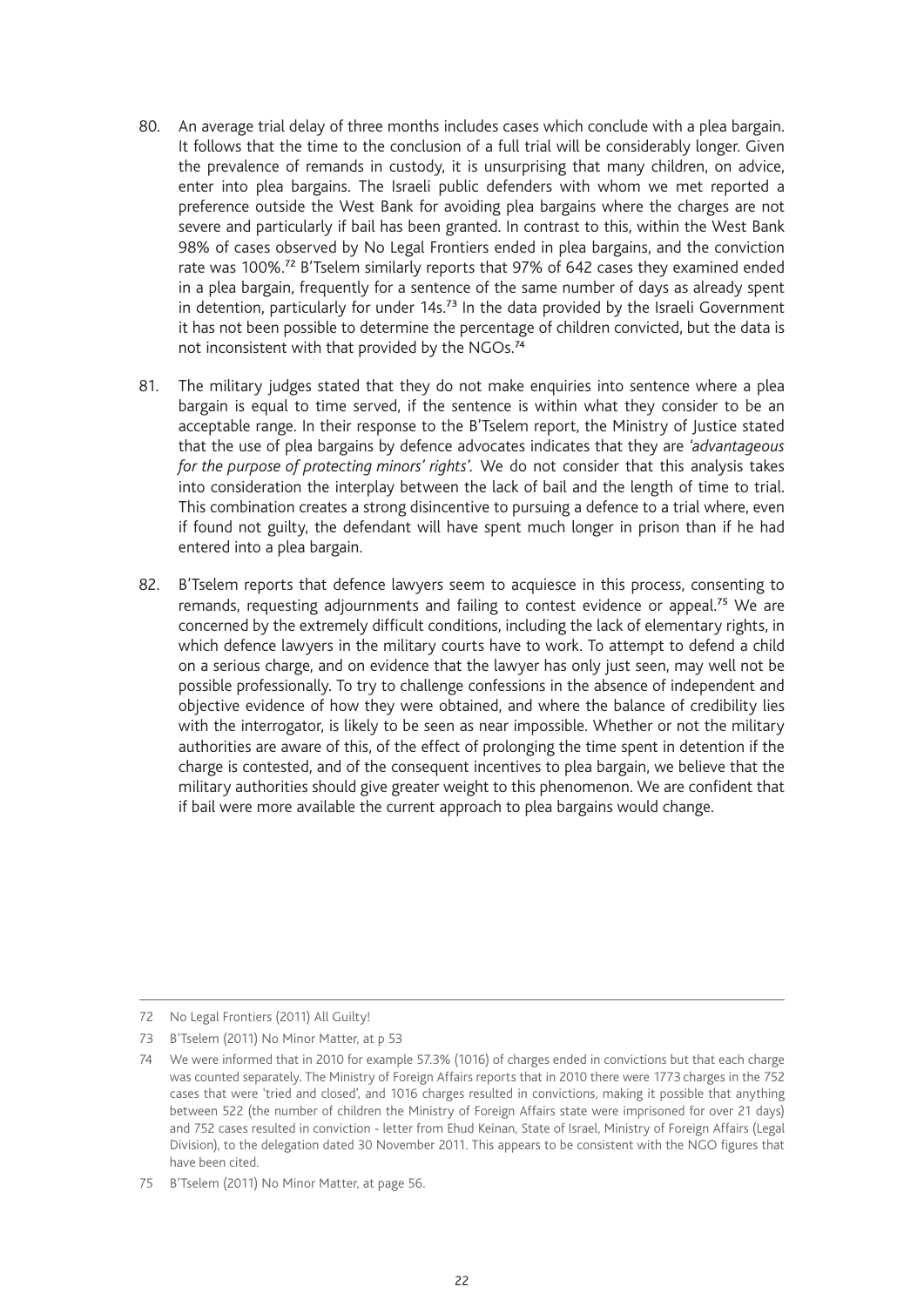#### **Trial**

- 83. We make no comment here on the propriety of trying children in military tribunals, save to point out that if it is to happen, it calls for a high level of vigilance on the part of the Occupying Power to ensure that proper national and international standards of justice are observed.
- 84. In practice the military youth court is used only for trials and not for interim hearings, bail hearings included.<sup>76</sup> Given the high incidence of plea bargains, it is therefore unclear how much of an impact the introduction of the youth court has actually had or been capable of having. B'Tselem reports no noticeable difference in the sentences handed down before and after the introduction of the court, save in the cases of a small number of 12 to 13-yearolds.<sup>77</sup> We understand that military juvenile judges would not be averse to undertaking interim hearings, including bail hearings and we believe that they should.
- 85. Defence for Children International reports that groups of children are brought into court in shackles, dressed in the brown prison uniforms worn by adults, and that handcuffs are removed on entering the court room and replaced on leaving.<sup>78</sup> This corresponds with our own observations of the military juvenile court in Ofer which we attended: the accused children were brought into court in iron shackles which remained on throughout the hearing. We found this a matter of serious concern. The United Nations Standard Minimum Rules<sup>79</sup> provide that chains and irons shall not be used as restraints; that any other restraints should only be used as a protection against escape during transfer provided they are removed when the prisoner appears before a judicial authority (or on medical grounds or to prevent injury); and that they should not be applied for any longer period than necessary. The practice of the military courts is not in accordance with these rules.
- 86. No Legal Frontiers, in their report, documented no *'trial within a trial'* on the admissibility of confessions, despite there being issues raised in relation to night arrests and interrogations, beatings, threats, violation of the suspects' rights to silence and violation of children's right to counsel.<sup>80</sup> The military judges stated that procedural requirements are always followed in this regard.
- 87. Representation through the public defender system<sup>81</sup> is available to Palestinians and Israelis alike if they are tried in courts in Israel or East Jerusalem. No such representation is available to those tried in military courts in the West Bank. Many children tried in military courts rely on representation by NGOs and voluntary organisations.

<sup>76</sup> Here the law (as laid down in paragraph 138 of Military Order 1651) and practice appear to be the same.

<sup>77</sup> B'Tselem (2011) No Minor Matter, at page 21

<sup>78</sup> Defence for Children International – Palestine (2011) In their own Words

<sup>79</sup> United Nations Standard Minimum Rules for the Treatment of Prisoners, Rule 33

<sup>80</sup> No Legal Frontiers (2011) All Guilty!

<sup>81</sup> The public defender service in Israel is in effect a mixed model public defender and judicare system. It operates in Israel and not in the Occupied Palestinian Territories.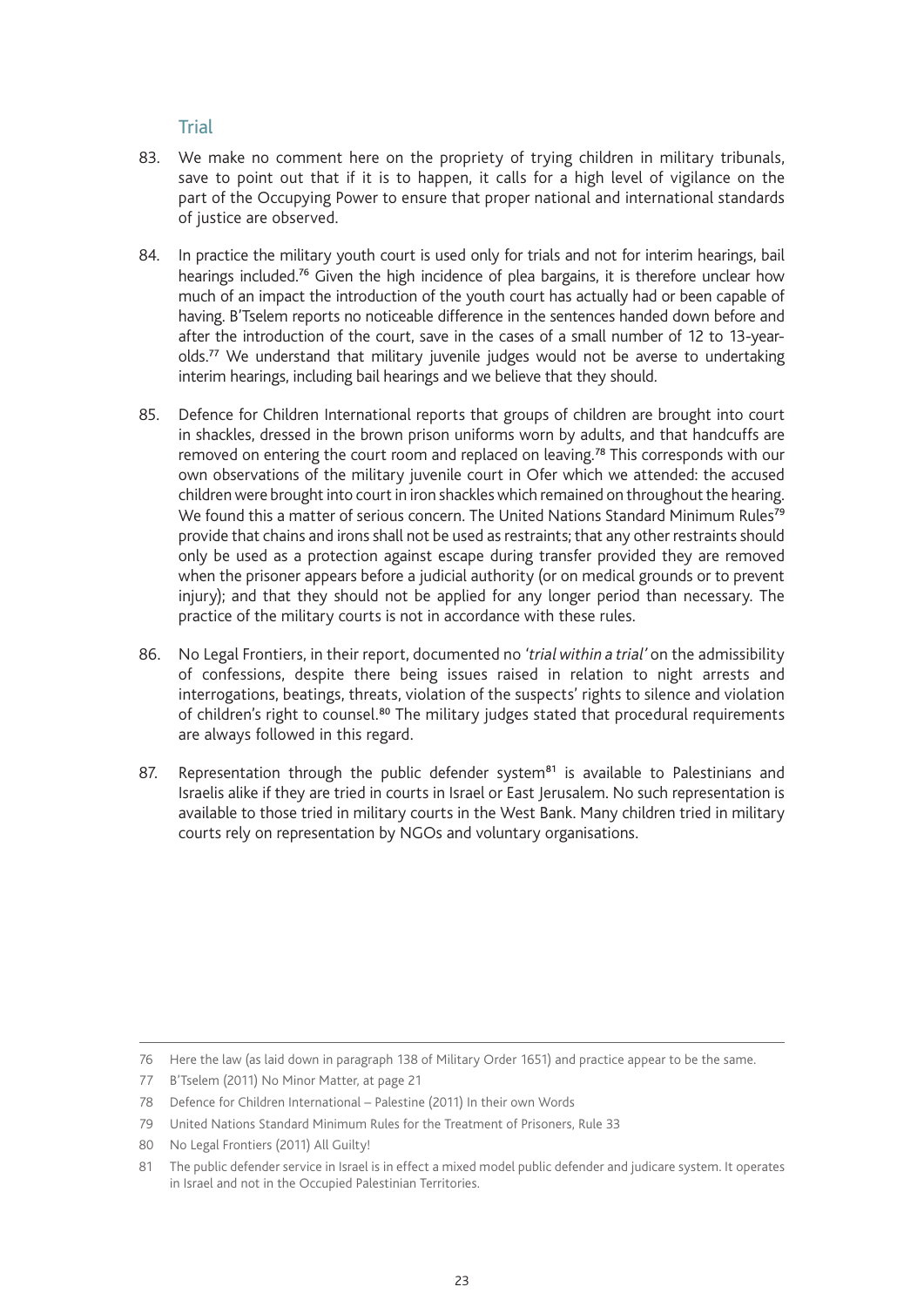#### Sentencing

- 88. Defence for Children International records that in 2009, in 83% of surveyed juvenile cases, the military court handed down custodial sentences. In comparison, 6.5% of surveyed juvenile cases in the Israeli civilian justice system ended is custodial sentences.<sup>82</sup> In military court cases observed by No Legal Frontiers in 2010-11, 98% of cases surveyed ended in a custodial sentence, with suspended sentences in the remaining 2%. In 90% or more of cases surveyed by No Legal Frontiers a fine was also imposed. DCI and B'Tselem report that if parents fail to pay the fine, the child will serve additional days in prison.<sup>83</sup>
- 89. The prescribed sentence for stone-throwing under Military Order 1651 is 10 years if directed at a person or property, and 20 years if directed at a vehicle<sup>84</sup>. The maximum penalty which can be imposed on a 12 or 13-year-old is six months imprisonment<sup>85</sup>. Defence for Children International reports that custodial sentences for children generally range from two weeks to 10 months for stone-throwing. B'Tselem reports that the median period for 14 to 16-year-olds is 2 ½ months and for 16 to 18-year-olds 4 months. The Israeli Government reported similarly that the average number of days in detention (where the imprisonment exceeded 21 days) was 181 in 2011 (approximately 6 months).<sup>86</sup> B'Tselem also noted that of the 32 children in their sample aged 12 to 13, 31% were given a custodial sentence ranging from one to two months.<sup>87</sup> The Israeli Government stated that imprisonment of children under the age of 14 is rare.<sup>88</sup> We were unable to form our own view of this as data from this age group was not incorporated in the official Israeli statistics supplied to us.<sup>89</sup> We were informed in our meeting with the Ministry of Justice that there had been a decrease in the detention of under-14s, with 25 cases in 2009, 14 in 2010 and 1 in 2011 to the date of meeting, who had been detained for 4 days. The military prosecutors made reference to the Attorney General's Guidelines which apply in Israel and which give a guideline sentence of 3 to 4 months for a 16-year-old with no previous convictions.
- 90. The welfare co-ordinator of the Civil Administration COGAT, reported that recommendations are made to the court and that meetings are held with the family and lawyer beforehand. In contrast, No Legal Frontiers recorded welfare officer reports in 4% of cases observed and then only in the more severe cases.<sup>90</sup> We observed no probation officer or social worker during our visit to the military courts at Ofer. B'Tselem noted from Israeli Defence Force (IDF) files that in the period to August 2010 there had been only four requests for probation reports on children.<sup>91</sup>
- 91. The military judges stated that part of the reform on sentencing was a greater emphasis on rehabilitation. However, both they and the military prosecutors described difficulties in creating rehabilitative mechanisms in the Occupied Palestinian Territories, emphasising
- 82 Based on 164 cases closed by DCI-Palestine in 2009 and the Israeli National Council for the Child, Annual Report (2009) (This figure relates to 2008). Defence for Children International – Palestine (2011) In their own Words, at page 5.
- 83 Defence for Children International Palestine (2011) In their own Words; B'Tselem (2011) No Minor Matter.
- 84 Military Order 1651, paragraph 212.
- 85 Military Order 1651, paragraph 168.
- 86 Letter from Ehud Keinan, State of Israel, Ministry of Foreign Affairs (Legal Division), to the delegation dated 30 November 2011.
- 87 B'Tselem (2011) No Minor Matter, p20-21.
- 88 Letter from Ehud Keinan, State of Israel, Ministry of Foreign Affairs (Legal Division), to the delegation dated 30 November 2011.
- 89 Letter from Ehud Keinan, State of Israel, Ministry of Foreign Affairs (Legal Division), to the delegation dated 30 November 2011.
- 90 No Legal Frontiers (2011) All Guilty!
- 91 B'Tselem (2011) No Minor Matter.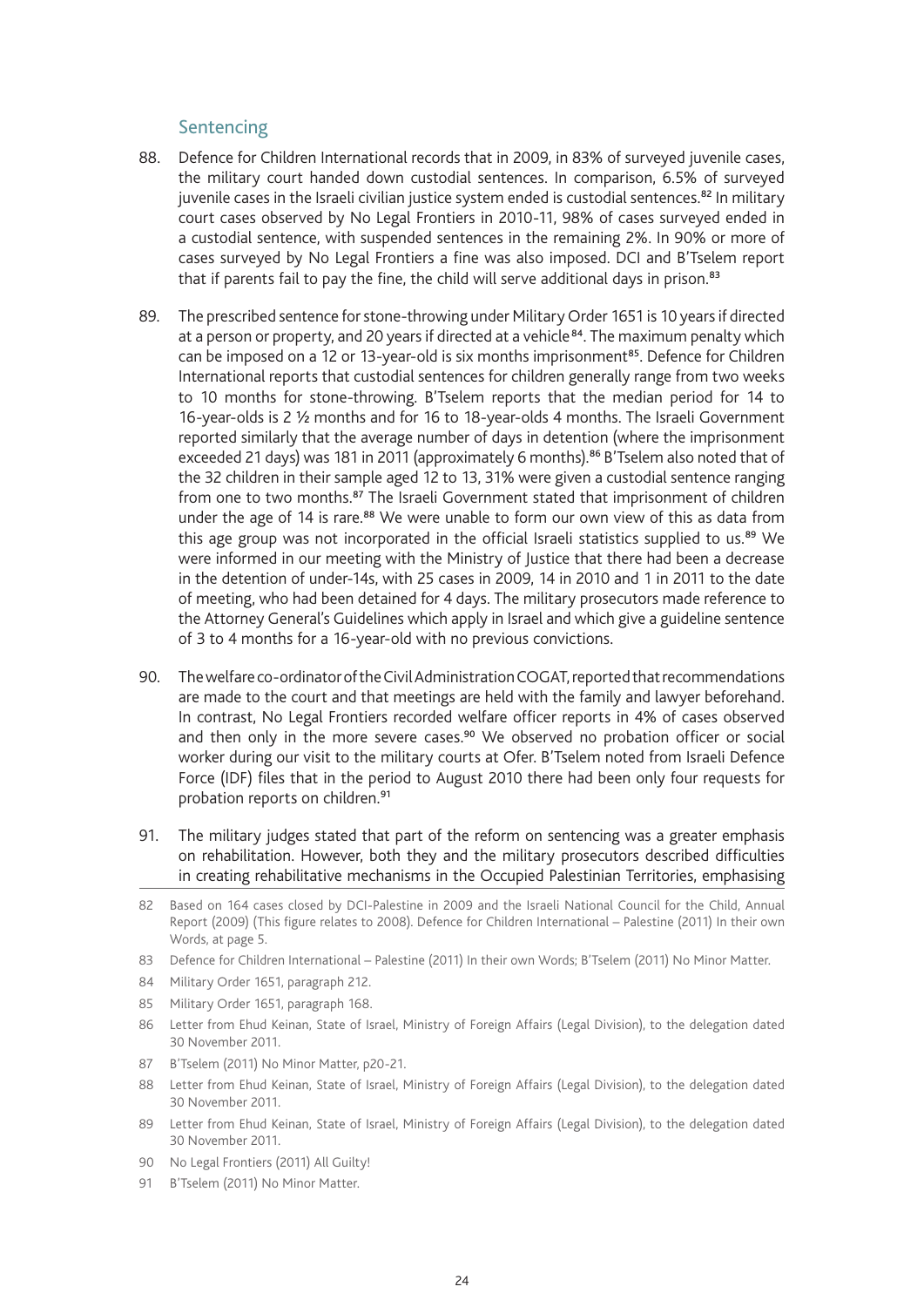what they termed the *"ideological nature"* of the offences and the lack of parental and societal co-operation. This was described by the Ministry of Defence and COGAT as *"trying to do something normal in an abnormal environment"*. They described difficulties in cooperation with the local population and lack of infrastructure and explained that whilst the Israeli civilian law is tailored to rehabilitation of children, the main challenge in the West Bank is that the behaviour is politically motivated. The Ministry of Defence and COGAT stated that attempting to apply the same system and goals of rehabilitation in the West Bank as in Israel would be *"completely ineffective"*. Information on the extent to which attempts had been made to offer or explore rehabilitation options in sentencing has not been provided<sup>92</sup>.

- 92. The emphasis on the ideological nature of offences described above contrasts with other descriptions by the military juvenile court judges of child offenders, who, we were informed, were often motivated by a desire for a better education or to escape abuse at home.
- 93. The Ministry of Justice explained to us that they face difficulty in dealing with the civil administration in the Occupied Palestinian Territories in relation to welfare issues. The welfare co-ordinator similarly reported difficulties in dealing with the Palestinian Authority. The welfare co-ordinator expressed a willingness to co-operate with the Palestinian Authority and stated that the Israeli Government was ready to invest money to create appropriate institutions and to cooperate with NGOs. There are self-evident difficulties about co-operation, which we regret we did not have an opportunity to discuss with the Palestinian Authority.
- 94. In respect of rehabilitative options, the military judges stated that the situation is such that it is *"mainly a thing for the legislator to deal imaginatively with offenders that require rehabilitation."* One option which they suggested could assist was the ability to place a child in a hostel.
- 95. Reform in this area is called for by article 40(1) of the UNCRC, which requires convicted children to be treated in a manner which *'takes into account the child's age and the desirability of promoting the child's reintegration and the child's assuming a constructive role in society' and by article 40(4) which calls for 'a variety of dispositions, such as care, guidance and supervision orders; counselling; probation; foster care; education and vocational training programmes and other alternatives to institutional care shall be available to ensure that children are dealt with in a manner appropriate to their well-being and proportionate both to their circumstances and the offence'.*
- 96. We support the military judges' wish for the legislator to provide more imaginative schemes for rehabilitation. Making provision in law for a probation report without providing any tools with which the probation officer can work does not lead to any effective change. We respectfully suggest that the absence of systems to support child welfare in the West Bank needs to be taken seriously by the Israeli Government.

<sup>92</sup> See Specific Recommendation 29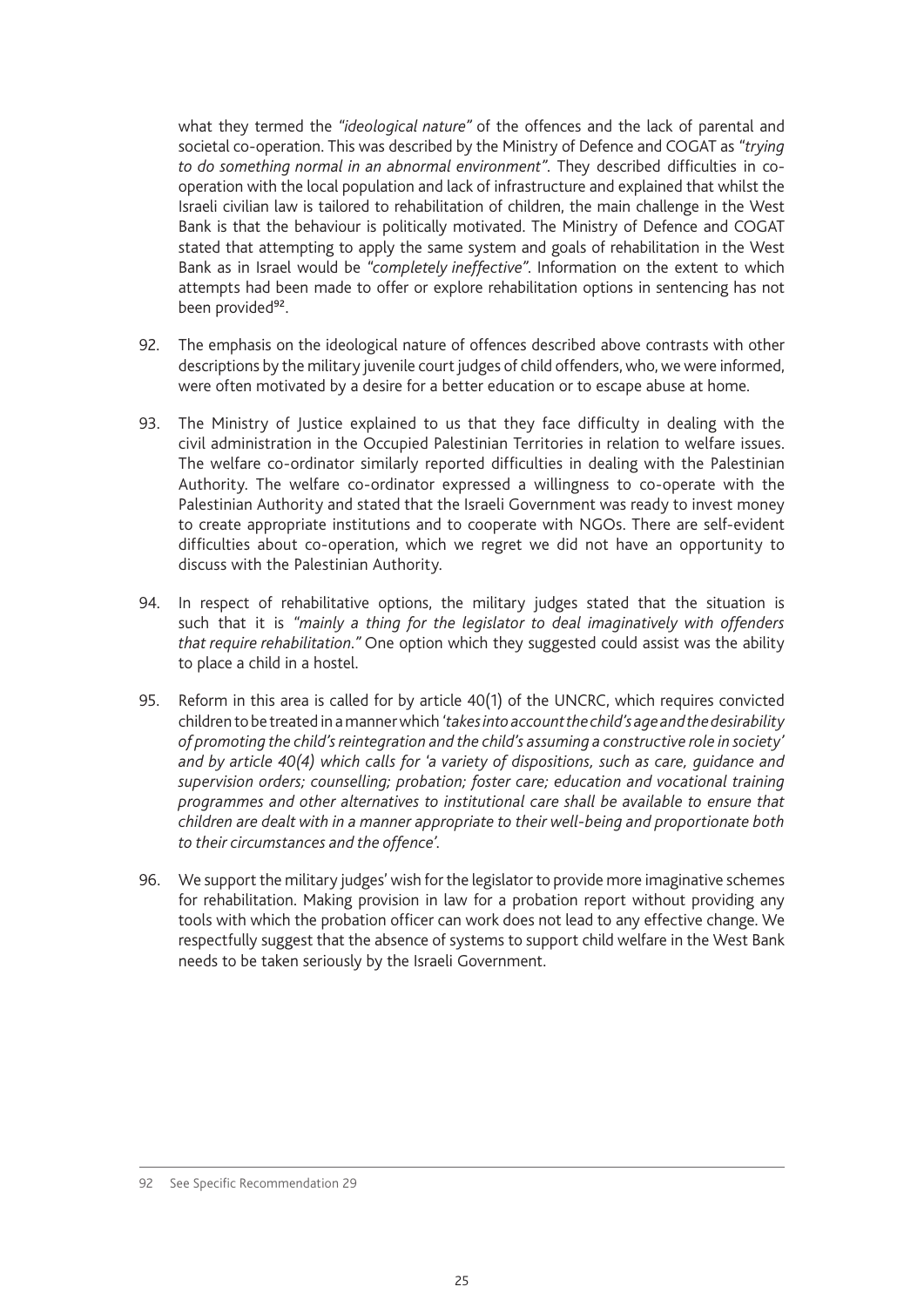#### Detention

- 97. The Ministry of Justice reported that as at 30 November 2011, there were 196 children in detention either awaiting trial or serving sentences. Of these, 93 were in detention pending trial for security offences, and 19 pending trial for other criminal offences, the implication being that the remaining 84 were serving a sentence. These figures correspond broadly with the figures provided by the NGOs. Defence for Children International reported 209 Palestinian children in detention in June 2011, with a peak since 2008 of 423 children in February 2009.<sup>93</sup> UNICEF put the figure at 164 as of  $1<sup>st</sup>$  October 2011.<sup>94</sup> A significant number of these children were aged between the ages of 12 and 15: 38 in June 2011, with a peak of 54 in February 2009.<sup>95</sup> From the official Israeli statistics provided a downward trend in the number of children imprisoned each year can be seen, going from 539 in 2009 to 522 in 2010 and an expected 315 in 2011.<sup>96</sup> The table in Appendix 4 shows a recent increase in numbers from 135 in December 2011 to 234 in May 2012 which is a matter of concern.
- 98. Child prisoners are entitled to one 45 minute visit from immediate relatives every fortnight. Obtaining a permit can take between two weeks and two months.<sup>97</sup> According to B'Tselem, child detainees and their families are confused about visiting rights and reportedly believe, for example, that they are not entitled to visits prior to sentence or for short sentences. These two factors combined mean that most Palestinian children do not receive family visits.<sup>98</sup>
- 99. International law has enshrined access to education as a fundamental right of any child, and this right cannot be derogated from if a child is deprived of his or her liberty.<sup>99</sup> In a landmark ruling at the Tel Aviv Central Court in 1997<sup>100</sup> the right of Palestinian child prisoners to access education on an equal footing with Israeli children was established. This decision however held that such a right would be subject to '*security conditions'*. In 2010, the prisoner's rights organisation, Addameer<sup>101</sup> reported that the Israeli Prison Service allows for the organisation of classes, but not of educational programmes, in Megiddo and Rimonim prisons (located in Israel), while it deprives child prisoners in Ofer prison and other interrogation and detention centres In the West Bank of any educational rights.<sup>102</sup> During a meeting with the delegation, Addameer stated that child prisoners continued to receive little or no access to education. By contrast we were informed by the military judges that the standard of education available in prison is such that they were aware of cases where Palestinian children had offended in order to access it.

100 Farahat & Ors v Israeli Prison Service (IPS), petition no. 97/400.

<sup>93</sup> Defence for Children International – Palestine (2011) In their own Words.

<sup>94</sup> UNICEF (2011) UNICEF appeals for Release of Palestinian Child Detainees. Retrieved November 6, 2011, from [www.unicef.org/oPt/media\\_6690.html](http://www.unicef.org/oPt/media_6690.html)

<sup>95</sup> Defence for Children International – Palestine (2011) In their own Words.

<sup>96</sup> Letter from Ehud Keinan, State of Israel, Ministry of Foreign Affairs (Legal Division), to the delegation dated 30 November 2011.

<sup>97</sup> B'Tselem (2011) No Minor Matter, at p69.

<sup>98</sup> B'Tselem (2011) No Minor Matter, at p69.

<sup>99</sup> Article 26 of the Universal Declaration of Human Rights, (issued in December 1948), article 94 of the Fourth Geneva Convention (1949), article 28 of the United Nations Convention on the Rights of the Child and article 38 of the UN Rules for the Protection of Juveniles Deprived of their Liberty (14 December 1990).

<sup>101</sup> Established in 1992, Addameer, is a Palestinian non-governmental prisoner support and human rights organisation.

<sup>102</sup> Addameer (2010) The Right of Child Prisoners to Education [www.addameer.org/files/Reports/addameer](http://www.addameer.org/files/Reports/addameer-report-the-right-of-child-prisoners-to-education-october-2010-en.pdf)[report-the-right-of-child-prisoners-to-education-october-2010-en.pdf](http://www.addameer.org/files/Reports/addameer-report-the-right-of-child-prisoners-to-education-october-2010-en.pdf) This report was based on 30 interviews between September and December 2009, including 10 interviews with child ex-detainees.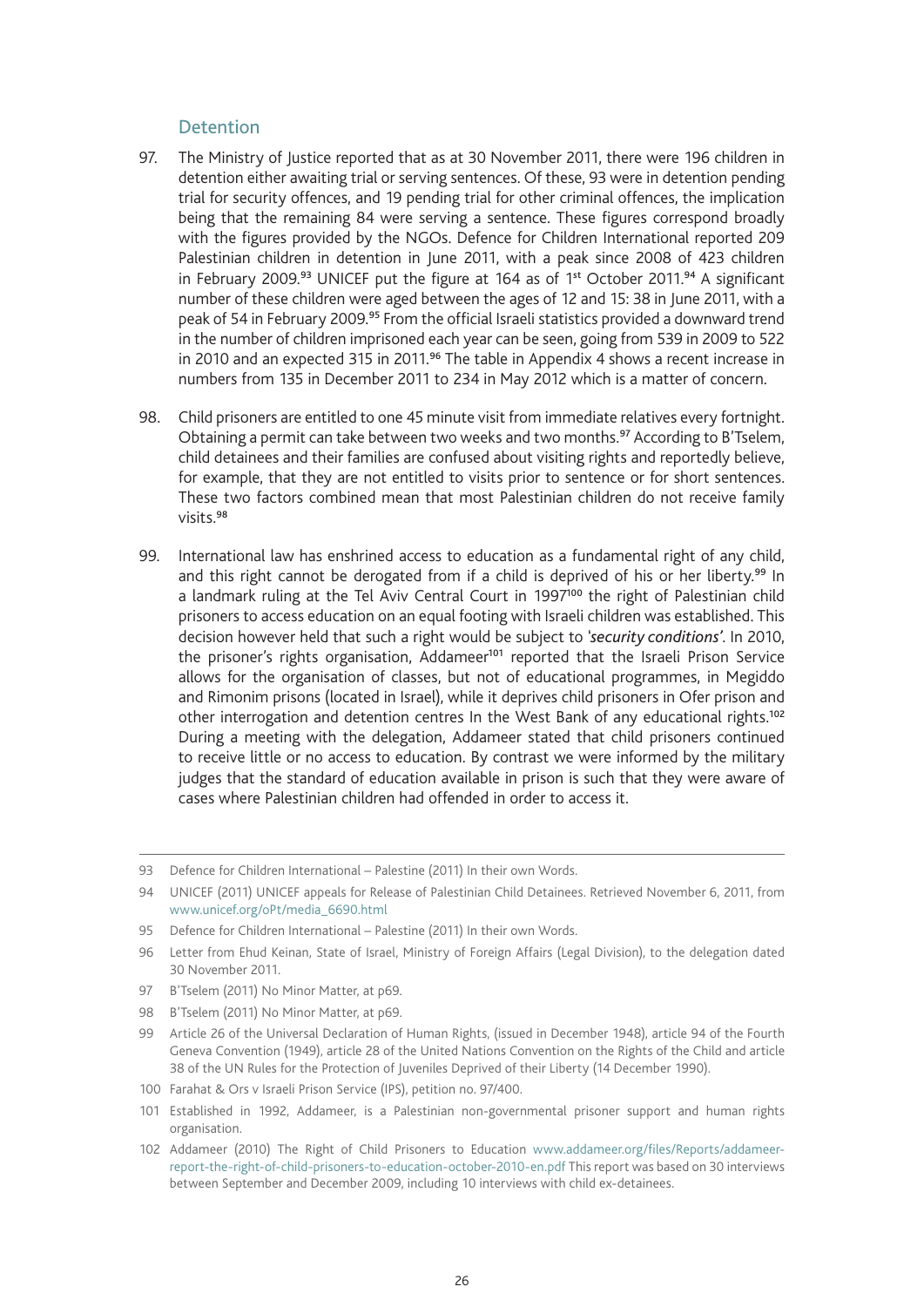- 100. Another major concern is the transfer of child prisoners from the West Bank into Israel, for example to Megiddo and Rimonim prisons, as reported by Defence for Children International<sup>103</sup> and B'Tselem and confirmed by Israeli Prison Service statistics.<sup>104</sup> This represents a violation of article 76 of the Fourth Geneva Convention and is classed as a grave breach by article 147.<sup>105</sup> On a practical level it also serves to make family visits very difficult or impossible. It is a cause for concern that the military prosecutor's office reported that this practice has been approved more than once by the High Court.<sup>106</sup>
- 101. During our meetings in Israel and the West Bank the issue of solitary confinement was raised on more than one occasion. According to Defence for Children International's report, 9% of children interviewed spent between 24 hours and 20 days in solitary confinement during the interrogation process<sup>107</sup>. We have been informed by the former Chief Justice that a challenge to such a practice could reach the Supreme Court, and we have noted with respect her view that this would not be the case if there were such a practice. The delegation heard directly from a 16-year-old that he had been held in solitary confinement for five days, which, if true, accords with Defence for Children International's report. We can make no firm finding about the use of solitary confinement, but we record the view of the United Nations Special Rapporteur on Torture that *'the imposition of solitary confinement, of any duration, on juveniles is cruel, inhuman or degrading treatment and violates article 7 of the International Covenant on Civil and Political Rights and article 16 of the Convention against Torture'.*<sup>108</sup> If solitary confinement is to be used for juveniles, it can only be for pressing reasons and with stringent safeguards.
- 102. Conflicting accounts were given about the provision of separate detention facilities for adults and children. B'Tselem reports that separation is not maintained, and that the prison authorities (specifically Ofer prison) justify this on the basis of the well-being of the child.<sup>109</sup> The Ministry of Defence and COGAT assert that there should be separation of children and adults in prison, but stated that this creates challenges in terms of infrastructure. They provided assurances to us that the issue was being explored. We were informed by the Israeli public defenders that, in addition, there is no separate detention facility for female juveniles and that they are therefore kept with adults.
- 103. The delegation was told that the use of administrative detention for children is increasingly rare, which is a welcome development. However, the delegation can see no justification for its continued practice and in the strongest possible terms, recommends its abolition. Imprisonment without trial requires the most powerful justification in any society, even when applied to adults.

106 Response for the Military Prosecutor's Office to the B'Tselem report. Paragraph 35.

<sup>103</sup> Defence for Children International – Palestine (2011) In their own Words.

<sup>104</sup> B'Tselem (2011) No Minor Matter, at p62.

<sup>105</sup> Thus attracting personal criminal responsibility to those conducting or ordering the transfer (Article 146).

<sup>107</sup> See also HaMoked & B'Tselem's report Kept in the Dark: Treatment of Palestinian Detainees in the Petach-Tikva Interrogation Facility of the Israel Security Agency (2010) [http://www.hamoked.org/files/2010/113160\\_eng.pdf](http://www.hamoked.org/files/2010/113160_eng.pdf)

<sup>108</sup> Interim Report to the UN General Assembly by the Special Rapporteur of the Human Rights Council on torture and other cruel, in human or degrading treatment or punishment, A66/268 paragraph 77, dated 5 August 2011 <http://daccess-dds-ny.un.org/doc/UNDOC/GEN/N11/445/70/PDF/N1144570.pdf?OpenElement>

<sup>109</sup> B'Tselem (2011) No Minor Matter, p 64-5.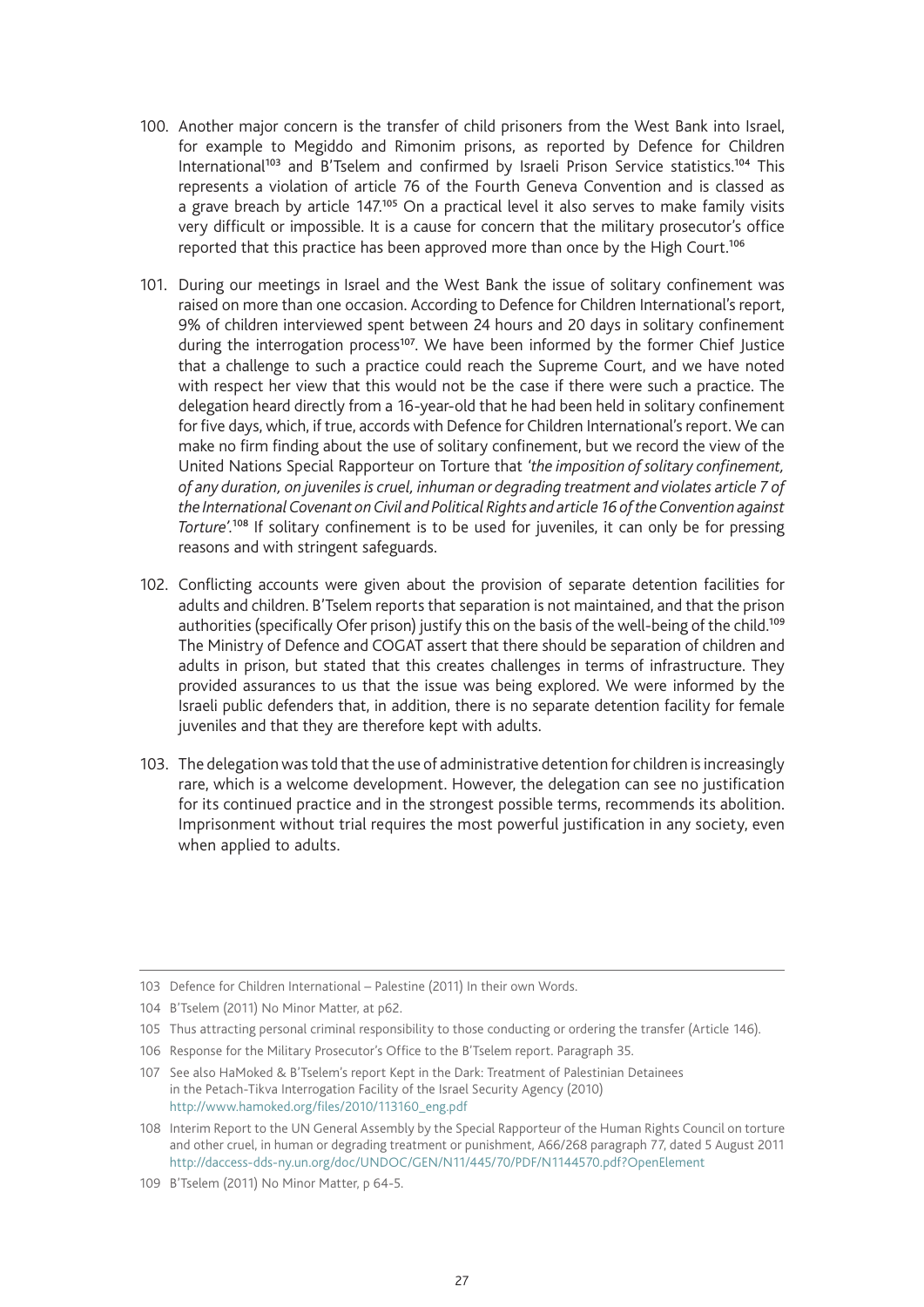104. A final concern in relation to detention is appropriate dealing with children on release. B'Tselem reports that there is no uniform approach to the release of child prisoners. Parents are sometimes not informed of their child's release, or are informed too late to ensure that he or she can be met.<sup>110</sup> The release of a child from prison without ensuring that the child has a means of getting home is not acceptable. If this practice is occurring, it should be urgently addressed.

#### **Complaints**

- 105. When discussing allegations of the mistreatment of Palestinian children, the possibility of making formal complaints or appeals was raised a number of times by the Israeli Government representatives with whom we met. It was the view of the former Chief Justice that, had abuses occurred, an appeal could reach the Supreme Court. The former Chief Justice has stated to us however that only a few such cases have reached the Court. The Ministry of Defence and COGAT state that procedure ensures that the military police investigate any complaints from defence lawyers or NGOs. They also comment that NGOs are particularly active, resulting in almost daily complaints. However, we have been given only one example of a complaint being upheld. This was two to three years ago when a soldier was sentenced to some months in prison (we were not given the exact term) for humiliating and/or mistreating a detainee.
- 106. The Ministry of Defence and COGAT reported that it was reassured by the fact that complaints are almost universally dismissed. In the light of the nature and extent of the concerns raised we are not so sanguine about this explanation and the apparent absence of recourse to law. There appears to us to be a significant number of allegations of physical and emotional abuse of child detainees by the military which neither the complaints system nor the justice system is addressing satisfactorily.
- 107. It would appear from the information available to us that the outcome of any complaint is tied to the likelihood of a successful criminal prosecution of the soldier involved. The Ministry of Defence and COGAT stated that if there is evidence of a criminal offence, the soldier is brought to justice. It would seem then that a child bringing a complaint of mistreatment would need to provide evidence to a criminal standard for further action to be taken. We obtained no clear indication of how this would affect the proceedings relating to the child. It seems clear to us that a more effective system of dealing with complaints is needed.

<sup>110</sup> B'Tselem (2011) No Minor Matter, at page 69-71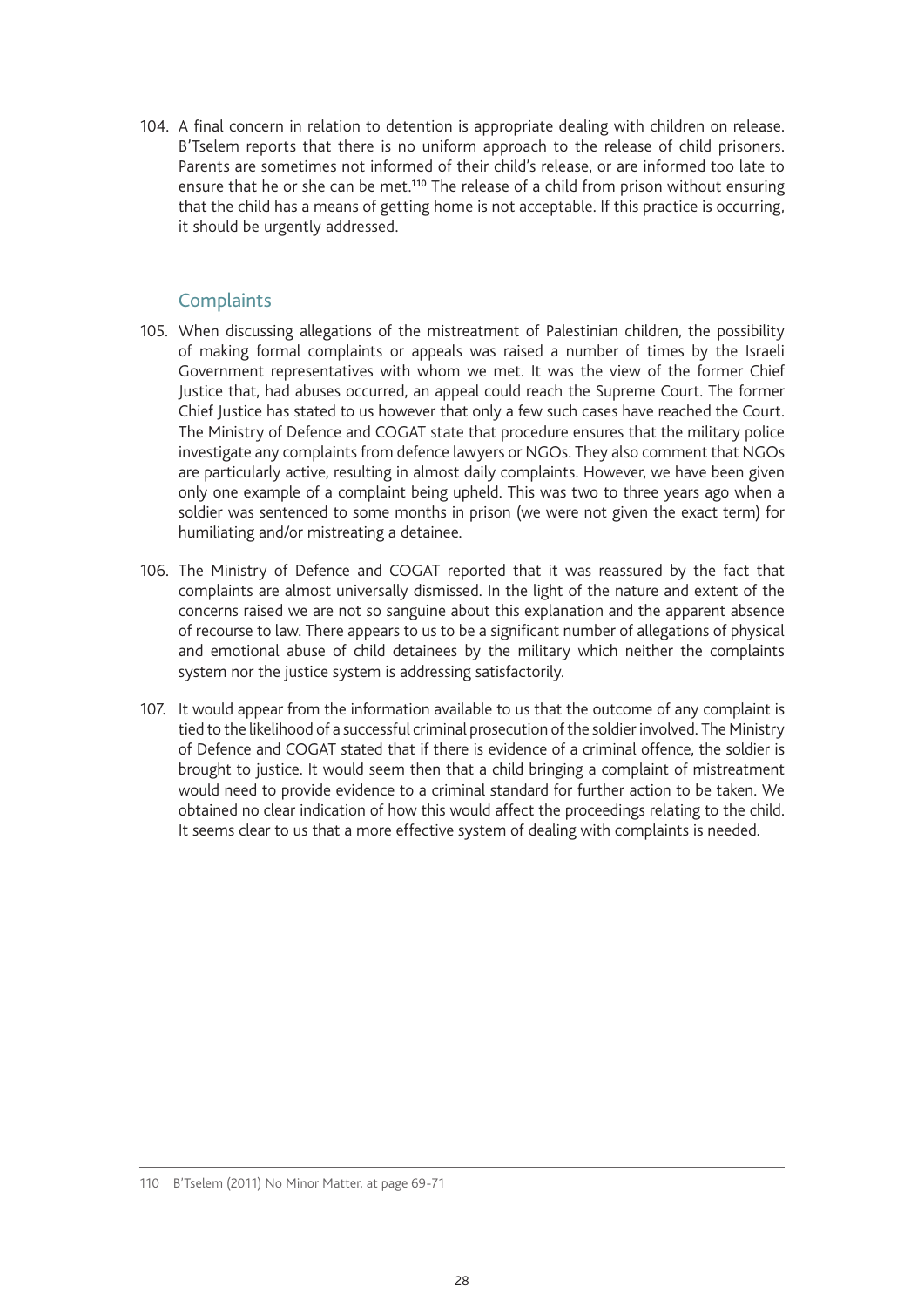- 108. The Palestinian children we met with strongly felt that their complaints of mistreatment were not heard. No Legal Frontiers found no evidence to support the assertion that cases against children can be discharged as a result of procedural improprieties. The military judges nevertheless stated that they do take note of serious procedural improprieties and may as a result discharge the case against a child. For example in their response to the B'Tselem report 'No Minor Matter' they stated that: '*courts have been known to release accused parties when one of their basic rights have been infringed… The courts have been known to accept that night interrogation, contrary to legislation covering youth in Israel, often leads to release even though the legislation does not necessarily apply in the Administered Areas'.* They gave an example of a child who was released due to the fact that his lawyer was delayed at checkpoints.
- 109. We are troubled by the differences between the responses we received from departments of the Israeli Government and the military to some of the issues we raised. Such inconsistencies emphasise the clear need for a comprehensive and independent monitoring and investigative system.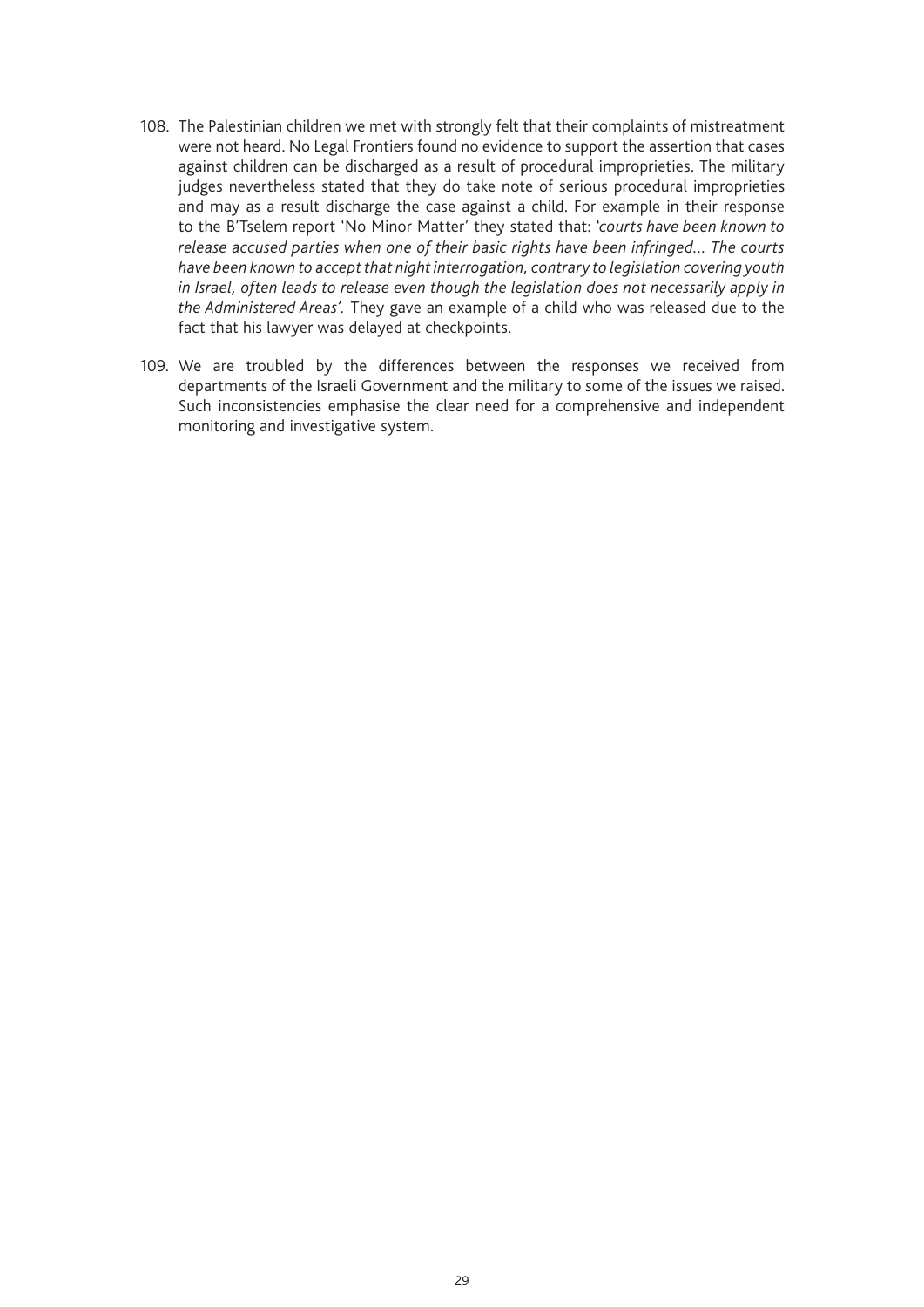### **Conclusions**

- 110. As we have explained, we have been given two radically different accounts of Israeli practice. It is not our role to adjudicate between them. But within them are certain undisputed facts which compel us to conclude that Israel is in breach of articles 2 (discrimination), 3 (child's best interests), 37(b) (premature resort to detention), (c) (non-separation from adults) and (d) (prompt access to lawyers) and 40 (use of shackles)<sup>111</sup> of the United Nations Convention on the Rights of the Child. If the manner of arrest and detention is to a significant extent that which is described in paragraphs 36 and 37, Israel will also be in breach of the prohibition on cruel, inhuman or degrading treatment in article 37(a) of the Convention. Transportation of child prisoners into Israel is in breach of article 76 of the Fourth Geneva Convention. Failure to translate Military Order 1676 from Hebrew is a violation of article 65 of the Fourth Geneva Convention.
- 111. With regard to what is set out in paragraph 101, we record our view that to hold children routinely and for substantial periods in solitary confinement would, if it occurred, be capable of amounting to torture in breach not only of article 37(a) of the UNCRC but of other well-known international instruments.
- 112. The changes brought about by Military Order 1676 are positive. However, as this report indicates, there is still a long way to go before Israel can be confident that it satisfies its international and humanitarian obligations. We hope that the changes already made to improve the system will be the start of a process of continuing improvement so as to deliver parity between the treatment of Israeli and Palestinian children.
- 113. We are concerned at early reports of a divide between this new law and ongoing practice. For instance, the military order was published only in Hebrew. We are told that this is common with military orders, but it is a fundamental obligation of a State to let those subject to its jurisdiction know what laws it is promulgating.
- 114. When the Ministry of Justice discussed the proposed changes with us, it described them as conditional on there being no significant unrest or *'third intifada'*. We record our concern about this conditionality. A major cause of future unrest may well be the resentment of continuing injustice. We hope that the Israeli Government will recognise this, and will recognise too that justice is not a negotiable commodity but a fundamental human right which can itself do much to defuse anger.
- 115. It may be that much of the reluctance to treat Palestinian children in conformity with international norms stems from a belief, which was advanced to us by a military prosecutor, that every Palestinian child is a *"potential terrorist"*. Such a stance seems to us to be the starting point of a spiral of injustice, and one which only Israel, as the Occupying Power in the West Bank, can reverse.

<sup>111</sup> The use of shackles is specifically prohibited by rule 33 of the United Nations Standard Minimum Rules for the Treatment of Prisoners and we find breach of Article 40 of the United Nations Convention on the Rights of the Child on the basis that the use of shackles is not consistent with the promotion of the child's sense of dignity and worth.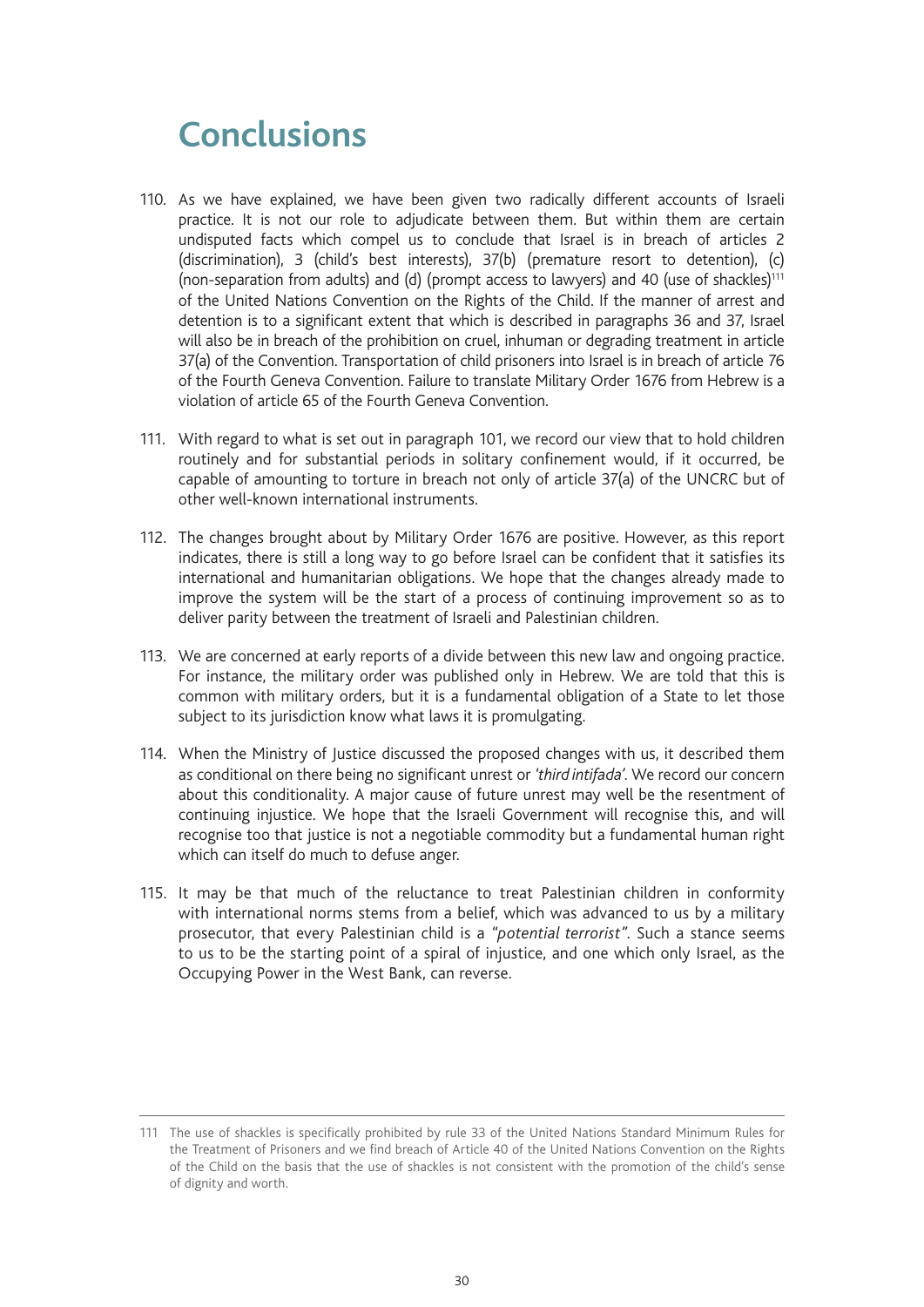- 116. A fair criminal justice system deals with offenders case by case, not by prior stereotyping. We recognise nevertheless that there is no straightforward way in which the objectives of probation, in particular rehabilitation, can be transposed into a social setting which does not share the premises or aims of the governing system. However, there are realistic, noncustodial ways of dealing within the Palestinians' own community with children who are awaiting trial or have been properly convicted of crimes.
- 117. For these reasons we believe it to be critically important that the modest measures taken so far to close the large gaps between deficient current practice and the best interests of Palestinian children should be developed in a positive and principled direction. Our report is aimed at assisting this process.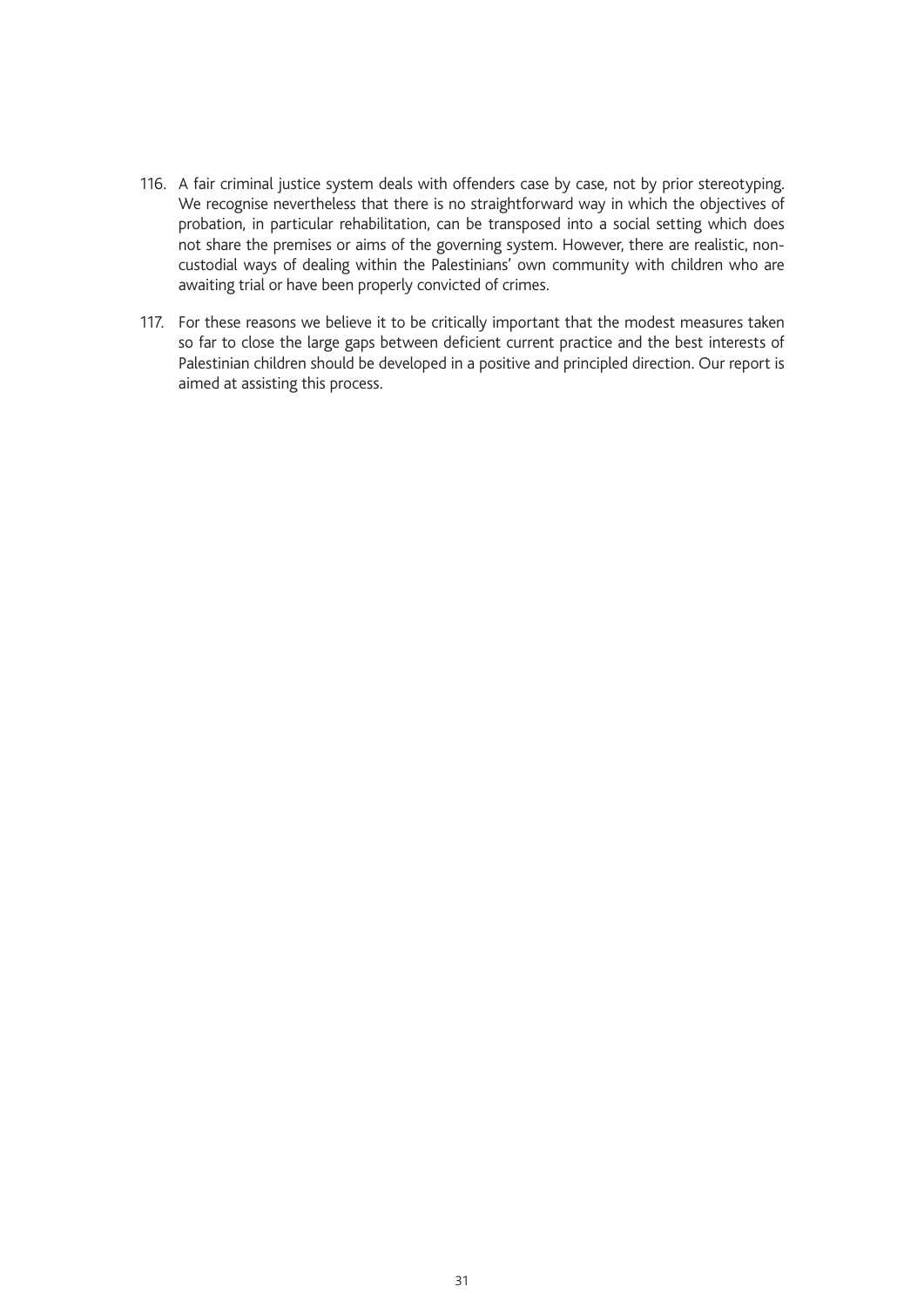### **Recommendations**

- 118. As discussed in this report, there have been some moves towards addressing concerns about the treatment of Palestinian children in the Israeli military justice system, in particular the decision in Farahat & ors v IPS in 1997, the establishment of the Youth Court in 2009, the change in the law prohibiting the use of single plastic hand ties in 2010 and the passing of Military Order 1676 in 2011. There are, however, limitations to these reforms and evidence that, in spite of legal reform, practices are not changing. There is, in our view, considerably more work necessary to improve the system and address the current disparity between the treatment of Palestinian children under military law and the treatment of Israeli children under civilian law.
- 119. The delegation therefore submits the following **Core Recommendations:**
	- 1. International law, international humanitarian law and the UN Convention on the Rights of the Child apply to the Occupied Palestinian Territories and therefore should be fully and effectively implemented.
	- 2. The international legal principle of the best interests of the child should be the primary consideration in all actions concerning children, whether undertaken by the military, police, public or private welfare institutions, courts of law, administrative authorities or legislative bodies.
	- 3. Israel should not discriminate between those children over whom it exercises penal jurisdiction. Military law and public administration should deal with Palestinian children on an equal footing with Israeli children.
- 120. Furthermore, the delegation submits the following **Specific Recommendations.** We bear in mind that some of them relate to practices which are contested**:**

#### Arrest

- 1. Arrests of children should not be carried out at night save for in extreme and unusual circumstances. A pilot study of issuing summonses as an alternative means of arrest should be carried out.
- 2. At the time of their arrest, all children should be informed, in their own language, of the reasons for their arrest and their right to silence, and relevant documents should be provided to them in that language.
- 3. The parent or guardian of the child should be promptly notified, in their own language, of the arrest, the reasons for it and place of detention.
- 4. Children should never be blindfolded or hooded.
- 5. Methods of restraint should not be used unless strictly necessary. If used, they should respect the child's dignity and not cause pain or suffering.
- 6. Single plastic hand ties should never be used. The existing prohibition should be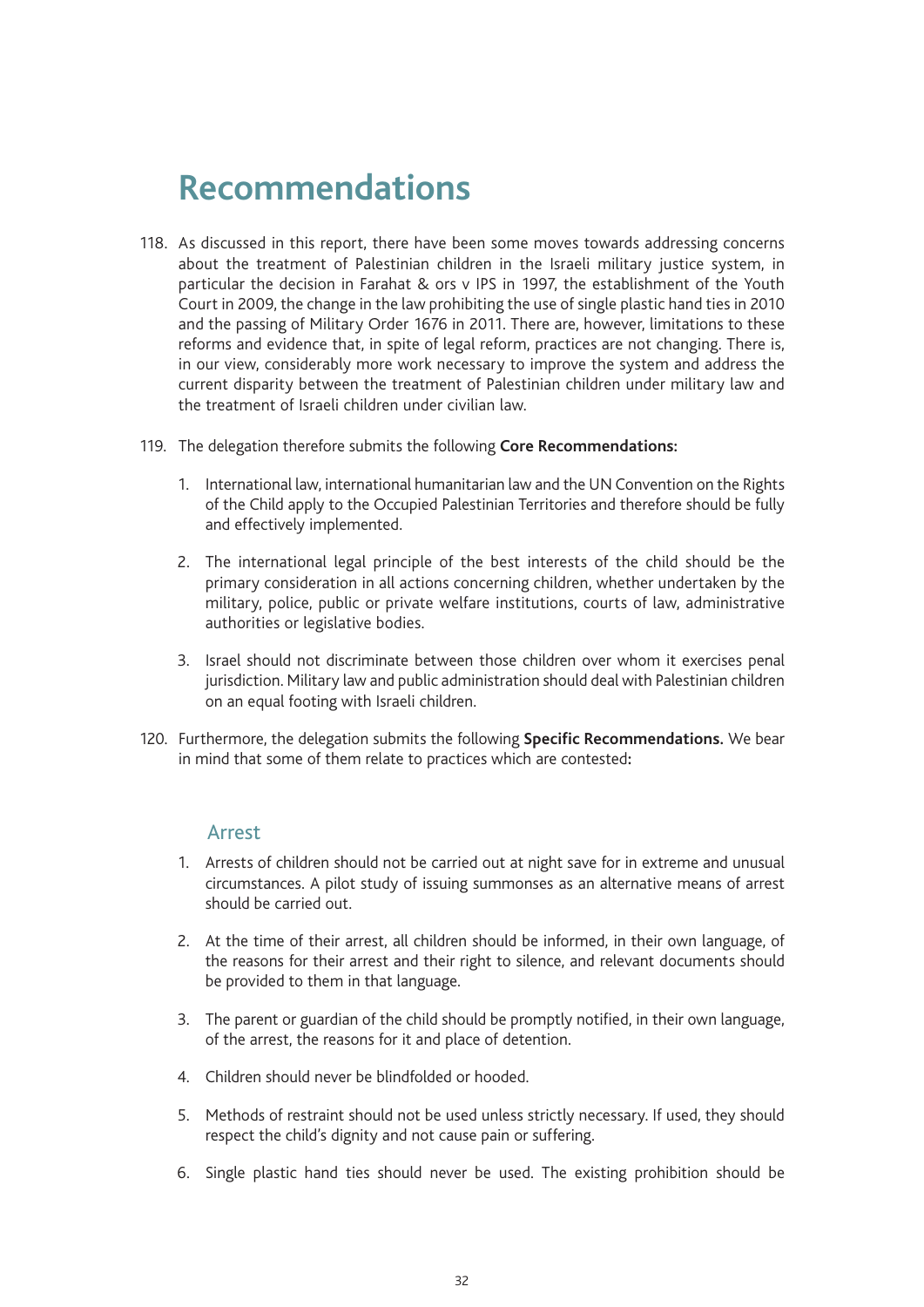monitored and enforced, and arresting personnel should be trained accordingly.

- 7. Children should not be transported on the floor of vehicles. They should be properly seated and treated with dignity at all times.
- 8. Children should be conveyed to the place of interrogation or detention without delay and be provided with food and water.
- 9. The prohibition on violent, threatening or coercive conduct towards children should be strictly observed throughout all stages of arrest.

#### Interrogation

- 10. On arrival at a place of detention, children should be immediately reminded of their right to silence. Their right to consult a lawyer prior to interrogation (in accordance with Military Order 1676) should be respected.
- 11. Children should have a parent or guardian present prior to and during their interrogation.
- 12. Children should have access to a full medical examination both prior to and after interrogation. The assessment should document any complaints and findings and consider both the psychological and physical state of the child. The child's lawyer should have access to the assessment.
- 13. Interrogations should be conducted during daytime (in accordance with Israeli youth law), after an appropriate period of rest and refreshment, and only by specially trained youth interviewers.
- 14. Interrogations should be audio-visually recorded and the tapes should be made available to the child's lawyer.
- 15. Children should not be required to sign confessions and statements written in a language other than their own.
- 16. The prohibition on violent, threatening or coercive conduct towards children should be strictly observed throughout all stages of interrogation and detention.

#### Bail hearings, Plea bargains and Trial

- 17. The maximum period of detention before production at court should be reduced to 24 hours and the periods of detention without charge should be reduced in line with Israeli youth law.
- 18. The Israeli Government should develop and implement procedures and programmes for children that constitute viable alternatives to custody.
- 19. All hearings, including applications for bail, should be heard in the youth court. Children should not be shackled at any time.
- 20. There should be a presumption in favour of bail. At the first hearing, the court should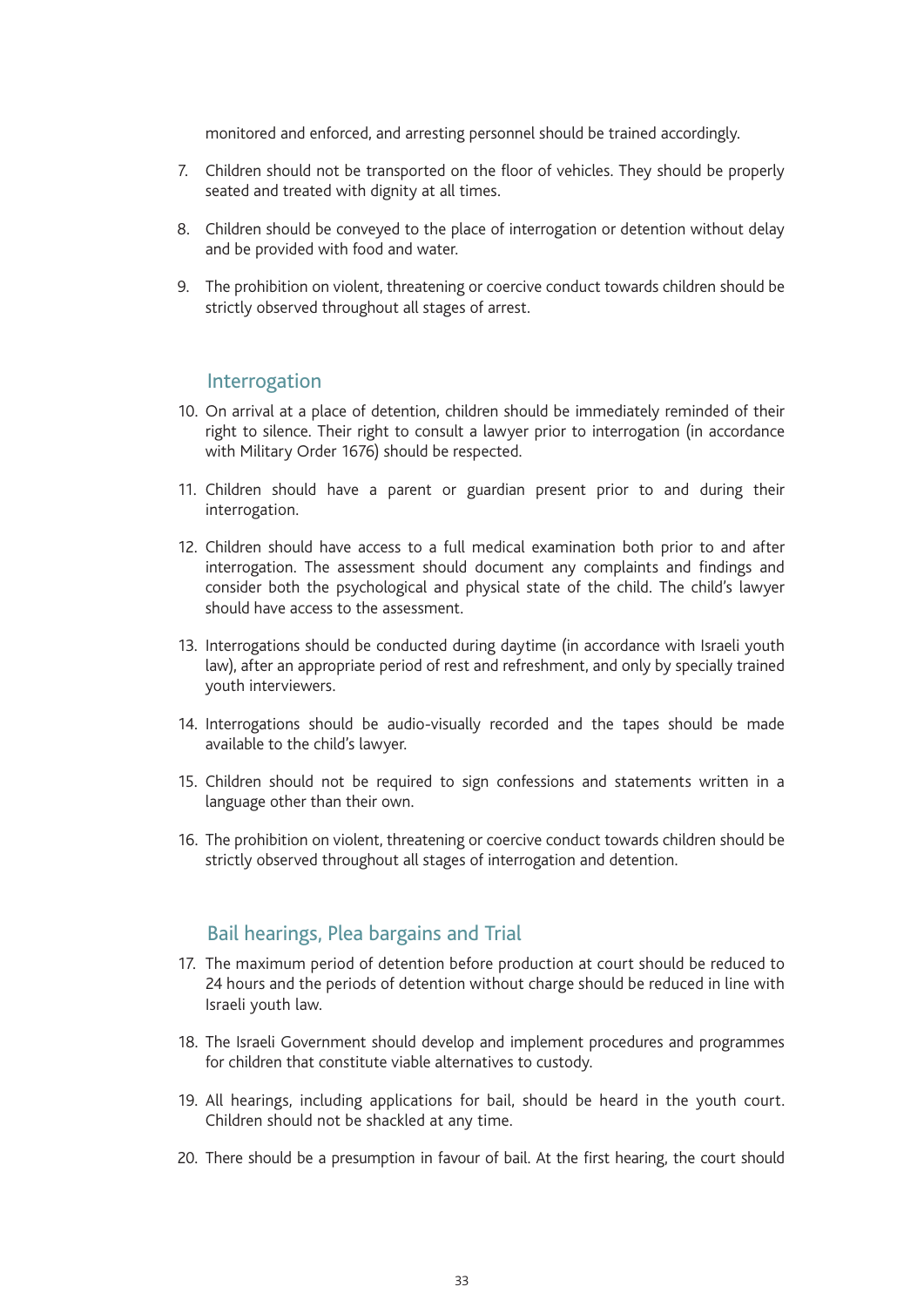only order custody as a last resort and should provide its reasons for any denial of bail.

- 21. The audio-visual tapes of the interrogations and viewing equipment should be provided to the defence prior to the first hearing.
- 22. Military prosecutors should not base prosecutions of children solely on confession evidence without first adopting a system of the kind set out in these recommendations, and should fully assess the conditions under which any confession was obtained.
- 23. Allegations or evidence from other children should not be relied upon if obtained in breach of these recommendations.
- 24. Any confession written in any language other than the child's own should not be accepted as evidence.
- 25. Trials should be dealt with expeditiously and in full compliance with international standards of justice.

#### Sentencing and Detention

- 26. The Israeli prohibition against imprisoning children under the age of 14 should be extended to include Palestinian children.
- 27. Children should only be deprived of their liberty pending trial as a measure of last resort and for the shortest possible period of time.
- 28. Solitary confinement should never be used as a standard mode of detention or imprisonment.
- 29. The Israeli Government should develop and implement procedures and programmes for children that constitute viable alternatives to custody focussing on rehabilitation and development.
- 30. Probation reports should be mandatory in all cases, unless the defence waive the right to have a report.
- 31. At sentencing hearings all alternatives to custody should be fully considered. If a custodial sentence is passed, it should be for the minimum possible term.
- 32. All Palestinian children detained under Israeli military law should be held in facilities in the Occupied Palestinian Territories and not in Israel, which constitutes a breach of article 76 of the Fourth Geneva Convention.
- 33. There should be separate detention for children and adults subject to an independent assessment to the contrary based on the best interests of the child.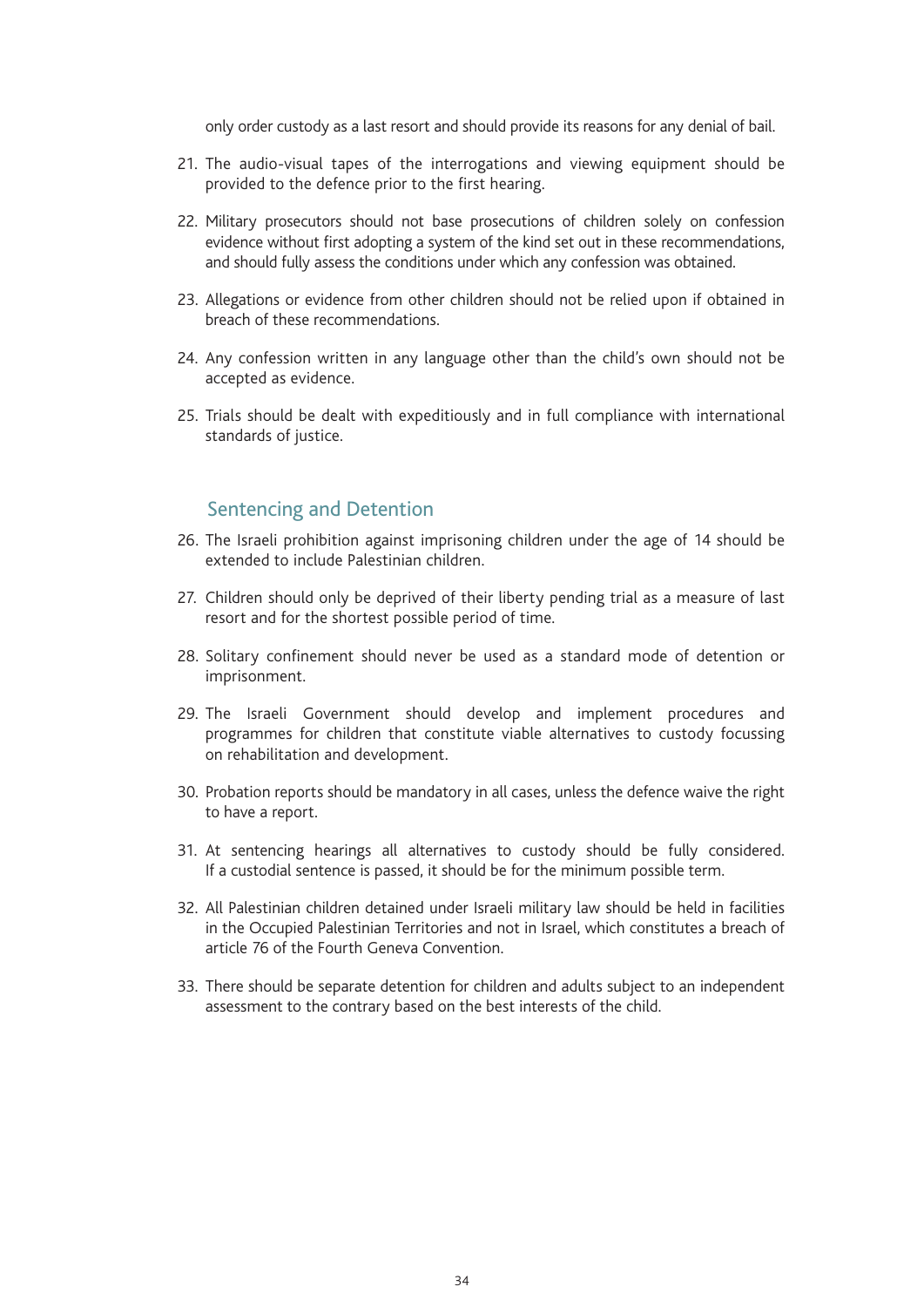- 34. Children should be able to access a full education whilst in detention.
- 35. Parents or guardians should be granted regular access and visiting rights to children in detention.
- 36. Parents or guardians should be informed of release dates and places in good time and given proper facilities for meeting the children.
- 37. No child should be the subject of administrative detention.
- 38. Breach of these principles should result in the discontinuation of the prosecution and the child's release.

#### Complaints and Monitoring

- 39. There should be prompt independent investigation of any complaint made by, or in respect of, a child about unlawful or ill-treatment.
- 40. There needs to be a comprehensive and independent monitoring system.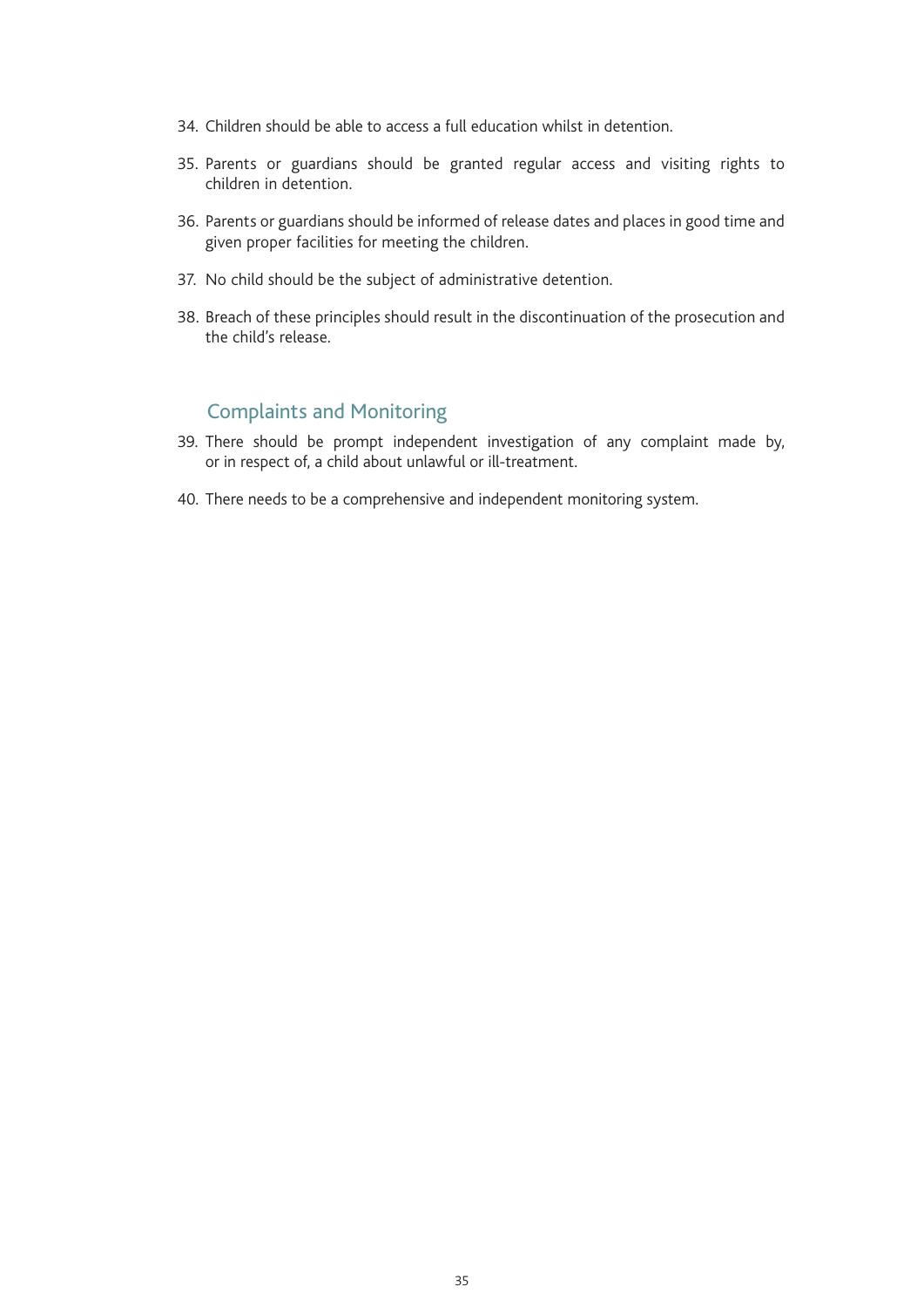# **Appendix 1**

Meetings

#### **Israeli and Palestinian Individuals:**

- Former soldiers in the Israeli military, who served between 2001 and 2008
- • Former child detainees and their families in the villages of Beit Sahour, Beit Ummar and a-Nabi Saleh
- Former child detainees at the East Jerusalem YMCA Rehabilitation Program
- Israeli lawyers (Smadar Ben Natan and Gaby Lasky)

#### **Israeli and Palestinian NGOs and International Agencies:**

- Addameer [\(www.addameer.org/\)](http://www.addameer.org/) Sahar Francis, Director, Gemma Houldey, Advocacy and Outreach Officer
- Al Haq [\(www.alhaq.org/](http://www.alhaq.org/)) Salma Karmi-Ayyoub, International Lawyer, Hisham Sharabati, Monitoring & Documenting Department
- Breaking the Silence [\(www.breakingthesilence.org.il/](http://www.breakingthesilence.org.il/)) Yehuda Shaul, Co-Director, Mikhael Manekin, Co-Director
- B'Tselem [\(www.btselem.org/](http://www.btselem.org/)) Yael Stein, Research Director, Naama Baumgarten-Sharon, Researcher and Author of report 'No Minor Matter'
- Defence for Children International (DCI) ([www.dci-palestine.org/\)](http://www.dci-palestine.org/) – Gerard Horton, International Advocacy Lawyer
- East Jerusalem YMCA ([www.ej-ymca.org/](http://www.ej-ymca.org/)) Nader Abu Amsha, Director of The East Jerusalem YMCA Rehabilitation Program
- No Legal Frontiers [\(nolegalfrontiers.org/en](http://nolegalfrontiers.org/en)) Dr. Susan Lourenço
- • OCHA (United Nations Office for the Co-ordination of Humanitarian Affairs in the OPT - [www.ochaopt.org/](http://www.ochaopt.org/))
- Save the Children (Sweden) [\(www.savethechildren.se/\)](http://www.savethechildren.se/) Karen Mets, Advocacy and Communications Officer, Kete Shabani, Field Documentation Officer
- UNICEF [\(www.unicef.org/infobycountry/oPt.html](http://www.unicef.org/infobycountry/oPt.html)) Jean Gough, UNICEF OPT Special Representative, Saudamini Seigrist, Chief of Child Protection Section, Catherine Weibel, Chief of Communication
- Women's Centre for Legal Aid and Counselling ([www.wclac.org](http://www.wclac.org)) Salwa Duaibis

#### **United Kingdom Foreign & Commonwealth Office:**

- Jude Muxworthy, Former Vice Consul (Political)
- • Sir Vincent Fean, British Consul-General, British Consulate General in East Jerusalem
- • Edward Evans, Current Vice Consul (Political)
- Matthew Gould, British Ambassador to Israel, British Embassy in Tel Aviv [\(ukinjerusalem.fco.gov.uk/en/](http://ukinjerusalem.fco.gov.uk/en/)) [\(ukinisrael.fco.gov.uk/en/](http://ukinisrael.fco.gov.uk/en/))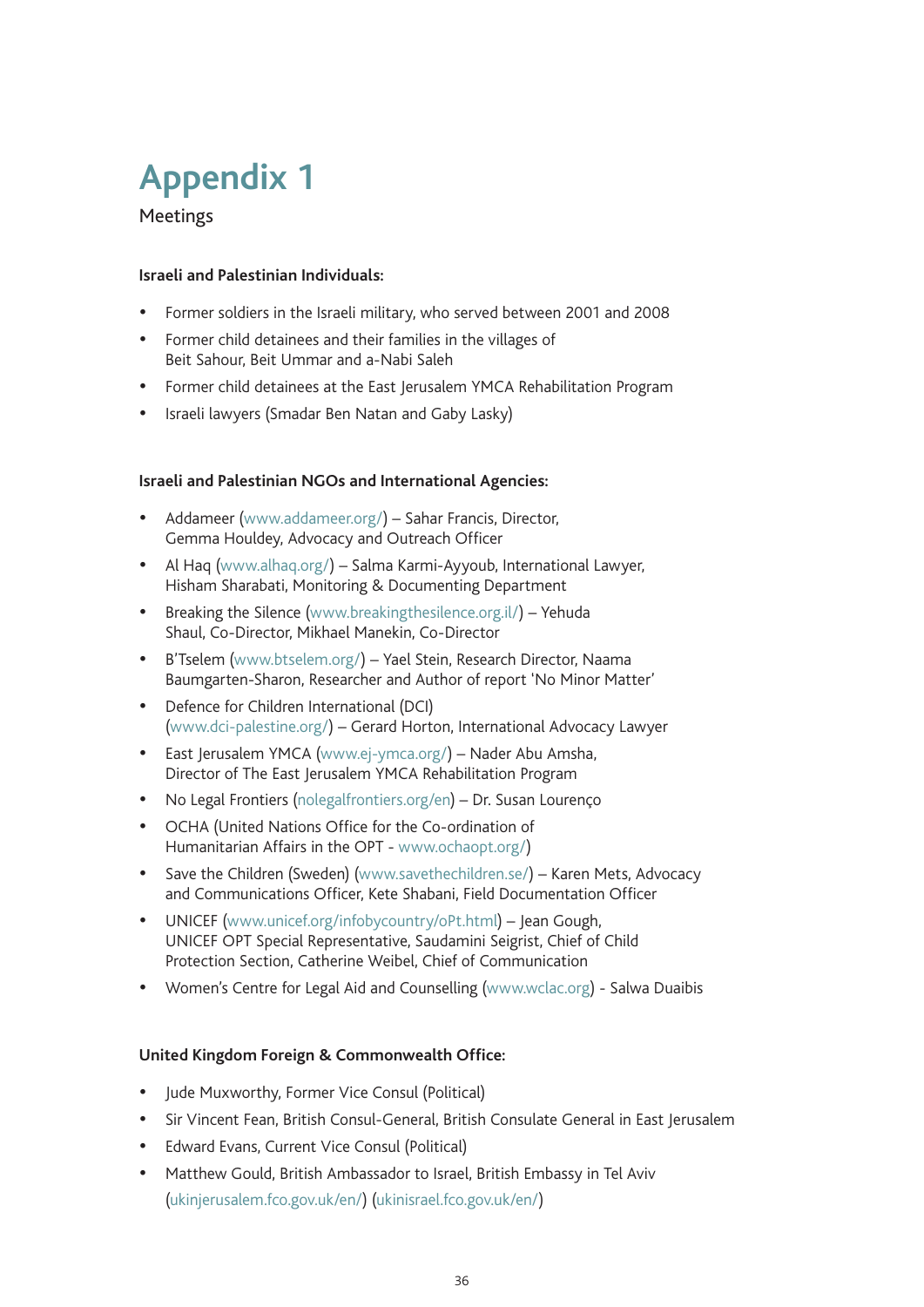#### **Palestinian Authority:**

Dr. Mustafa Barghouthi, Secretary General, MP, Palestine National Initiative [\(www.mustafabarghouthi.org/](http://www.mustafabarghouthi.org/))

#### **Israeli Governmental and Judicial Departments:**

**Ministry of Justice** ([www.justice.gov.il/mojeng](http://www.justice.gov.il/mojeng)):

- Dr. Guy Rotkopf, Director General of the Ministry of Justice,
- Malkiel Blass, Deputy Attorney General
- • Dr. Yoav Sapir, Deputy Chief Public Defender Director, Supreme Court Appellate Division,
- • Dori Pinto, District Public Defender (Jerusalem),
- Tal Avraham, Deputy to the Public Defender of the Northern District and Head of the Juvenile Delinquency Department (Northern District)

#### **Ministry of Foreign Affairs** ([www.mfa.gov.il/MFA](http://www.mfa.gov.il/MFA)):

- Director of the Europe Department, Ministry of Foreign Affairs
- Ehud Keinan, Legal Advisor

#### **Ministry of Defence** [\(www.mod.gov.il/\)](http://www.mod.gov.il/) **and COGAT** (Coordination of Government Activity in the Territories):

- Achaz Ben-Ari, Legal Advisor of Ministry of Defense,
- • Lieutenant Colonel Aviv Feigel, Head of Foreign Relations Branch COGAT
- Mrs. Elian Hadad, Welfare Coordination, Civil Administration COGAT,
- Major Dr. Eran Shamir Borer, Head of Security and Legal Affairs Section, International Law Department IDF
- • Colonel Eli Bar-On, Legal Advisor to Judea and Samaria

#### **Supreme Court** [\(elyon1.court.gov.il/eng/home/index.html](http://elyon1.court.gov.il/eng/home/index.html)):

Dorit Beinisch, Justice of the Supreme Court of Israel and former Chief Justice of the Supreme Court of Israel (left the post in February 2012)

#### **Military Courts:**

Military Iudges:

- Lieutenant Colonel Tzi Lekach, President of the Military Courts
- Colonel Aharon Mishnayot, President of the Military Court of Appeals
- Professor Ariel Bendor, Lieutenant Colonel
- Major Sharon Rivlin-Achai, Juvenile Judge of the Military Courts

#### Military Prosecutors:

- Lieutenant Colonel Robert Newfeld, Chief Military Prosecutor
- Major Ronen Shor, Deputy Chief Military Prosecutor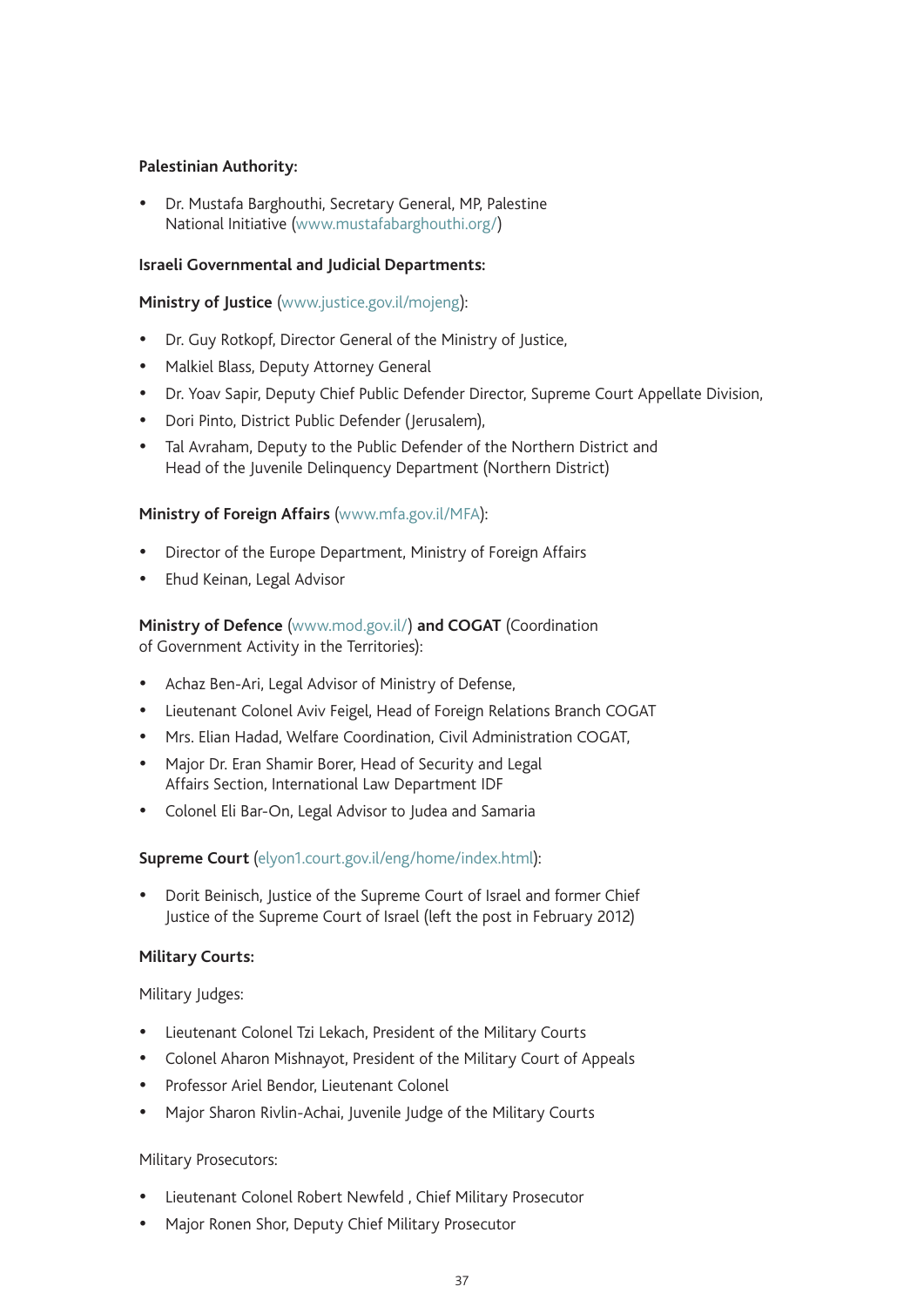### **Appendix 2**

Biographies (in alphabetical order)

#### **Greg Davies**

Greg Davies was called to the Bar in 2005 and practises at 4 Brick Court. He specialises in cases involving children and acts in the fields of both public and private family law. He has conducted cases involving human rights and international law and regularly appears in the Family Proceedings Court, County Court and High Court. Greg has lectured on the Children Act 1989 and trained the London Probation Service in criminal law and procedure.

#### **Jayne Harrill**

Jayne Harrill was called to the Bar in 1990 and is Deputy Head of Chambers at 4 Brick Court. Jayne specialises in cases involving children and has extensive experience of representing children in public law proceedings. Jayne has a particular interest in representing vulnerable clients and those lacking capacity, which has led her to establish the Court of Protection team within chambers.

#### **Marianna Hildyard QC (Lady Falconer of Thoroton)**

Marianna Hildyard QC was called to the Bar in 1977, became a QC in 2002 and practises at 4 Brick Court. She is a Deputy High Court Judge, a Recorder on the Southern Circuit, sitting in crime, civil and in both public and private family law cases, and a Bencher at Inner Temple. Marianna has a wealth of experience in law pertaining to children and childcare with over 30 years of practice, and has a number of published cases. She regularly gives talks on the issue of women and the law, and addressed the Commonwealth Law Conference on hearing the voice of the child in litigation.

#### **Judy Khan QC**

Judy Khan QC was called to the Bar in 1989, was appointed a Crown Court Recorder in 2006 and became a QC in 2010. She has experience of criminal defence work across a wide spectrum of criminal cases and has been instructed as leading counsel in cases involving allegations of murder, attempted murder, kidnap, fraud, money laundering and large scale importation/supply of drugs. Judy also has extensive experience of cases involving sexual allegations. She finds representing young and vulnerable defendants particularly rewarding.

#### **Jude Lanchin**

Jude Lanchin was admitted to the Solicitors Roll in 1994 after a career in community-based work. She is a Senior Associate Solicitor at leading human rights firm Bindmans LLP, specialising in criminal defence. Her work often involves high-profile cases, complex and serious organised crime and spans a wide range of allegations including murder, firearms, drugs supply/importation, fraud and confiscation. She is also known for her protest-related work and her defence of young people and has a particular interest in youth justice.

#### **Marc Mason**

Marc Mason was called to the Bar in 2006 and is a barrister at 4 Brick Court, specialising in law relating to children. He is a former Research Fellow at the Faculty of Laws, University College London, Lecturer at the University of Westminster and Research Assistant at the Institute of Advanced Legal Studies (IALS). Marc is also a lecturer at the Institute of Law, Jersey and continues to teach quantitative research methods to PhD students at IALS.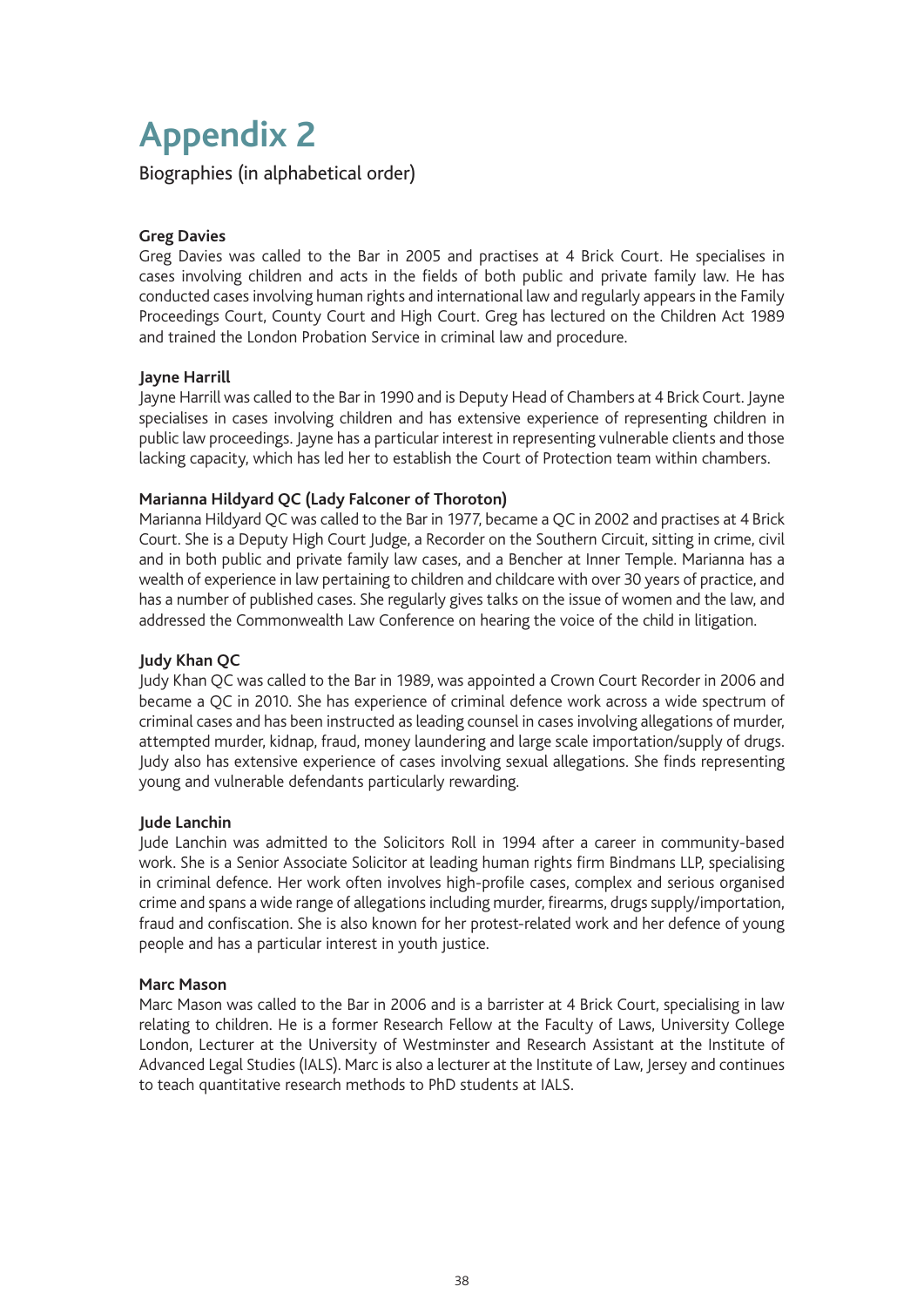#### **Frances Oldham QC**

Frances Oldham QC was called to the Bar in 1977 and became a QC in 1994. She is the former Head of Chambers at 36 Bedford Row, a Deputy High Court Judge in the Family Division, a Crown Court Recorder, a Master of the Bench at Gray's Inn and was Leader of the Midland Circuit 2002 to 2005. Chambers and Partners 2010 cited her as a Leading QC in Criminal Law, London. Frances is regularly instructed in high profile and complex cases and is listed as preferred Counsel for the Equality and Human Rights Commission. She has considerable experience in criminal and family law. Her substantial criminal practice includes all aspects of serious and complex crime.

#### **The Rt Hon the Baroness Patricia Scotland of Asthal QC (former Shadow Attorney General and Attorney General of England, Wales and Northern Ireland)**

Baroness Scotland QC was called to the bar at the Middle Temple in 1977, specialising in family and children's law. Baroness Scotland made history in 1991 by becoming the first black woman and youngest person to be appointed a QC. She was a founding member of 1 Gray's Inn Square barristers' chambers. Early in 1997 she was elected as a Bencher of the Middle Temple. On 28 June 2007 Baroness Scotland was appointed Attorney General by Prime Minister Gordon Brown. She was the first woman to hold the office since its foundation in 1315. Baroness Scotland also held the position of Advocate General of Northern Ireland and served as Shadow Attorney General from May 2010 to October 2011. She continues with her parliamentary duties and is now back in private practice at 4 Paper Buildings.

#### **The Rt Hon Sir Stephen Sedley (formerly Lord Justice Sedley)**

Sir Stephen Sedley was called to the Bar in 1964, became a QC in 1983 and was appointed a High Court judge in 1992, serving in the Queen's Bench Division. In 1999 he was appointed to the Court of Appeal of England and Wales, retiring in 2011. He has sat as a judge ad hoc of the European Court of Human Rights and on the Judicial Committee of the Privy Council. He is currently a Visiting Professor of Law at Oxford University and a Judicial Visitor at University College, London. Sir Stephen chaired the Judicial Studies Board's working party on the Human Rights Act 1998 and since 1999 has been President of the British Institute of Human Rights.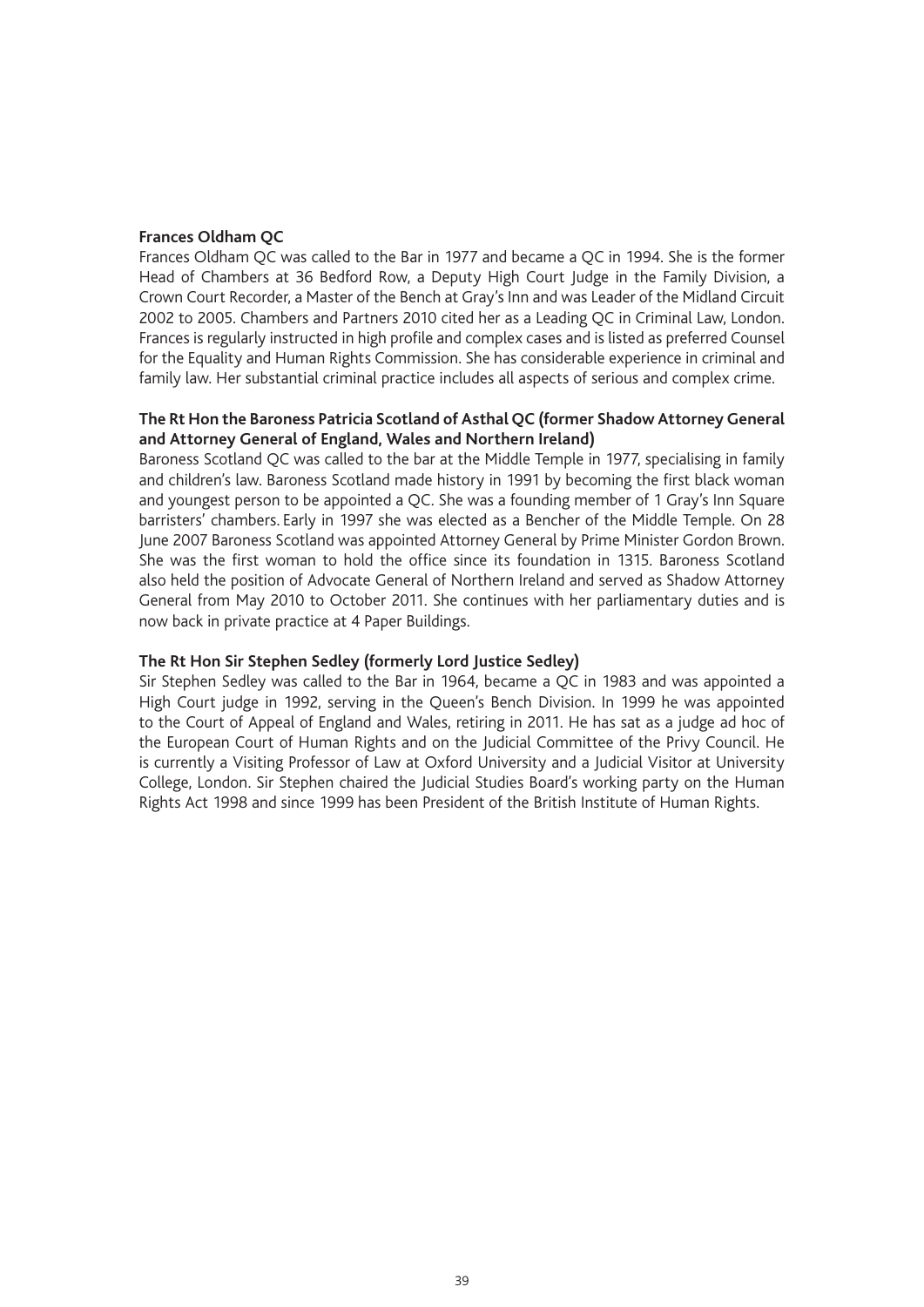### **Appendix 3**

#### **Extracts from the United Nations Convention on the Rights of the Child**

#### **Article 2**

1. States Parties shall respect and ensure the rights set forth in the present Convention to each child within their jurisdiction without discrimination of any kind, irrespective of the child's or his or her parent's or legal guardian's race, colour, sex, language, religion, political or other opinion, national, ethnic or social origin, property, disability, birth or other status.

2. States Parties shall take all appropriate measures to ensure that the child is protected against all forms of discrimination or punishment on the basis of the status, activities, expressed opinions, or beliefs of the child's parents, legal guardians, or family members.

#### **Article 3**

1. In all actions concerning children, whether undertaken by public or private social welfare institutions, courts of law, administrative authorities or legislative bodies, the best interests of the child shall be a primary consideration.

2. States Parties undertake to ensure the child such protection and care as is necessary for his or her well-being, taking into account the rights and duties of his or her parents, legal guardians, or other individuals legally responsible for him or her, and, to this end, shall take all appropriate legislative and administrative measures.

3. States Parties shall ensure that the institutions, services and facilities responsible for the care or protection of children shall conform with the standards established by competent authorities, particularly in the areas of safety, health, in the number and suitability of their staff, as well as competent supervision.

#### **Article 6**

1. States Parties recognize that every child has the inherent right to life.

2. States Parties shall ensure to the maximum extent possible the survival and development of the child.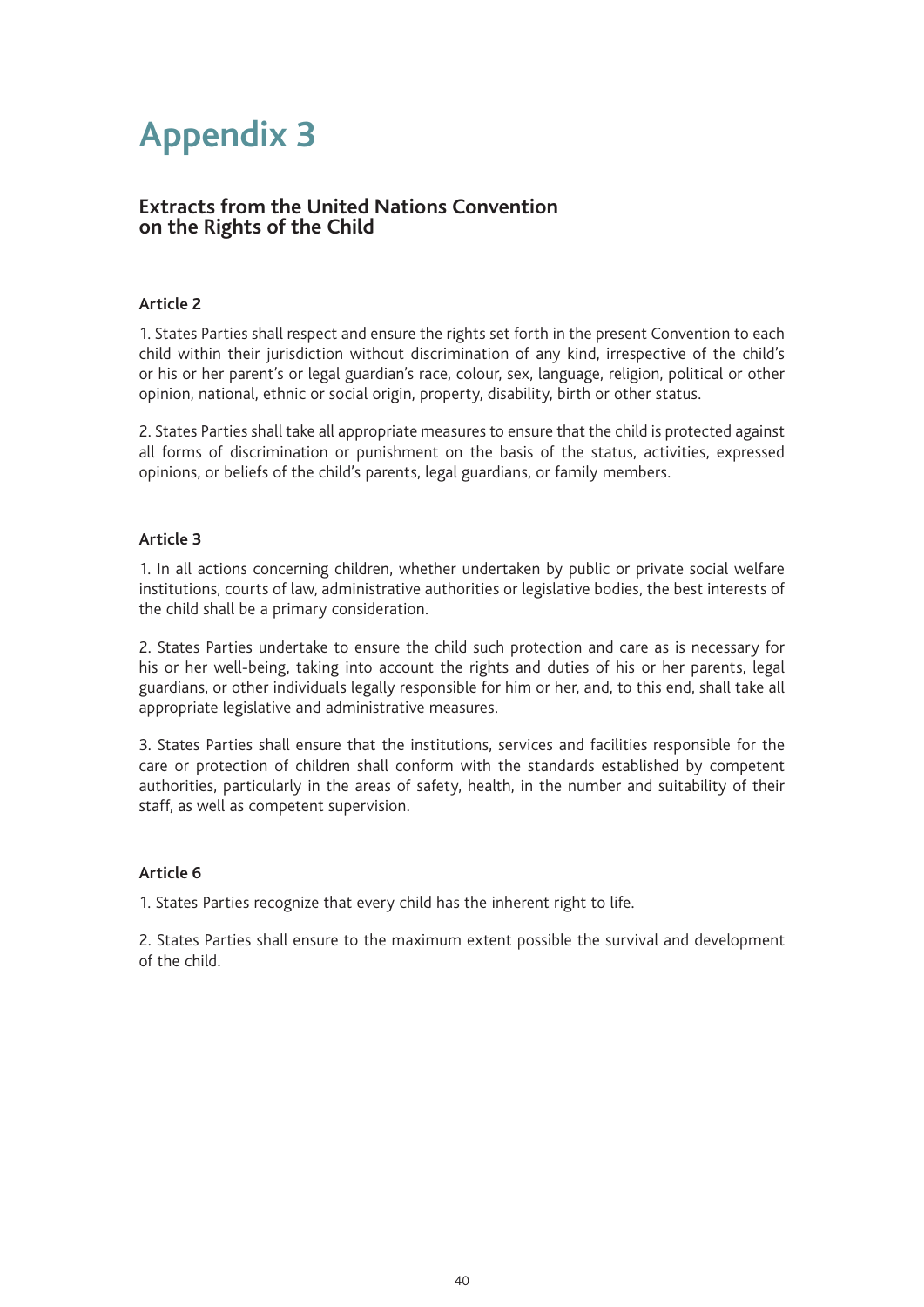#### **Article 12**

1. States Parties shall assure to the child who is capable of forming his or her own views the right to express those views freely in all matters affecting the child, the views of the child being given due weight in accordance with the age and maturity of the child.

2. For this purpose, the child shall in particular be provided the opportunity to be heard in any judicial and administrative proceedings affecting the child, either directly, or through a representative or an appropriate body, in a manner consistent with the procedural rules of national law.

#### **Article 28**

1. States Parties recognize the right of the child to education, and with a view to achieving this right progressively and on the basis of equal opportunity, they shall, in particular:

(a) Make primary education compulsory and available free to all;

(b) Encourage the development of different forms of secondary education, including general and vocational education, make them available and accessible to every child, and take appropriate measures such as the introduction of free education and offering financial assistance in case of need;

(c) Make higher education accessible to all on the basis of capacity by every appropriate means;

(d) Make educational and vocational information and guidance available and accessible to all children;

(e) Take measures to encourage regular attendance at schools and the reduction of drop-out rates.

2. States Parties shall take all appropriate measures to ensure that school discipline is administered in a manner consistent with the child's human dignity and in conformity with the present Convention.

3. States Parties shall promote and encourage international cooperation in matters relating to education, in particular with a view to contributing to the elimination of ignorance and illiteracy throughout the world and facilitating access to scientific and technical knowledge and modern teaching methods. In this regard, particular account shall be taken of the needs of developing countries.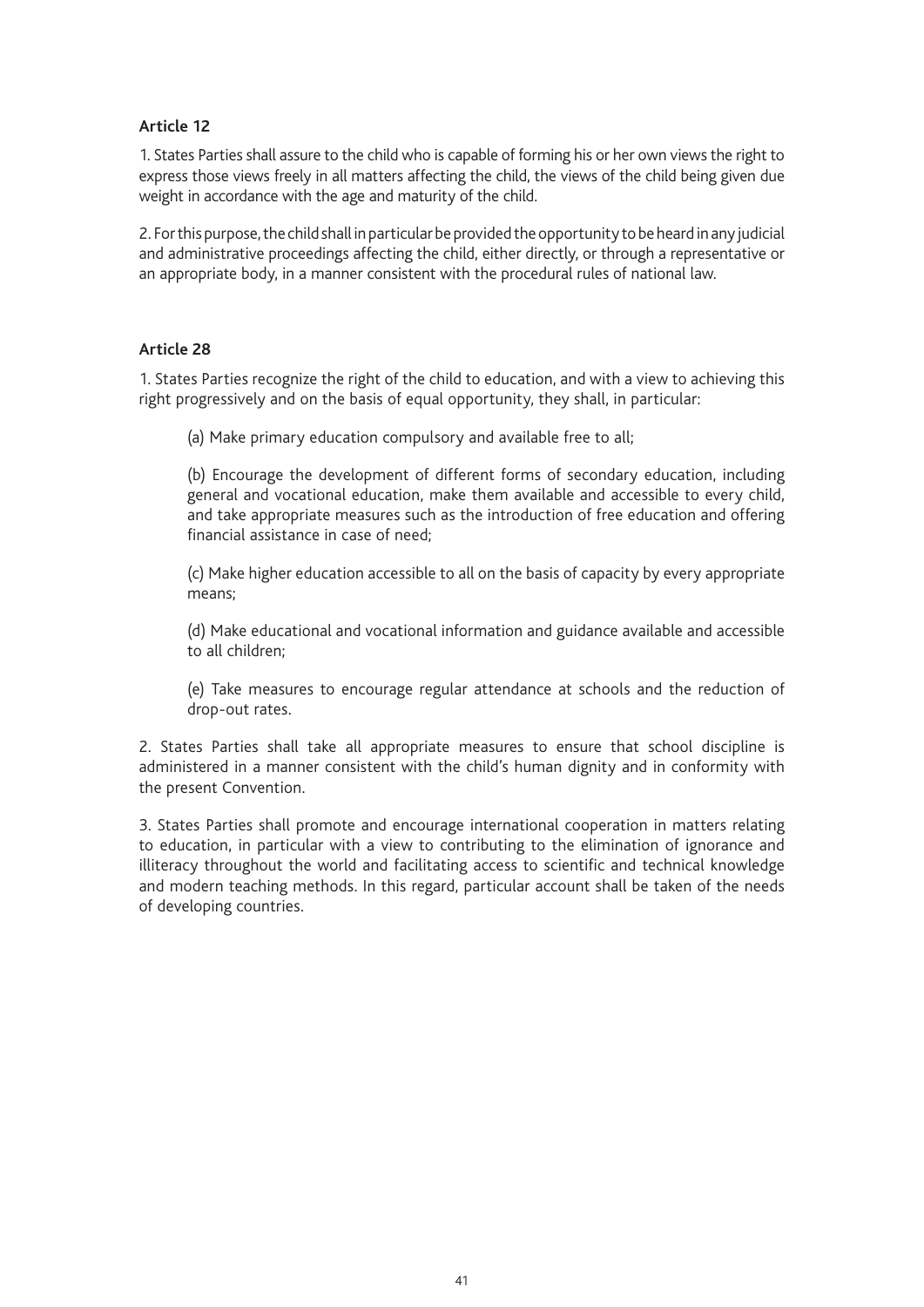#### **Article 37**

States Parties shall ensure that:

(a) No child shall be subjected to torture or other cruel, inhuman or degrading treatment or punishment. Neither capital punishment nor life imprisonment without possibility of release shall be imposed for offences committed by persons below eighteen years of age;

(b) No child shall be deprived of his or her liberty unlawfully or arbitrarily. The arrest, detention or imprisonment of a child shall be in conformity with the law and shall be used only as a measure of last resort and for the shortest appropriate period of time;

(c) Every child deprived of liberty shall be treated with humanity and respect for the inherent dignity of the human person, and in a manner which takes into account the needs of persons of his or her age. In particular, every child deprived of liberty shall be separated from adults unless it is considered in the child's best interest not to do so and shall have the right to maintain contact with his or her family through correspondence and visits, save in exceptional circumstances;

(d) Every child deprived of his or her liberty shall have the right to prompt access to legal and other appropriate assistance, as well as the right to challenge the legality of the deprivation of his or her liberty before a court or other competent, independent and impartial authority, and to a prompt decision on any such action.

#### **Article 40**

1. States Parties recognize the right of every child alleged as, accused of, or recognized as having infringed the penal law to be treated in a manner consistent with the promotion of the child's sense of dignity and worth, which reinforces the child's respect for the human rights and fundamental freedoms of others and which takes into account the child's age and the desirability of promoting the child's reintegration and the child's assuming a constructive role in society.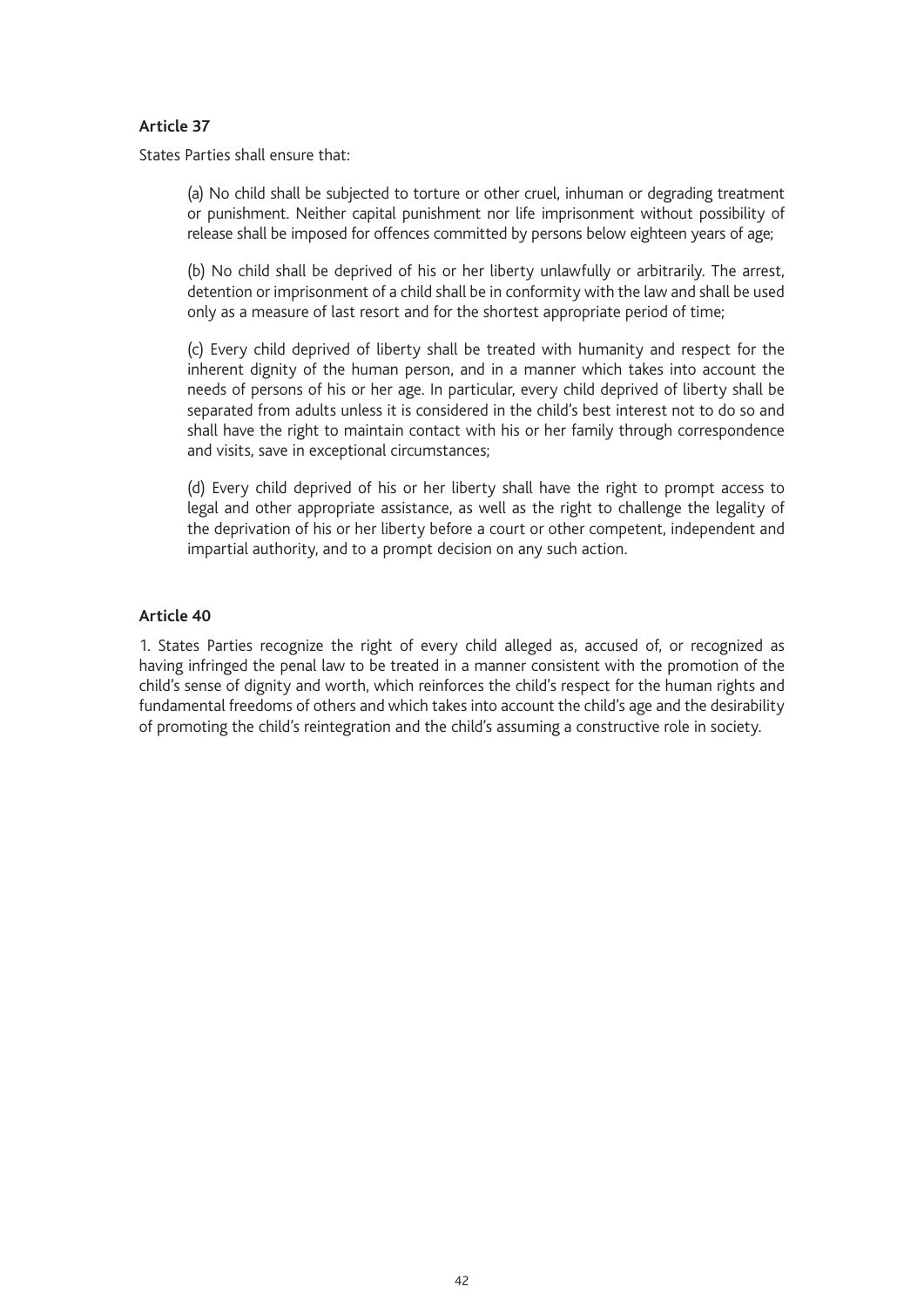2. To this end, and having regard to the relevant provisions of international instruments, States Parties shall, in particular, ensure that:

(a) No child shall be alleged as, be accused of, or recognized as having infringed the penal law by reason of acts or omissions that were not prohibited by national or international law at the time they were committed;

(b) Every child alleged as or accused of having infringed the penal law has at least the following guarantees:

(i) To be presumed innocent until proven guilty according to law;

(ii) To be informed promptly and directly of the charges against him or her, and, if appropriate, through his or her parents or legal guardians, and to have legal or other appropriate assistance in the preparation and presentation of his or her defence;

(iii) To have the matter determined without delay by a competent, independent and impartial authority or judicial body in a fair hearing according to law, in the presence of legal or other appropriate assistance and, unless it is considered not to be in the best interest of the child, in particular, taking into account his or her age or situation, his or her parents or legal guardians;

(iv) Not to be compelled to give testimony or to confess guilt; to examine or have examined adverse witnesses and to obtain the participation and examination of witnesses on his or her behalf under conditions of equality;

(v) If considered to have infringed the penal law, to have this decision and any measures imposed in consequence thereof reviewed by a higher competent, independent and impartial authority or judicial body according to law;

(vi) To have the free assistance of an interpreter if the child cannot understand or speak the language used;

(vii) To have his or her privacy fully respected at all stages of the proceedings.

3. States Parties shall seek to promote the establishment of laws, procedures, authorities and institutions specifically applicable to children alleged as, accused of, or recognized as having infringed the penal law, and, in particular:

(a) The establishment of a minimum age below which children shall be presumed not to have the capacity to infringe the penal law;

(b) Whenever appropriate and desirable, measures for dealing with such children without resorting to judicial proceedings, providing that human rights and legal safeguards are fully respected.

4. A variety of dispositions, such as care, guidance and supervision orders; counselling; probation; foster care; education and vocational training programmes and other alternatives to institutional care shall be available to ensure that children are dealt with in a manner appropriate to their wellbeing and proportionate both to their circumstances and the offence.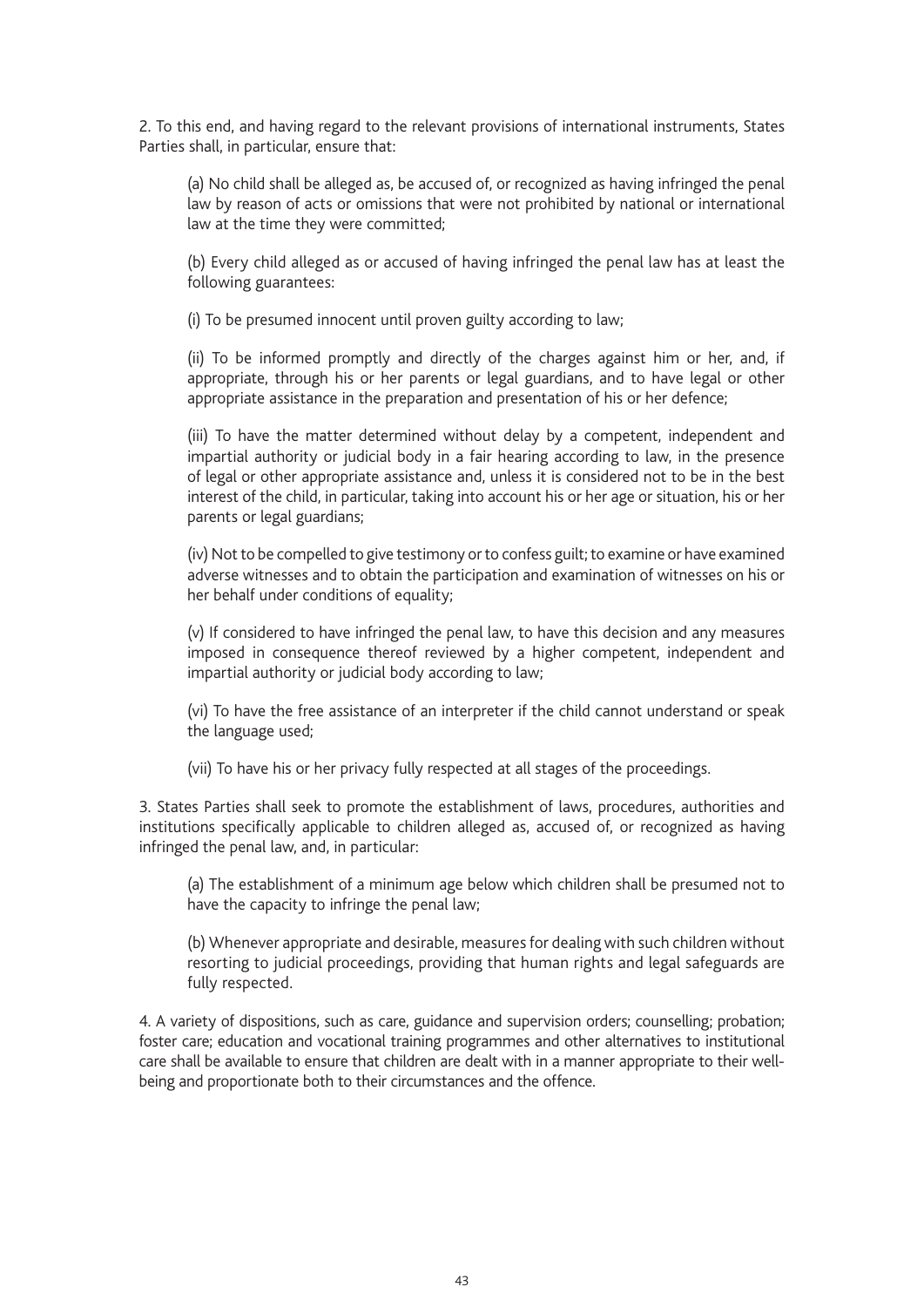# **Appendix 4**

These figures are compiled by Defence for Children International from sources including the Israeli Prison Service (IPS) and Israeli army temporary detention facilities.<sup>112</sup>

| Year |     |     |     |                 | Jan Feb Mar Apr May Jun Jul Aug Sep Oct Nov |            |             |     |            |             |     | <b>Dec</b> |
|------|-----|-----|-----|-----------------|---------------------------------------------|------------|-------------|-----|------------|-------------|-----|------------|
| 2008 | 327 |     |     | 307 325 327     | 337                                         |            | 323 324 293 |     | 304        | 297         | 327 | 342        |
| 2009 | 389 | 423 |     | 420 391         | 346                                         |            | 355 342 339 |     |            | 326 325 306 |     | 305        |
| 2010 | 318 |     |     |                 | 343 342 355 305                             |            | 291 284 286 |     | <b>269</b> | 256 228     |     | 213        |
| 2011 | 222 |     |     | 221 226 220 211 |                                             | <b>209</b> | 202         | 180 | 164        | 150         | 161 | 135        |
| 2012 | 170 | 187 | 206 | 220 234         |                                             |            |             |     |            |             |     |            |

#### **Number of Palestinian children in Israeli detention:**